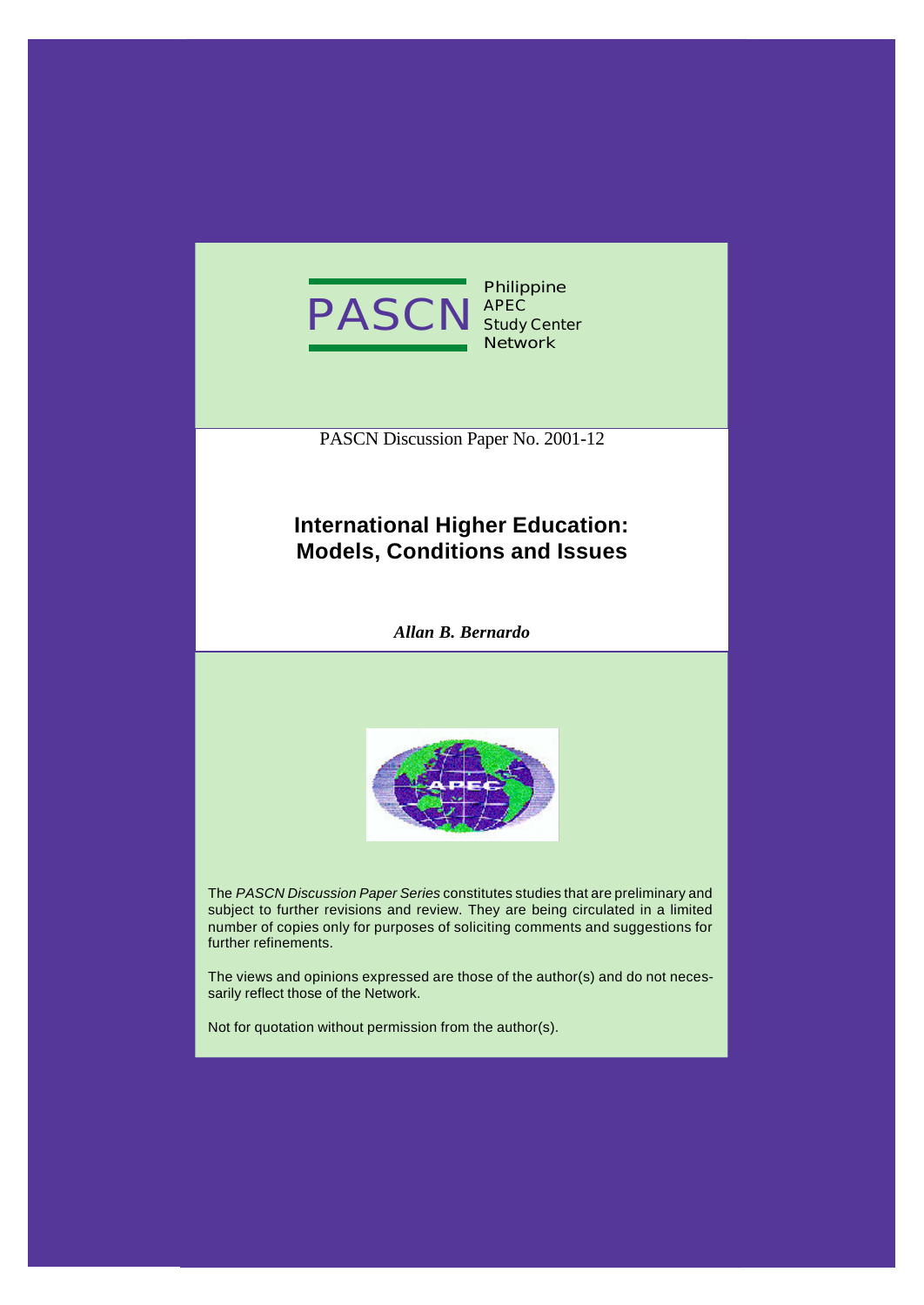

**PHILIPPINE** S TUDY C ENTER **NETWORK** 

PASCN Discussion Paper No. 2001-12

# **International Higher Education: Models, Conditions and Issues**

# *Allan B. Bernardo*

De La Salle University-Manila

# January 2002

The *PASCN Discussion Paper Series* constitutes studies that are preliminary and subject to further revisions and review. They are being circulated in a limited number of copies only for purposes of soliciting comments and suggestions for further refinements.

The views and opinions expressed are those of the author(s) and do not necessarily reflect those of the Network.

Not for quotation without permission from the author(s).

For comments, suggestions or further inquiries, please contact:

**The PASCN Secretariat** Philippine Institute for Development Studies NEDA sa Makati Building, 106 Amorsolo Street Legaspi Village, Makati City, Philippines Tel. Nos. 893-9588 and 892-5817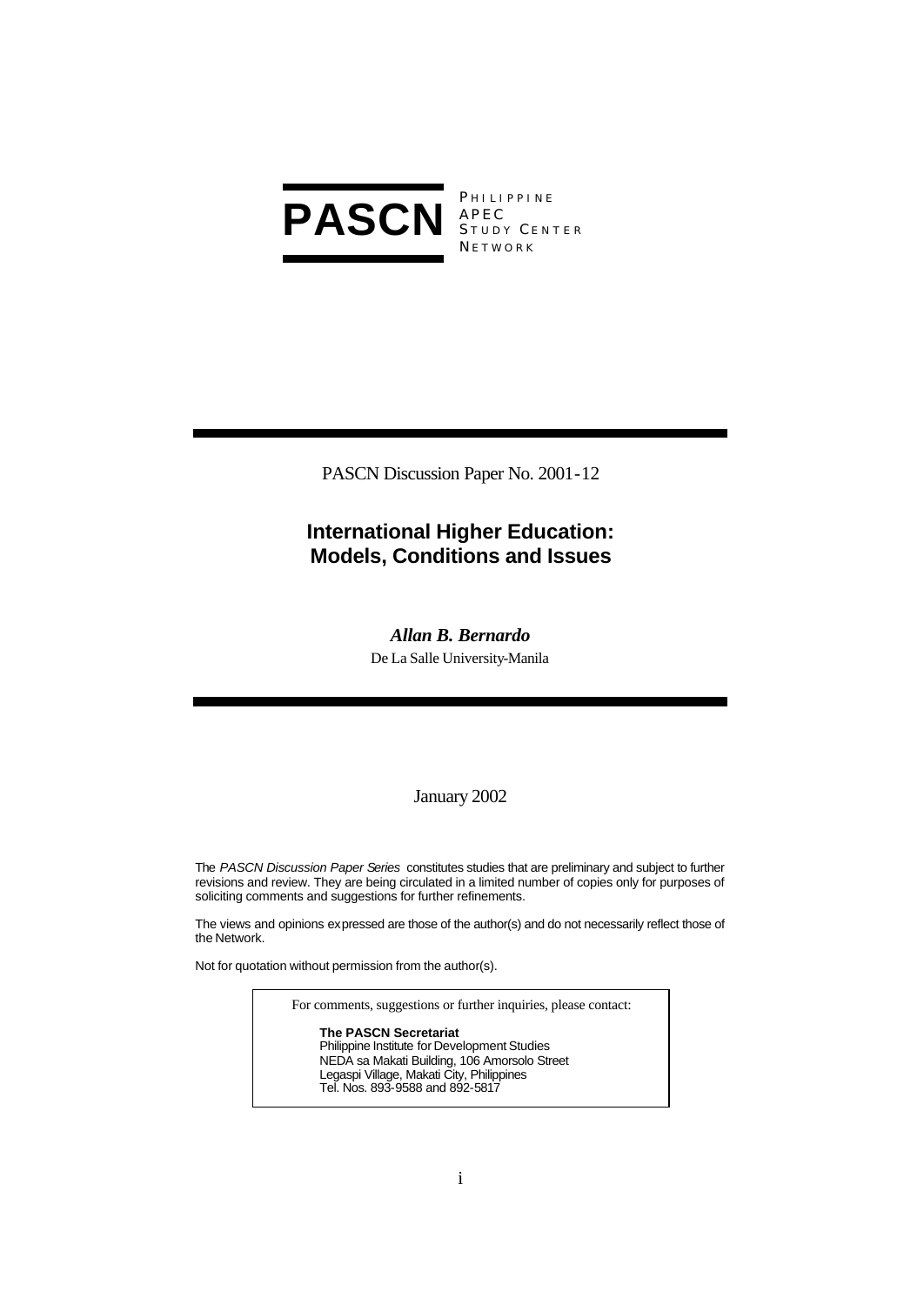# **Table of Contents**

| Acknowledgements<br>Abstract |                                                                                | 111<br>iv      |
|------------------------------|--------------------------------------------------------------------------------|----------------|
|                              |                                                                                |                |
|                              | Part 1 Introduction                                                            | 1              |
|                              | Objectives of the Study                                                        | $\mathbf{1}$   |
|                              | Organization of the Report                                                     | $\overline{2}$ |
|                              | Part 2 International Higher Education: The Problem of Definition               | 3              |
|                              | Part 3 Models of International Higher Education                                | 5              |
|                              | Internationalism in Higher Education                                           | 5              |
|                              | <b>International Student Mobility</b><br>$\bullet$                             | 6              |
|                              | <b>Faculty Development and Exchange</b><br>$\bullet$                           | 8              |
|                              | <b>Research Collaborations</b><br>$\bullet$                                    | 9              |
|                              | Internationalizing Curricula: Foreign Language Studies<br>$\bullet$            | 10             |
|                              | Internationalizing Curricula: Building International Perspectives<br>$\bullet$ | 11             |
|                              | <b>International Networks</b><br>$\bullet$                                     | 12             |
|                              | <b>Open Market Transnational Education</b>                                     | 15             |
|                              | <b>Distance Education</b>                                                      | 16             |
|                              | <b>Locally Supported Distance Education</b><br>$\bullet$                       | 17             |
|                              | <b>Twinning Programs</b><br>$\bullet$                                          | 19             |
|                              | <b>Articulation Programs</b><br>$\bullet$                                      | 20             |
|                              | <b>Branch Campuses</b><br>$\bullet$                                            | 20             |
|                              | <b>Franchising Arrangements</b><br>$\bullet$                                   | 20             |
|                              | Internationalizing Curricula: Standards and Quality Assurance<br>$\bullet$     | 22             |
|                              | Summary of Models of International Higher Education                            | 23             |
| Part 4                       | Philippine Higher Education: A Brief Overview                                  | 23             |
|                              | Efficiency                                                                     | 23             |
|                              | Proliferation of Public Institutions<br>$\bullet$                              | 24             |
|                              | <b>Efficiencies</b> of Size                                                    | 24             |
|                              | <b>Student Flows</b>                                                           | 25             |
|                              | Articulation between Performance and Budget                                    | 25             |
|                              | Programs                                                                       | 25             |
|                              | Quality                                                                        | 25             |
|                              | Faculty                                                                        | 25             |
|                              | <b>Instructional Facilities</b>                                                | 26             |
|                              | Curriculum<br>$\bullet$                                                        | 26             |
|                              | Performance in Licensure Examinations                                          | 26             |
|                              | Accreditation                                                                  | 27             |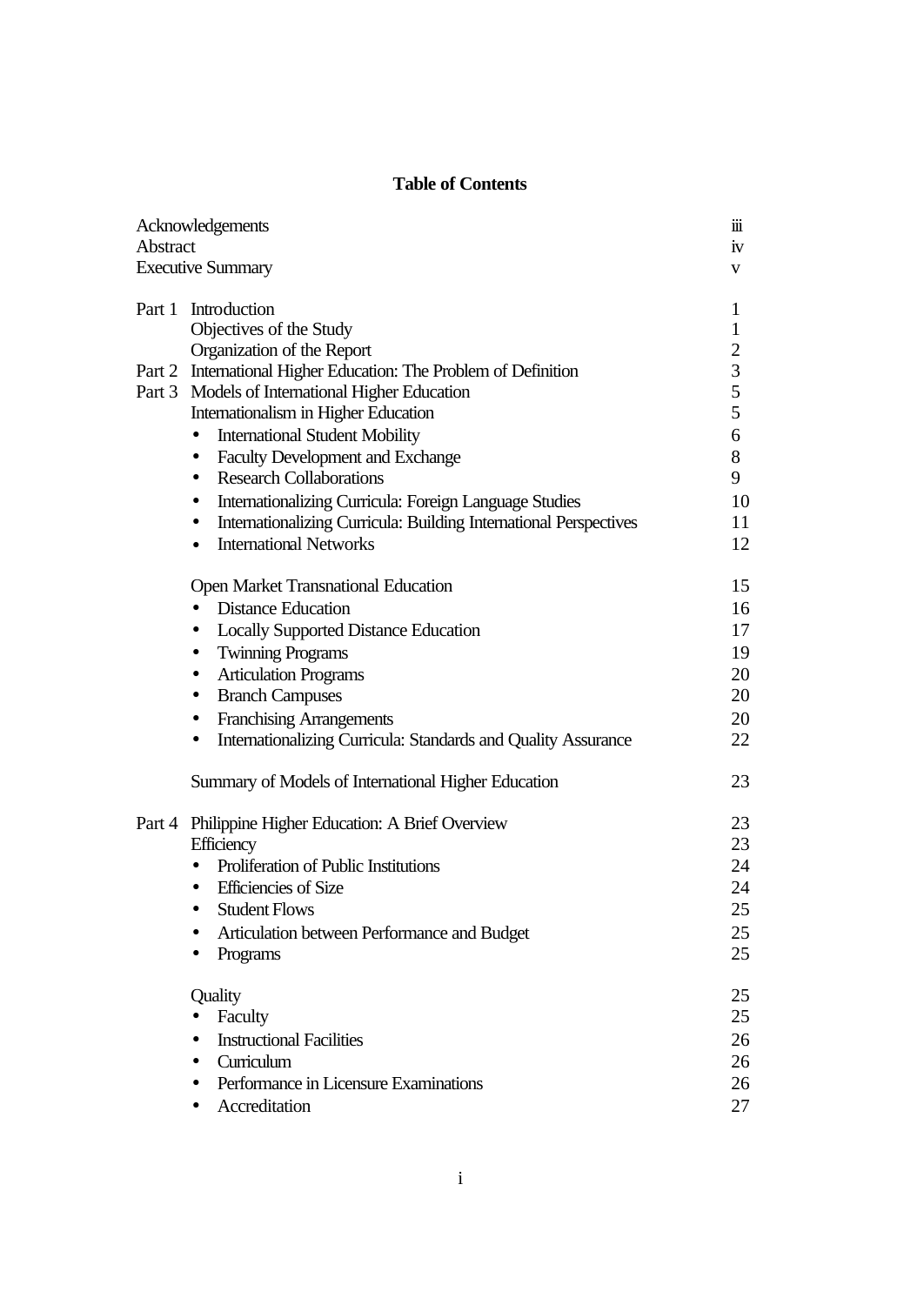| <b>Equity in Access</b>                                     | 27 |
|-------------------------------------------------------------|----|
| Geographic Concentration                                    | 27 |
| <b>Admission Requirements</b>                               | 28 |
| Cost of Higher Education                                    | 29 |
| <b>External Context</b>                                     | 29 |
| <b>Absent Credit Market</b>                                 | 30 |
| Information on Options and Returns                          | 30 |
| <b>External Governance</b>                                  | 30 |
| <b>Concluding Remarks</b>                                   | 31 |
| Part 5 Internationalizing Philippine Higher Education       | 31 |
| Prospects and Issues                                        | 31 |
| <b>Student and Staff Mobility</b>                           | 32 |
| <b>International Curriculum: International Studies</b>      | 33 |
| <b>Research Collaboration</b><br>$\bullet$                  | 33 |
| <b>International Networks</b><br>$\bullet$                  | 34 |
| <b>Transnational Distance Education</b><br>$\bullet$        | 35 |
| <b>Twinning and Articulation Programs</b><br>$\bullet$      | 35 |
| <b>International Quality Assurance Systems</b><br>$\bullet$ | 37 |
| Summary<br>$\bullet$                                        | 37 |
| Consequences                                                | 38 |
| <b>Some Considerations</b>                                  | 40 |
| Summary                                                     | 42 |
| <b>Concluding Statements</b>                                | 43 |
| References                                                  | 45 |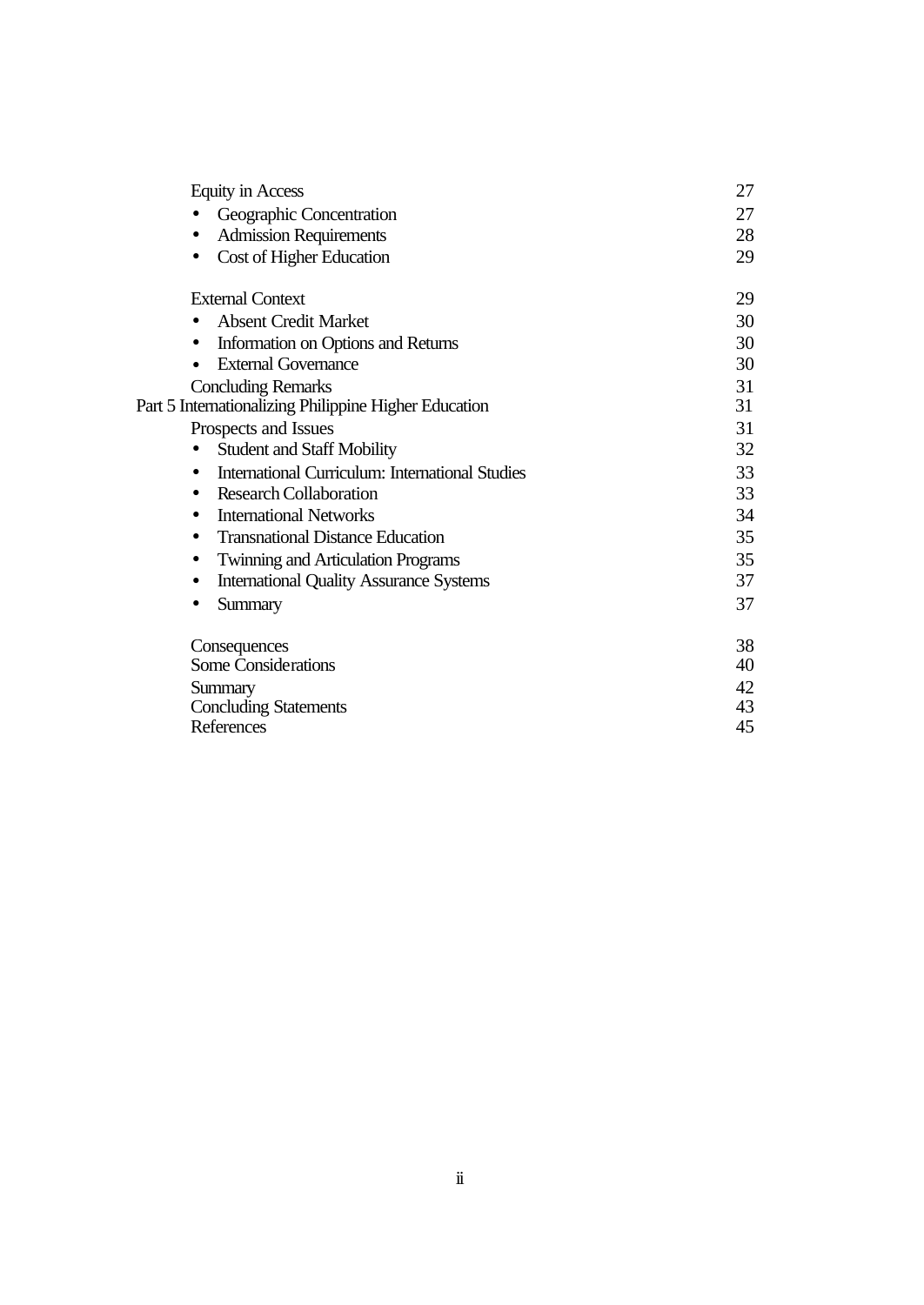### **Acknowledgements**

Funding for this research was provided by a grant (PASCN-RGAA/2000- 2001/32) from the Philippine APEC Study Center Network (PASCN), under the Philippine Institute for Development Studies (PIDS). I thank Dr. Myrna Austria and Dr. Tereso Tullao, Jr. of the PASCN, and Dr. Mario Lamberte of the PIDS for their stewardship of the research project. I also thank Dr. Tullao, Dr. Lamberte, Mr. Levi Verora, and especially, Dr. Ma. Serena Diokno for their most thoughtful comments on an earlier version of this report. I express my gratitude to the staff of the PASCN and PIDS for their kind cooperation during the various stages of the research.

I also thank the De La Salle University-Manila, College of Education and the Lasallian Institute for Development and Educational Research for providing logistical support for the research, and Ms. Milagros G. Antiqueño for various forms of logistical assistance in the course of the research.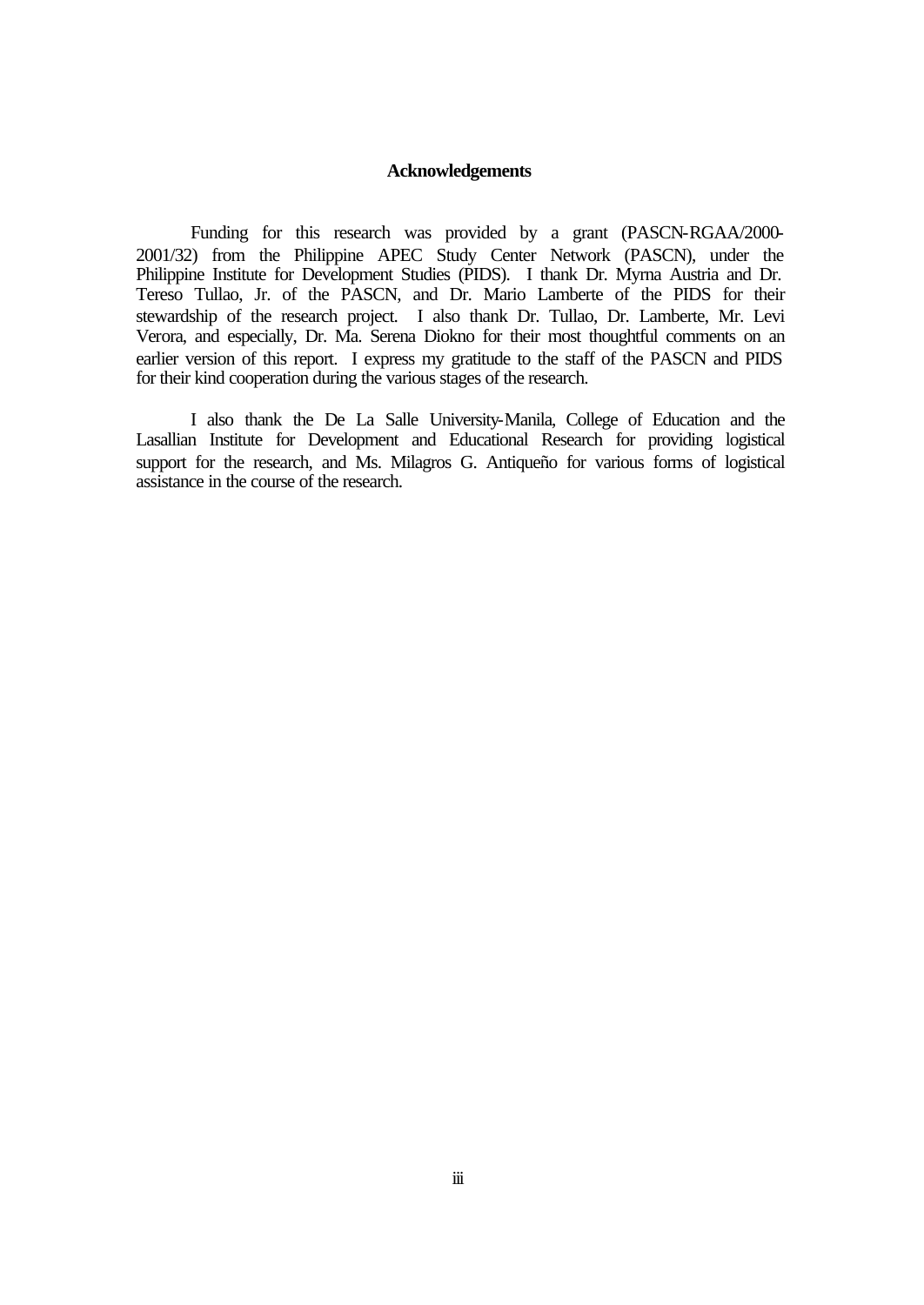### **Abstract**

The study was conducted to answer the following questions: (a) What are the various modes and forms of international education in a globalized higher education environment? (b) How ready are Philippine higher education institutions for international education? (c) What is the implication of having the various modes of international education in the Philippines?

Two categories of activities of international higher education were found: (a) activities stemming from the traditional spirit of **internationalism** (ethos of international cooperationism & appreciation of an international quality) and (b) variations of **open market transnational education** that were born out of the agenda of globalization. Exemplars of these were described. It was also noted that even those activities born out of internationalism seem to have been transformed recently in ways that converge with the agenda of globalization.

The prospects of internationalizing higher education in the Philippines were contextualized within the present education system that is experiencing problems related to efficiency, quality, equity in access, and other external factors. Given this context, it was suggested that participation in international education programs might be limited to students from high-income families, and to institutions with strong financial resources that can be channeled to development programs that will enable them to meet the requirements of these international activities. There is a strong likelihood that international programs might lead to the intensification of the existing weaknesses in Philippine higher education.

All things considered, it seems that Philippine higher education could best benefit from international education activities in terms of improving the quality of programs and resources. Thus, it is suggested that quality improvement be a primary consideration in engaging international higher education. In this regard, more specific issues have to be addressed related to the focus of quality improvement, the status of local institutions in international partnerships, and the strengthening of local networks.

Finally, the prospects for improving the consequences of internationalizing Philippine higher education amidst the globalizing environment will depend on the prospects for (a) strengthening the quality and the efficiency of Philippine higher education, (b) improving access to quality higher education, and (c) creating the external environment that will be conducive to and supportive of international education activities.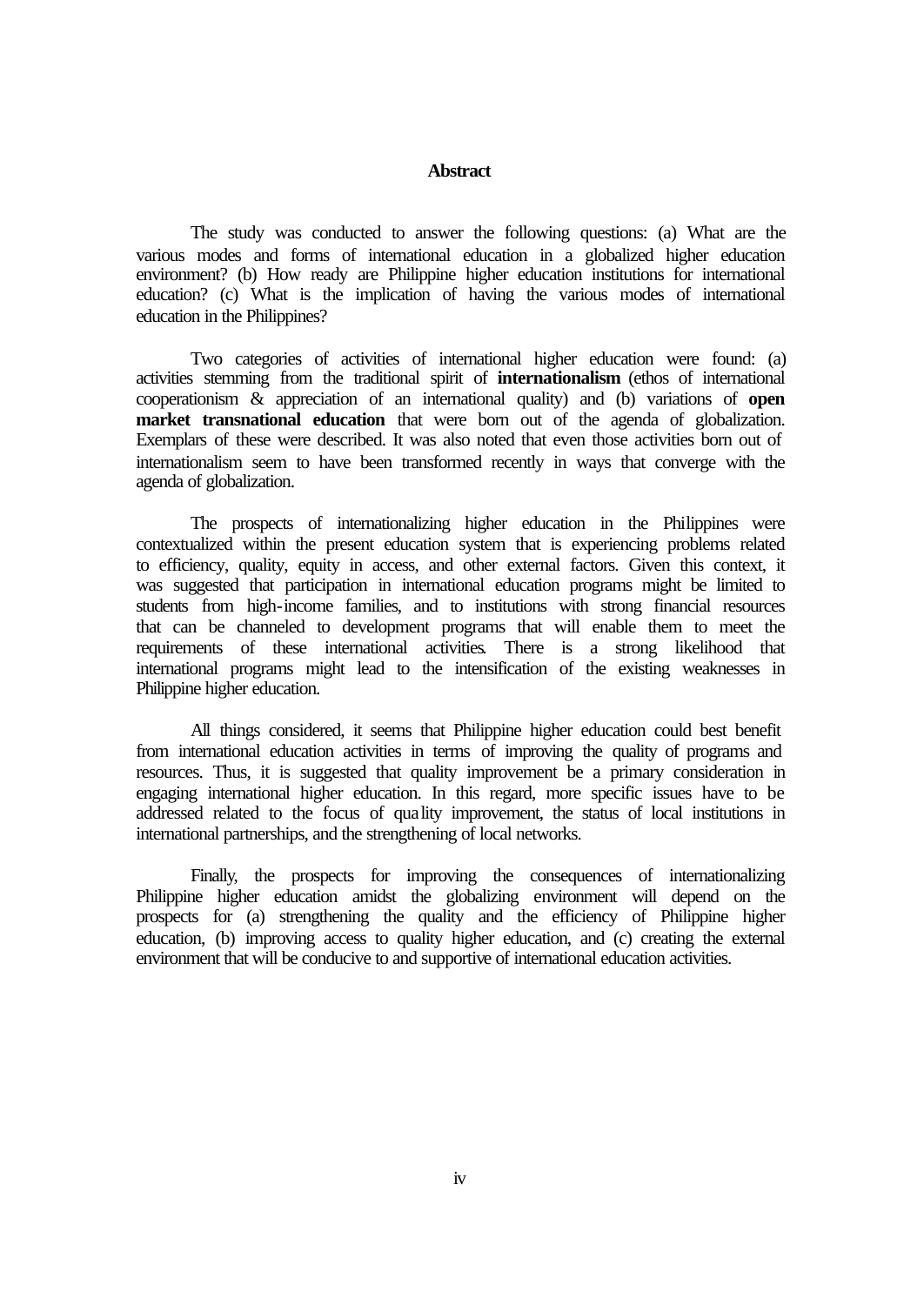### **Executive Summary**

# **Part 1. The principal aim of the study is to review current perspectives and information relevant to the following research questions:**

- 1.1 What are the various modes and forms of international education in a globalized higher education environment?
- 1.2 How ready are Philippine higher education institutions for international education?
- 1.3 What is the implication of having the various modes of international education in the Philippines? In particular, what is the implication of the entry of foreign schools in the country in terms of the efficiency and equity issues related to the delivery of higher education services?

### **Part 2. The problem of defining international higher education**

- 2.1 Most universities that exist today are creations of nation states; their characters and functions are largely shaped by the agenda of nation states.
- 2.2 Different countries engage the concept of internationalization differently and for different purposes. Thus, the concept of internationalization might be best approached with reference to specific approaches and constructions of internationalization in domains of policy, process, types of activities, among others.
- 2.3 We can discern two strong agenda in various internationalization activities: (a) the tradit ional internationalization, which is consistent with the spirit of cooperation among nation states of the old world order, and (b) globalization, which involves the discourses of integration of economies, competition, mass culture, distributed knowledge production systems, and high technology.

### **Part 3. Models of international higher education**

- 3.1 One category of models can be described as those stemming from the traditional spirit of *internationalism* or the ethos of international cooperationism and the appreciation of an international quality. Another category can be characterized as those variations of *open market transnational education* that were born out of the agenda of globalization.
- 3.2 Specific activities that could be classified as being originally conceived in the spirit of internationalism include: (a) international student mobility, (b) faculty exchange and development, (c) research collaboration, (d) foreign language study, (e) building international perspectives, and (f) international networks.
- 3.3 Current practice in these activities featuring internationalism have been transformed in ways that make them more attuned to the realities and requirements of globalization.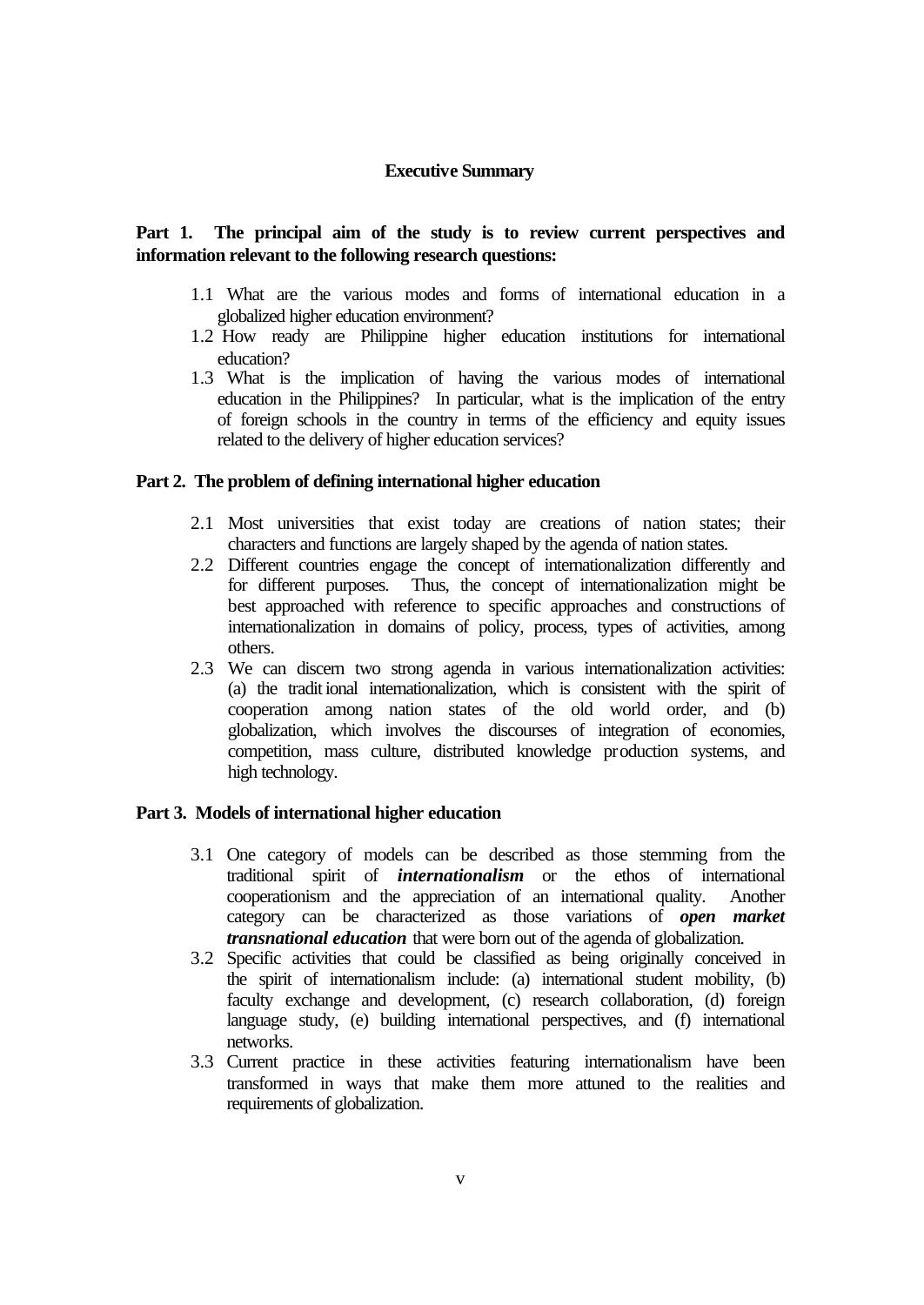3.4 Exemplars of open market transnational education include: (a) distance education, (b) locally supported distance education, (c) twinning programs, (d) articulation programs, (e) branch campuses, (f) franchising agreements, and (g) international quality assurance systems.

### **Part 4. An overview of Philippine higher education**

- 4.1 Several observations have been made suggesting that Philippine higher education suffers from several forms of internal and external ineffieciencies. Some of the issues related to efficiency include: (a) the lack of a rational system for the establishment of public higher education institutions, (b) poor efficiencies in size, (c) poor student flows, (d) the lack of articulation between performance in fiscal planning, and (e) the lack of a rational system that ensures that program offerings address national development requirements.
- 4.2 Many indicators of quality higher education point to current weaknesses in the inputs, processes, and outputs of Philippine higher education. Some of these indicators relate to: (a) faculty credentials, (b) instructional/library facilities, (c) the nature of the curriculum, (d) poor average performance on licensure examinations, and (e) low proportion of institutions with accreditation.
- 4.3 Access to quality higher education is brought about by three related factors: (a) geographic distribution of institutions, (b) the strict admission requirements, and (c) the high cost of tertiary education.
- 4.4 There are other factors in the external environment of Philippine higher education that strongly influence the efficiency, quality, and equity in access. These factors are: (a) the absence of a credit market for higher education, (b) the availability of public information on options and returns of the different higher education institutions, and (c) weak external governance by the CHED.

## **Part 5. Prospects, issues, and consequences of internationalizing Philippine higher education**

- 5.1 International student and staff mobility from the Philippine to other countries will be limited by the availability of financial resources for this purpose. The option shall be available for students from high-income families, and for institutions with large financial endowments that can be used for this purpose.
- 5.2 The stronger Philippine institutions can position themselves as a destinations for student and staff mobility if they can develop well-defined niches in the higher education market based on areas of strength around which they can develop internationally or regionally competitive programs.
- 5.3 The ability of institutions to develop effective truly international programs will be limited by the availability of appropriately trained faculty members, adequate libraries and research facilities, among others. Thus, we can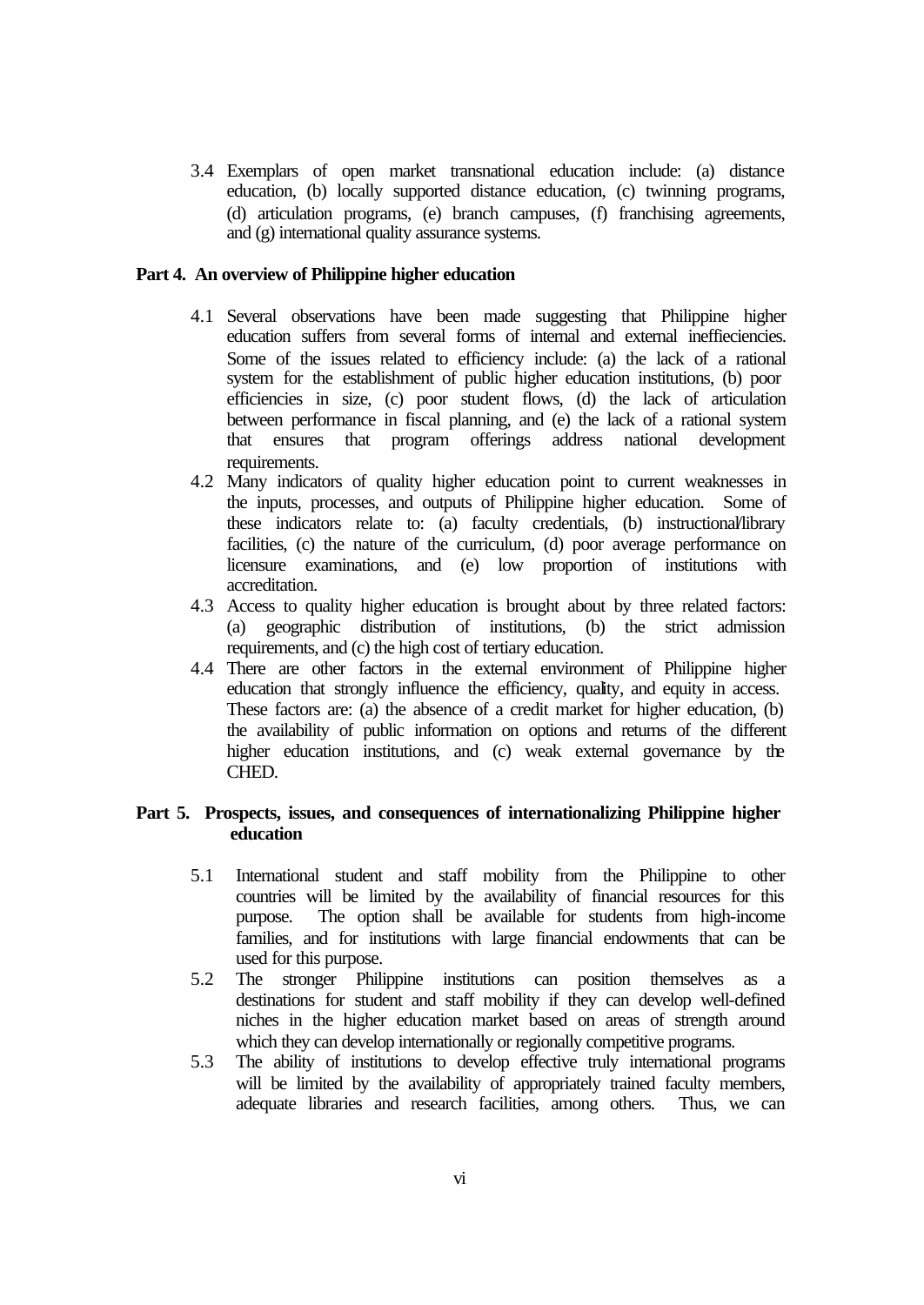expect that it would be the strong institutions that can develop and maintain such programs.

- 5.4 Similarly, it is very likely that the elite institutions would be in the best position to participate in international research collaborations. The larger majority of institutions do not have the resources to be attractive partners for collaboration. The CHED can rationalize its research development program so that there can be a more effective means of developing the research infrastructure and capabilities in Philippine universities, so as to enable more international research collaborations.
- 5.5 The elite institutions will again be in the best position to participate and to benefit from international networks, as such networks typically have certain quality and efficiency requirements that participating institutions should meet.
- 5.6 The local market for foreign distance education programs is likely to be small, as the cost of such programs make this option available only to a very small segment of the higher education market.
- 5.7 Although the local market for twinning and articulation programs may be small because of the high costs of such programs, they may be quite attractive because of the opportunity to obtain international credentials. In this regard, the elite institutions might experience some competition, as the twinning and articulation programs target the traditional clientele of these elite institutions. The elite institutions might need to explore avenues for allowing their students to obtain international credentials to be more competitive in this area.
- 5.8 Programs of open-market transnational education might not affect the lowend and middle-level institutions as the latter institutions cater to students from low- and middle-income families that generally cannot afford these transnational education programs. Thus, there will be no changes in the options of their traditional market.
- 5.9 Participation in international quality assurance systems is likely to be limited to the elite institutions, as well, as the resources that are required for this purpose are largely unavailable for most low-end and middle-level institutions.
- 5.10 Generally, participation in international education programs might be limited to students from high-income families, and to institutions with strong financial resources that can be channeled to development programs that will enable them to meet the requirements of these international activities.
- 5.11 There is a strong likelihood that international programs might lead to the intensification of the existing weaknesses in Philippine higher education (i.e., no improvement in quality of most institutions, lower external efficiency as institutions address global requirements, and more inequitable access to quality education).
- 5.12 However, there is still the possibility that middle-level institutions may benefit from some of the activities of international education (e.g., the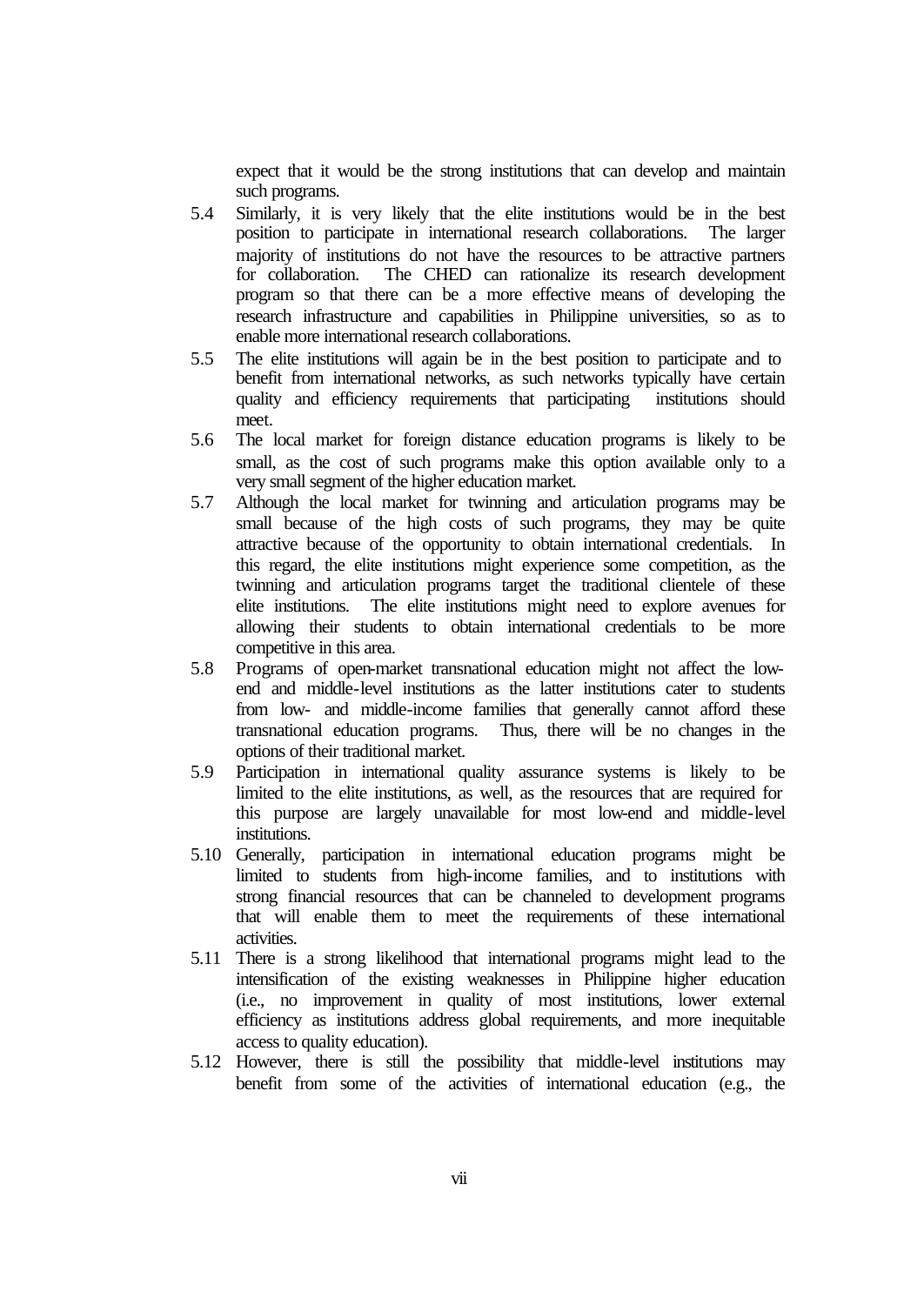benchmarking for international standards of quality), particularly if these initiatives are supported by the appropriate government agencies.

- 5.13 All things considered, it seems that Philippine higher education could best benefit from international education activities in terms of improving the quality of programs and resources. Thus, it is suggested that quality improvement be a primary consideration in engaging international higher education. In this regard more specific issues have to be addressed related to the focus of quality improvement, the status of local institutions in international partnerships, and the strengthening of local networks.
- 5.14 The prospects for improving the consequences of internationalizing Philippine higher education amidst the globalizing environment will depend on the prospects for (a) strengthening the quality and the efficiency of Philippine higher education, (b) improving access to quality higher education, and (c) creating the external environment that will be conducive to and supportive of international education activities.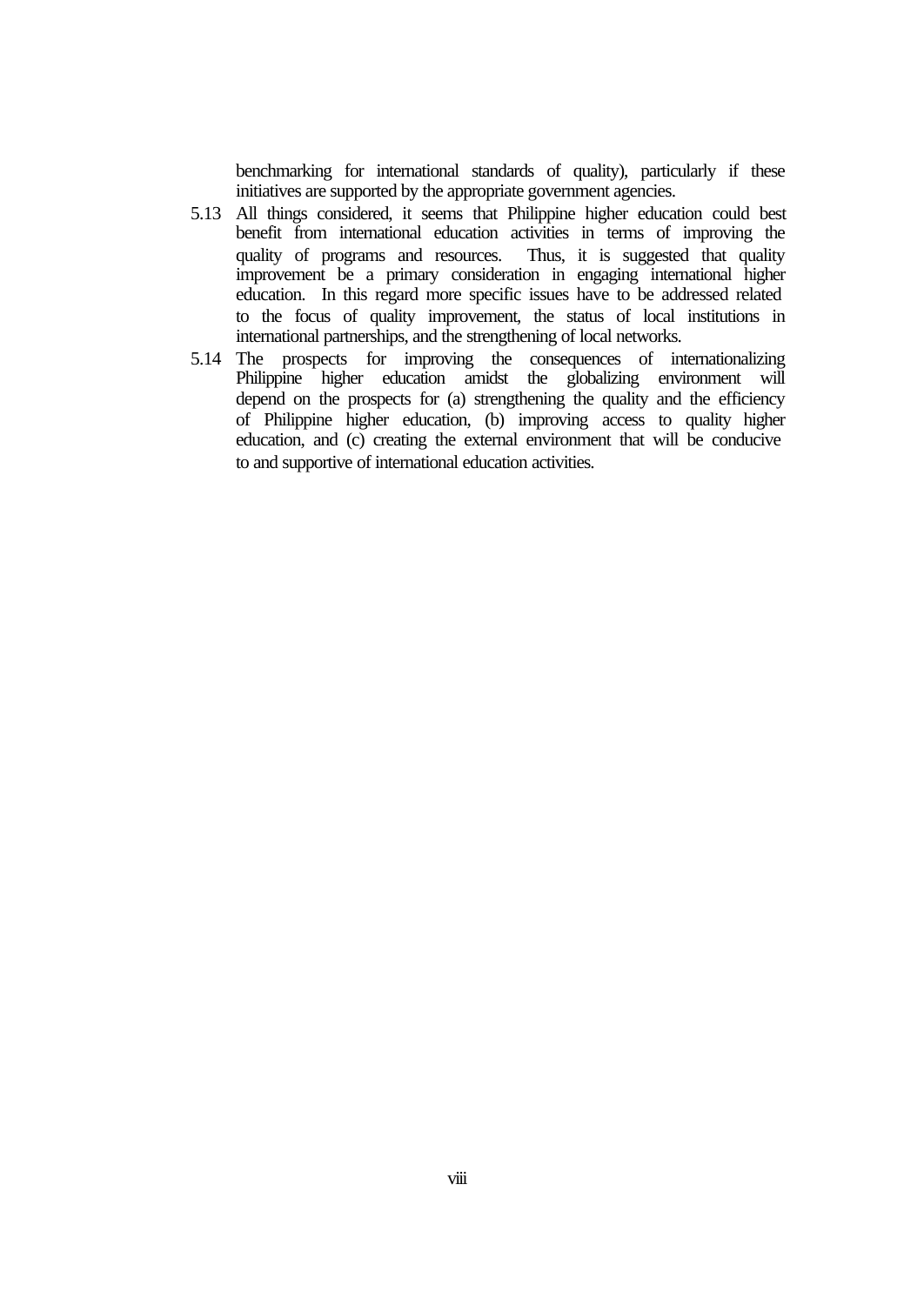### **International Higher Education: Models, Conditions and Issues**

Allan B. Bernardo, Ph.D. De La Salle University-Manila

### **Part 1**

## **Introduction**

The internationalization of higher education institutions is a natural and inevitable consequence of the continued globalization of economies. For one, higher education institutions are now being called to produce professionals for an internationalized economy. Moreover, the opening of national boundaries to foreign institutions that seek to offer higher educational services is a scenario that is very likely to become a Philippine reality in the medium-term. There is a need to understand the possible forms of these developments and to assess how the Philippine higher education system will respond to or be affected by these developments. Understanding these phenomena should provide important insights and guides for policy formulation on these issues, as well as for local higher education institutions as they seek to redefine their goals and operations in an increasingly global educational environment.

#### **Objectives of the Study**

The principal aim of the study is to review current perspectives and information relevant to the following research questions:

- (1) What are the various modes and forms of international education in a globalized higher education environment?
- (2) How ready are Philippine higher education institutions for international education?
- (3) What is the implication of having the various modes of international education in the Philippines? In particular, what is the implication of the entry of foreign schools in the country in terms of the efficiency and equity issues related to the delivery of higher education services?

The first question simply seeks to determine the range of models of higher education that are available and to understand the features of each of these models. The range of models will reflect as much of the models being implemented in many countries, including those that are not yet being implemented in the Philippines. In understanding the various models, particular attention will be given to the experience of member economies of the Asia-Pacific Economic Cooperation (APEC).

The second question seeks to assess the readiness of Philippine colleges and universities, and the Philippine higher educational system as a whole, in terms of the various requirements of international education. Some of the factors that will be considered in answering this question are the curriculum, student assessment and evaluation procedures, information management systems, teacher preparation and credentials, monitoring, accountability, and quality assurance systems, physical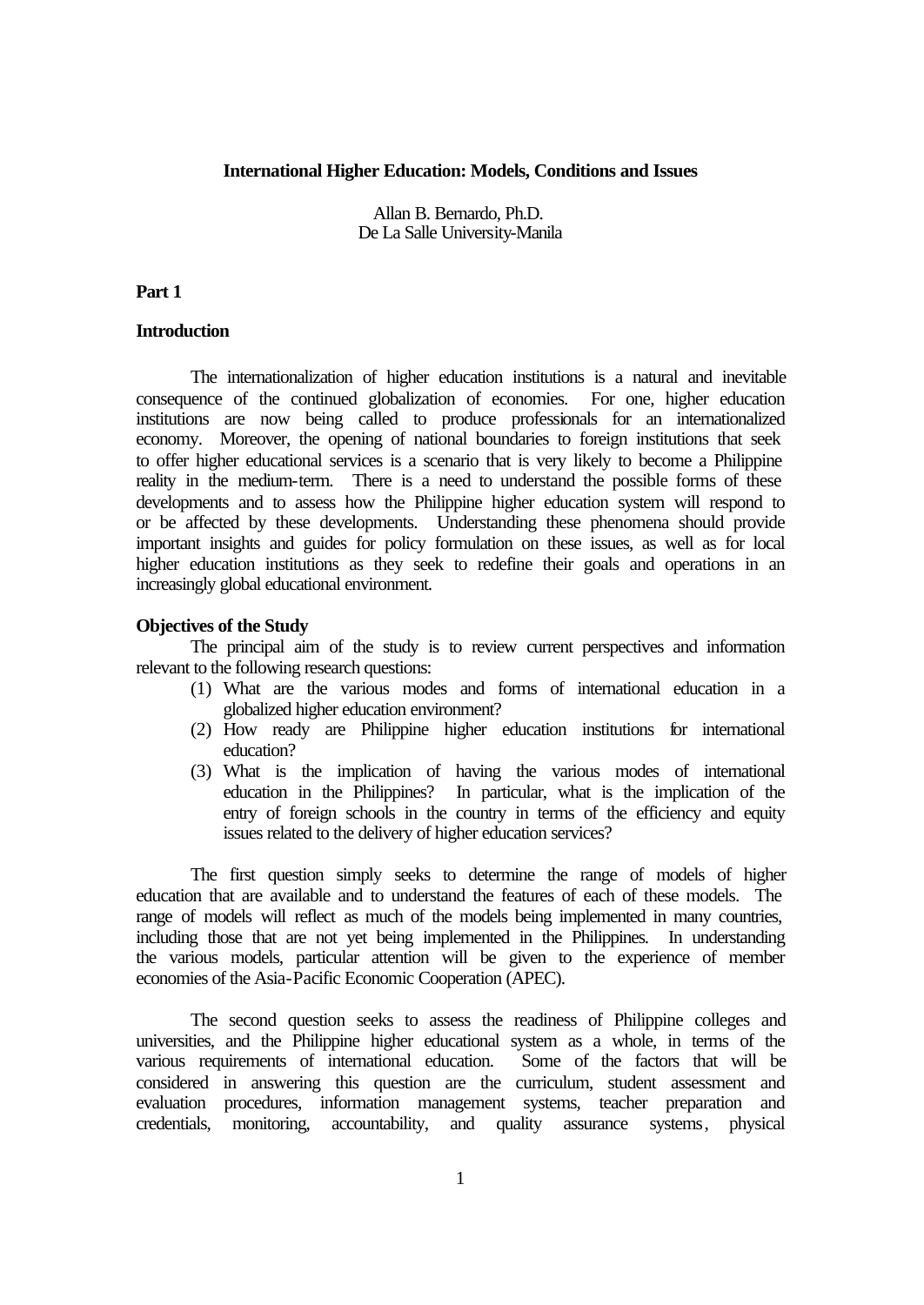resources, library and other support services, the higher education market, financing of higher education institutions, the organization of the higher education system, governance, among others. These various factors could be related to three general concerns: quality issues, equity and access issues, and efficiency issues.

The third question seeks to explore the issues related to the impact of specific models of international higher education on the Philippine higher educational system. Particular focus will be given to the possible consequences of the entry of foreign institutions on (a) access and equity issues, and (b) the fiscal efficiency of higher educational institutions. Thus the discussion will focus on, among other things, how the entry of foreign institutions may or may not impact on how local institutions manage their operations in ways that might alter their fiscal efficiency and the extent to which institutions address the problems of unequal access to quality higher education in the country.

### **Organization of the Report**

The report will have four main substantive parts, in addition to this Introduction section, which is Part 1.

Part 2 will be a review and discussion of the broad issues attendant to understanding international higher education and its consequences. This part will seek to contextualize the study of international higher education within contemporary discourses related to globalization and the massification of higher education.

Part 3 will include a discussion of the various models (i.e., approaches to and constructions of) international higher education. The various models that will be considered will be discussed in relation to the broad issues addressed in Part 2. Particular attention will be given to exemplars of the various models as found in member economies of the APEC.

Part 4 will provide a brief overview of the conditions of Philippine higher education. Particular focus will be given to features of the higher educational system that relate to issues of quality, access, equity, and efficiency.

Part 5 will be a discussion of how the various models of international higher education (discussed in Part 3) might impact on higher educational institutions in the Philippines, and the higher educational system as a whole. Again, particular focus will be given to the possible consequences of internationalization on the issues of efficiency, and equity in access.

The issues shall be summarized with the view of surfacing possibly policy options, recommendations, as well as open questions for further study and discussion.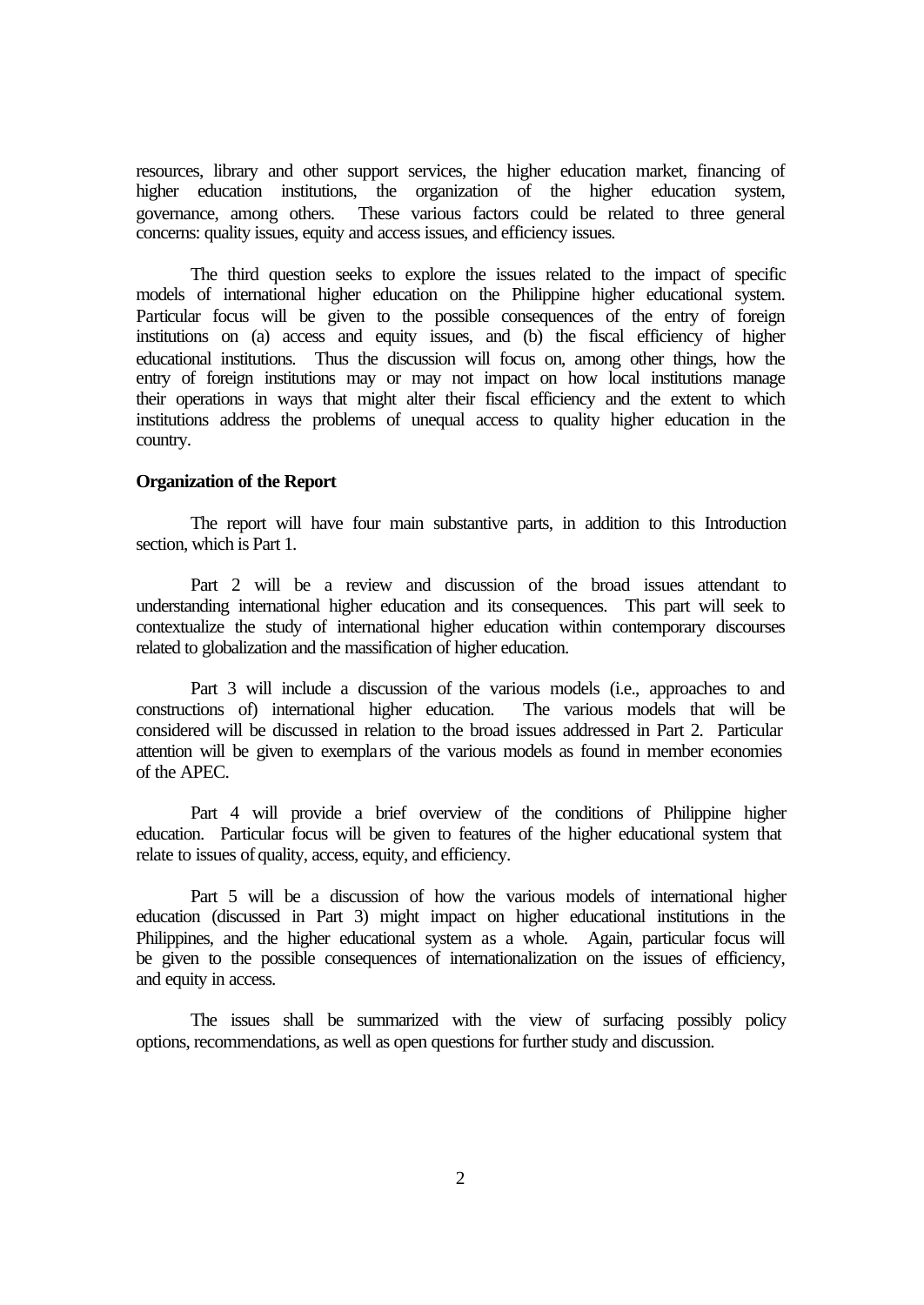# **Part 2 International Higher Education: The Problem of Definition**

For some educational scholars, higher education has always been an international phenomenon. Indeed, many of the well-established universities that operate today have existed before "nation-states" were actually established (Briggs & Burn, 1985). The notion of *studia generales* of medieval Europe and the wandering scholars shuttling from the universities in Bologna, Paris, and Oxford all suggest that universities of old transcended national barriers. Academics in higher education institutions have always referred to international standards of knowledge generation, validation, and dissemination, so much so that staff members of higher education institutions are more likely to cooperate with institutions from other countries. However, other education scholars have questioned this notion that higher education institutions are inherently international. Scott (1998) considers this notion as being largely mythical because the higher education institutions of today cannot actually directly trace their institutional characters to the medieval universities of Europe. Teichler (1998) and Scott (1998) argue that most universities that exist today are actually creations of nation states and that their character and functions of these institutions have been largely shaped by the implicit or explicit agenda of the nation states.

If we assume that most higher education institutions today are creatures of the nation state, the question of international education becomes all the more salient as it poses an alternative to the inherent character of most higher education institutions. Universities and higher education systems are now being called on to *internationalize*. But how should we understand this concept of *internationalizing* higher education? Is internationalizing higher education different from globalizing higher education?

Scott (1999) provides an effective definition of internationalization of higher education by way of contrasting this concept with the globalization of higher education. He states:

"*Internationalisation* reflects a world-order dominated by nation states. As a result it has been deeply influenced by the retreat from Empire, and the persistence of neo-colonialism, and by the geo-politics of Great Power rivalry (notably the Cold War). In the context of internationalisation the inequalities between rich North and poor South remain prominent whether the intention is on strategic relationships. And higher education is not an exception. The recruitment of international students, staff exchanges and partnerships between universities in different countries are all conditioned to a significant extent by this geo-political context."

*"Globalisation* is a very different phenomenon. It reflects not only the process of global competitiveness - between, for example, the great 'market' blocs of the United States, the European Union and the Pacific Rim nations. It also involves intensified collaboration as a global division of labour between low-cost mass manufacture and services provision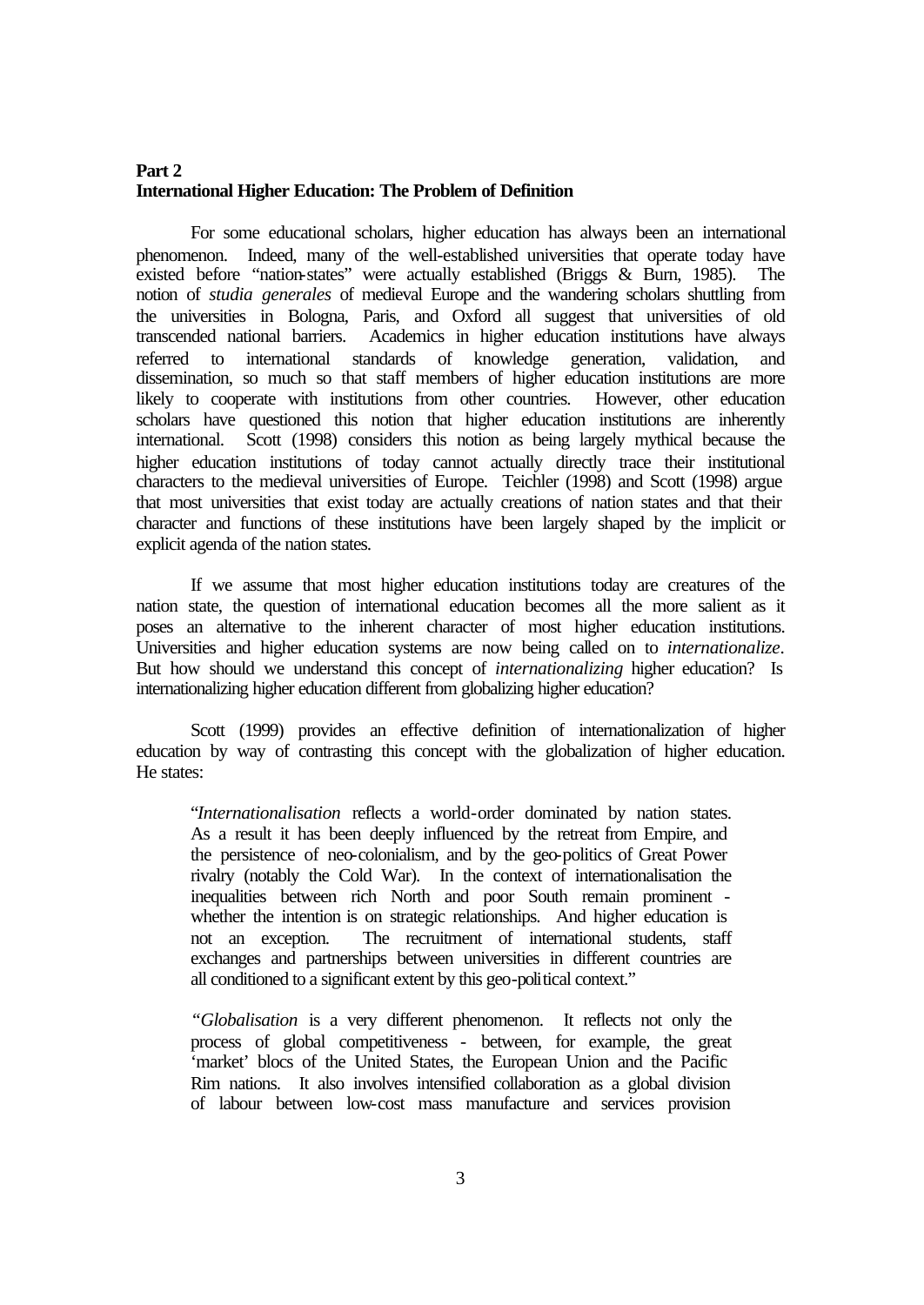(largely, but not exclusively, centred in the poorer South) and high-value technology and innovation (located mainly in the rich North, but with intriguing deviations). The result, therefore, is not a stable world-order of Great Powers and their allies and client states, however dangerously that stability was achieved. Instead globalisation implies a radical re-ordering of this world-order as new regional blocs emerge as old enemies become new allies (and *vice versa*); and as national boundaries are rendered obsolete by the transgressive tendencies of high technology and mass culture. " $(p, 2)$ 

Scott (1999) goes on to clarify that globalization cannot be simply construed as a higher form of internationalization. He argues that whereas internationalization presupposes the existence of established nation states, globalization is "agnostic about, or positively hostile to nation states" (p. 3). Moreover, internationalization is mostly expressed through "the 'high' worlds of diplomacy and culture," whereas, globalization is expressed "in the 'low' worlds of mass consumerism and global capitalism. Most important, Scott argues that internationalization tends to reproduce and even legitimize hierarchy and hegemony, but globalization can address the inequalities between countries of the North and the South, and within different sectors in one nation state.

Within this framework contrasting internationalization with globalization, others have attempted to recast the definition of internationalization within globalization. The resulting definitions are quite broad and generic in nature. Callan (1998) suggests that the current definitions for internationalization will be forever elusive as different countries and higher educational systems might actually engage the concept of internationalization in different ways and for different purposes. Instead, he suggests that we approach the discussion of internationalization with reference to specific "approaches to and constructions of internationalization in the domains of policy, process, educational value and social/occupational change." In a similar vein, Knight (1997) also proposed four approaches to understanding internationalization: based on (a) processes, (b) a typology of activities, (c) the development of competencies, and (d) fostering an international ethos.

These discussions underscore the importance of defining and understanding internationalization in its many different forms and functions. As expected certain constructions of or approaches to internationalization might be more consistent with "internationalization" and less with "globalization" as distinguished by Scott (1999), or vice versa. That is certain practices currently referred to as representing international education might be more aligned with the spirit and agenda of neo-colonial and traditional geo-political dynamics typical of the old world-order. Still other practices might be more attuned to the emerging agenda of global competitiveness, mass culture, and high technology.

In this paper, we will consider the range of approaches to and constructions of international higher education. Thus, instead of committing to one definition of international higher education, the paper will take a catholic approach to understanding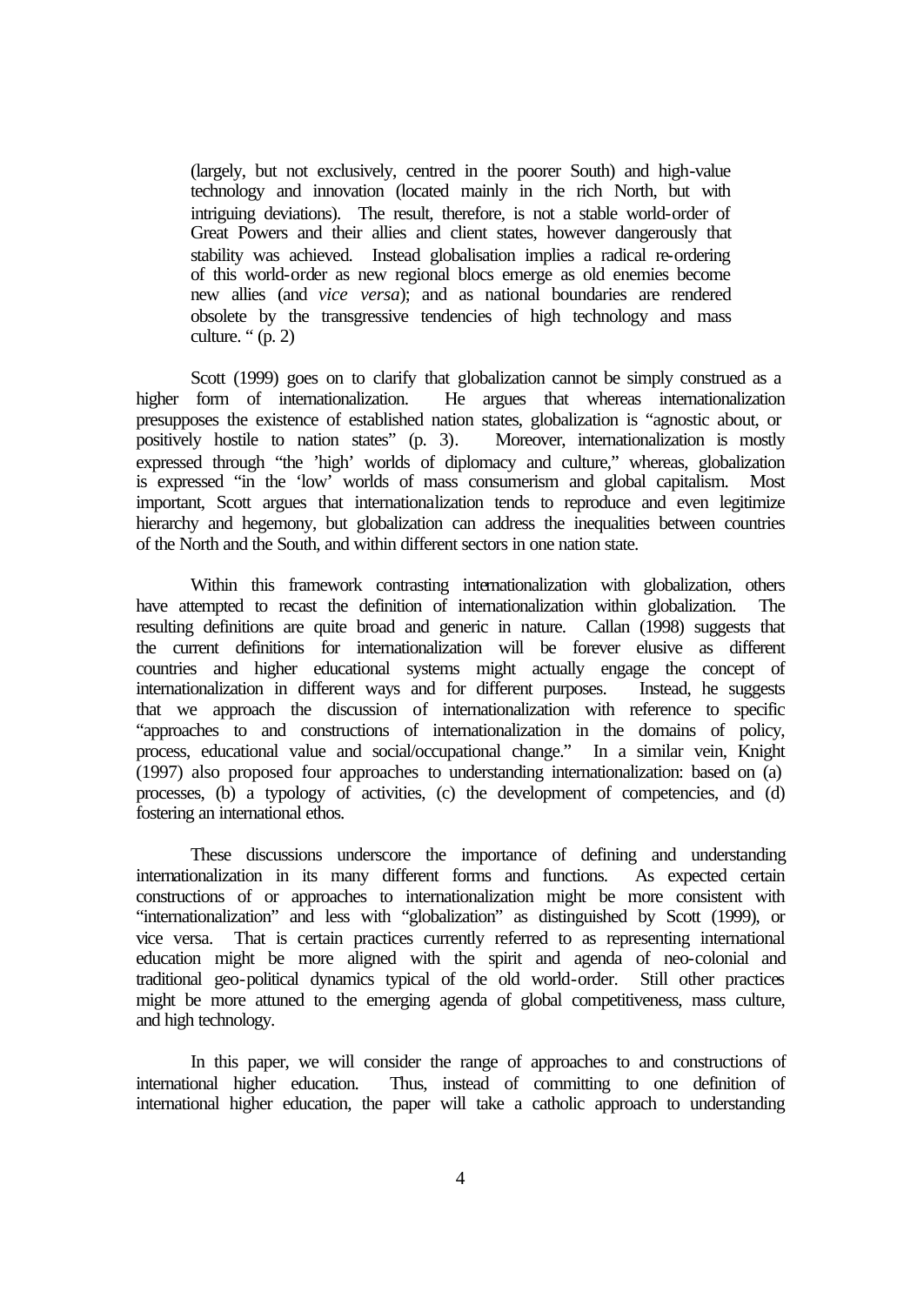the phenomena. However, the discussions of the various models of international higher education will take into consideration the degree to which these models address the contrasting agendas of internationalization and globalization according to Scott. As the discussions in the next part will show, the agenda of globalizations seems to be more dominant in today's discourse compared to the agenda of internationalization.

### **Part 3**

### **Models of International Higher Education**

Numerous data sources were reviewed to get a sense of the range of approaches to and constructions of international higher education that are currently in place in various parts of the world. Hard documents include reviews, evaluation studies, case studies, critical studies, and theoretical analyses on various models of higher education, which are published in journals, periodicals, edited volumes and books on higher education. Much information was also derived from the Internet. Somewhat not surprisingly, the most current descriptions and discussions on cases, models, and policies relevant to various forms of international higher education are more easily accessible in the Internet.

The various models of international higher education will be grouped into two clusters. The first emphasizes *internationalism*, and second emphasizes *open market transnational education*. The difference between the two clusters can be construed as being somewhat analogous in character to the distinctions drawn by Scott (1999) between internationalization and globalization. That is, the models classified within the cluster of internationalism seem to have been conceived and implemented within similar parameters as Scott's definition of internationalization. On the other hand, the models classified within the cluster of open market transnational education seem to have been conceived and implemented within similar parameters as Scott's definition of globalization. These two clusters and specific models that fall under each of these clusters are described and discussed in the following sections.

The different models are classified in one of the two clusters based on an analysis of the original and/or apparent dominant construction of international education that can be discerned for each model. However, as the discussions will indicate, the specific goals, purposes, and features of each model of international education have been undergoing significant transformations. Thus, although it is quite useful to make conceptual distinctions between the two clusters, the clustering should not be viewed as being fixed and rigid. The clustering is a device that is used to highlight certain similarities and differences among programs or activities of higher education and the transformations characteristic of these activities. The clustering also allows for a more integrated discussion of the issues related to the constructions of and approaches to international education.

## **Internationalism in Higher Education**

One clearly identifiable cluster of approaches to and constructions of higher education is premised on the value of internationalism in higher education. For purposes of the current discussion, internationalism is referred to as the principle international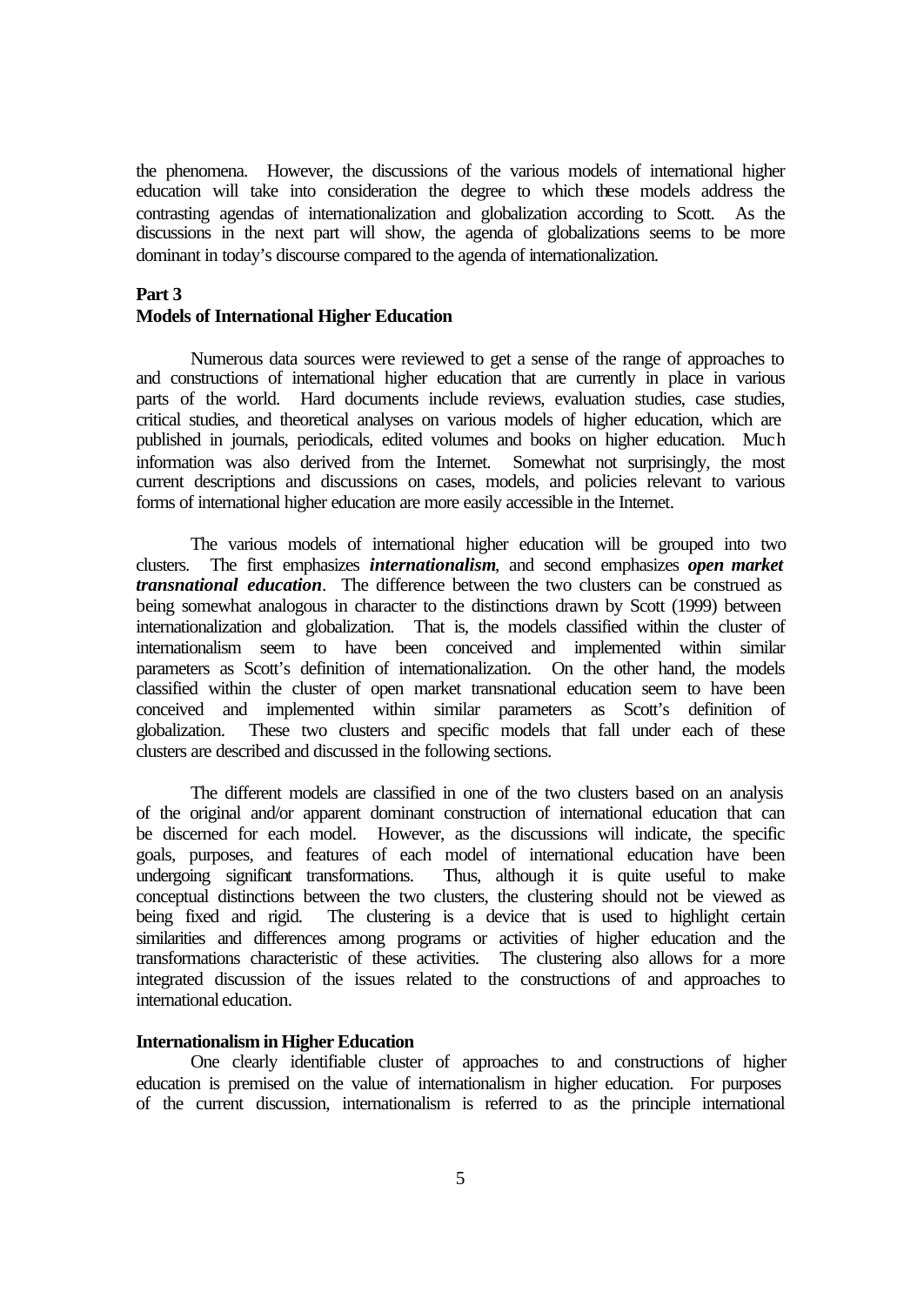cooperation for the common good and the appreciation of international character or quality in education. Internationalism as a principle or value can be construed as being in opposition to parochialism, and to some extent, nationalism. As applied to discourse on higher education, internationalism refers to approaches to higher education that seek to enhance the international character or quality in students, programs, and institutions. This type of discourse is warmly embraced in higher education circles as colleges and universities often endeavor to ensure that knowledge generated and disseminated in these institutions are relevant and valid not only locally, but also in the global level.

Internationalism is a very good exemplar of internationalization as characterized by Scott (1999) as it presupposes the stability of nation states and argues for some attempt to cooperate among these bounded elements without transgressing the same. The efforts at internationalizing are construed in terms of related educational and development goals. The educational goals are related to assumptions of universal knowledge and the need for collaborative international efforts and perspectives. The development goals are related to the mission of developed countries to provide assistance and support to less developed countries in their efforts at improving the capabilities in their higher education institutions. That is, the programs have the objective of allowing weaker higher education institutions and systems to develop their capabilities and resources through cooperative and/or development assistance programs. In doing so, the less developed institutions and educational systems are enabled to more effectively participate in the global pursuit of knowledge. As the discussion on the specific models of internationalism will also show that these activities and programs often tend to be aligned with agenda of neo-colonialism and the traditional geo-political alignments of the old world-order, which are closely tied to traditional discourse of internationalism, international cooperation and development.

*International Student Mobility*. One of the oldest models of international education is the model of international student mobility, and it is also the form of international education that has grown the most in recent years. UNESCO statistics indicate that in 1980 about 920,000 persons were pursuing higher education studies outside their country of origin. This number grew to 1.2 million in 1990 and to 1.5 million in 1995 (Sadlak, 1998; UNESCO, 1995), indicating an increase of about 63% in actual number in 15 years. This development is generally viewed as being very positive as the knowledge is assumed to be universal and the pursuit and advancement of knowledge is likewise assumed to be strengthened by collective efforts by individuals from different national and cultural backgrounds (UNESCO, 1995). In this respect, international student mobility is a very effective activity or means for allowing this collective pursuit of knowledge. It is not surprising that some countries have adopted a policy for increasing enrolment of international students. In April 2000, the president of the United States of America issued a memorandum on the country's international education policy that explicitly calls for encouraging students from other countries to study in the U.S.A. and promoting foreign studies by American students (US State Department, 2000). Countries like Australia, Germany, Japan, and the United Kingdom articulated similar policies much earlier. In these countries, the population of foreign students increased around 10% from 1985 to 1995. In China, as a result of new policy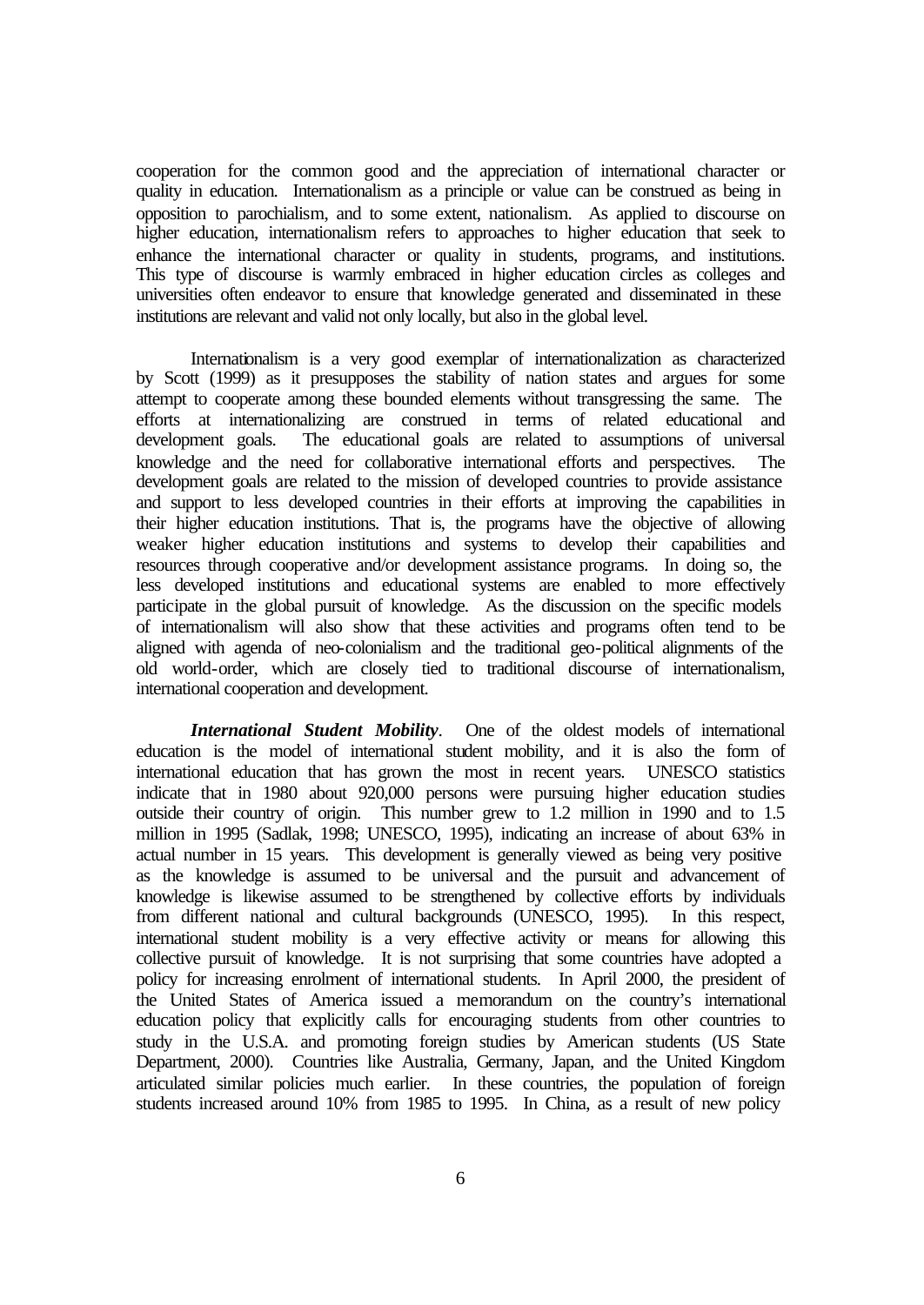statement of the former Ministry of Education in 1980 ("The Regulation about International Students Studying in China;" Wei & Pan, 1997) the number of foreign students grew 27% in 10 years (Sadlak, 1998).

However, there are recent patterns in the flow of student mobility that seem to indicate that international student mobility serves agenda other than the enhancement of international cooperative efforts to advance knowledge. The pattern of concern relates to the balance of student flow. According to Sadlak (1998), more than 75% of all foreign study takes place in just ten countries: the USA (which receives more than 30% of all foreign students), France, Germany, the United Kingdom, Russia, Japan, Australia, Canada, Belgium, Switzerland, Austria, and Italy. All are countries of the rich North, and all but one of these countries are members of the Organisation for Economic Cooperation and Development (OECD), a network of developed economies. In contrast, only one sub-Saharan African country is among the top 50 host countries. Similarly, only one sub-Saharan African country is among the top 50 countries of origin of foreign students. These data alone indicate how certain countries maybe over-represented in these international student mobility programs, while others are grossly underrepresented.

The most likely reason for this trend relates to the different financial capabilities of countries to send their students to study abroad. It seems therefore, that international student mobility has become largely dependent on the countries' relative economic strengths. This assertion is supported by data indicating that the number students from developed countries who are studying abroad is increasing faster than the corresponding number from developing countries (UNESCO, 1995). More important, about 97% of students from developed countries who study abroad do so in another developed country. More and more, international student mobility is flowing from North to North (among developed and newly-industrializing countries (Scott, 1998; UNESCO, 1995). South to North mobility is happening less (accounting for about 6% of total, Ordoñez, 1997); South to South mobility is even less (1%, Ordoñez, 1997).

Thus, it seems that the more noble scholarly goals of student mobility are being undermined by market and other economic demands. It used to be that the flow of student mobility was motivated by academic and development goals couched within colonial and post-colonial links. Typically, the flow was from colonies or former colonies to the colonial host (e.g., from Malaysia, Australia and other Asian and African colonies of the old British Empire to the UK; from the Philippines to the USA) or from less developed to more developed countries. Currently the flow is within new economic groupings like the European Union (EU). For example, even without any actual historical links or financial incentives, the number of EU students studying in the UK has increased 600% in a decade. Australia, which has never had any historical or political links with its East Asian and South East Asian neighbors has extensive enrollment from these countries, which reflects the emergence of new regional market grouping (Scott, 1998). According to Scott (1998), international mobility in today's global environment is largely determined by economic and open-market exigencies. The drop in student mobility from Southeast Asian countries in the late 1990's was clearly due to economic instability (i.e., currency fluctuations) in countries of the region (Bruch & Barty, 1998).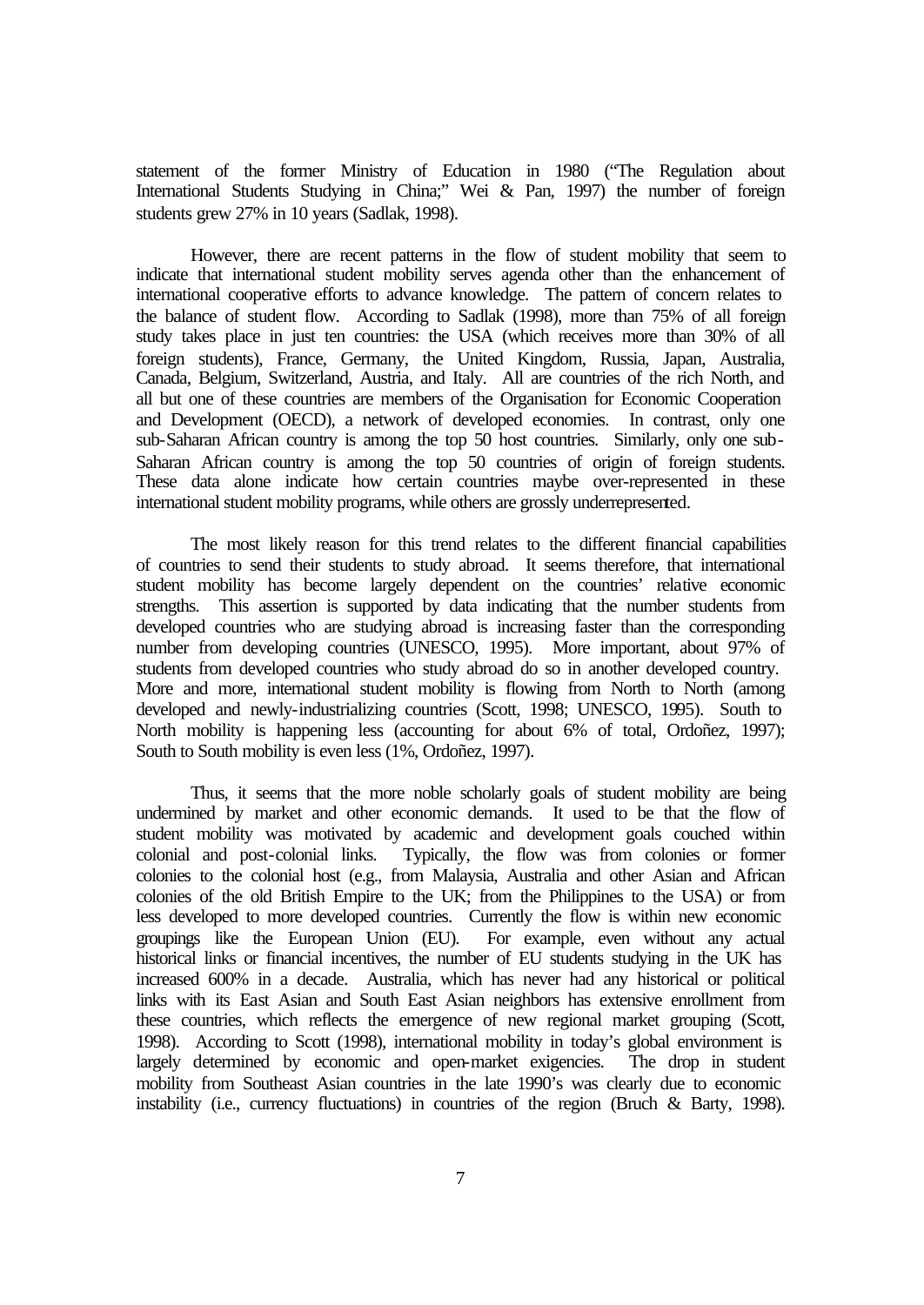These types of development underscore the dependence of student mobility on highly volatile market forces.

In summary, one of the oldest exemplars of internationalism in higher education has grown stronger in the past decades. However, international student mobility is currently driven and shaped by market considerations, rather than goals related to ideals of having international cooperation or an international character in scholarship.

*Faculty Exchange and Development*. A model of international education that is related to student mobility is academic staff mobility, which often takes the form of faculty exchanges and faculty development programs. This is linked to student mobility because in some cases the students who study in other countries are actually faculty members of local colleges and universities who get advanced training in foreign institutions.

As it is with international student mobility, the flow of assistance in faculty exchange and development programs were traditionally framed within geo-political alliances that were colonial and neo-colonial in nature. In the Philippines, for example, the longest standing faculty exchange and development programs are those with the USA. These include the Colombo Scholarship Plan (from the 1950's and 1960's), the East-West Center Scholarships, and the Fulbright Scholarships (Caoili & Valenzuela, 2000). However, more recently, countries that do not have as strong historical and political links with the Philippines have initiated faculty exchange and development programs. The onus for such programs seems to be related to emerging trade and other economic relations. For example, there have been strong faculty development programs sponsored by the governments of Canada (through the Canadian International Development Agency and the International Development Research Centre Program), Australia (Australian International Development Agency Programs), France (Alliance Francaise), Japan (Monbusho Scholarhips, Japan International Cooperation Programs, and the Oversearch Economic Cooperation Fund), among others (Caoili & Valenzuela, 2000).

The Fullbright Fellowships Program is perhaps the largest and most successful program promoting faculty exchange and cooperation at present. The Fulbright Program was established in 1946, at the end of World War II, to increase mutual understanding between the people of the United States and other countries, through the exchange of persons, knowledge, and skills (Department of State Fulbright Program, 2001). Regarding faculty exchange and development, Fullbright grants are made to citizens of participating countries, primarily for university teaching, advanced research, and graduate study. Specific examples of these grants include the Fulbright American Scholars Program (which sends around 800 American faculty members to other countries annually), and the Fulbright Visiting Scholars Program (wherein about 800 non-American faculty members come to the US to lecture or conduct research in US colleges and universities annually). According to the Fullbright website: "Since the program's inception, more than 85,000 U.S. Fulbrighters have traveled abroad to lecture or conduct research in a wide variety of academic and professional fields ranging from journalism and urban planning to music, philosophy and zoology. More than 144,000 foreign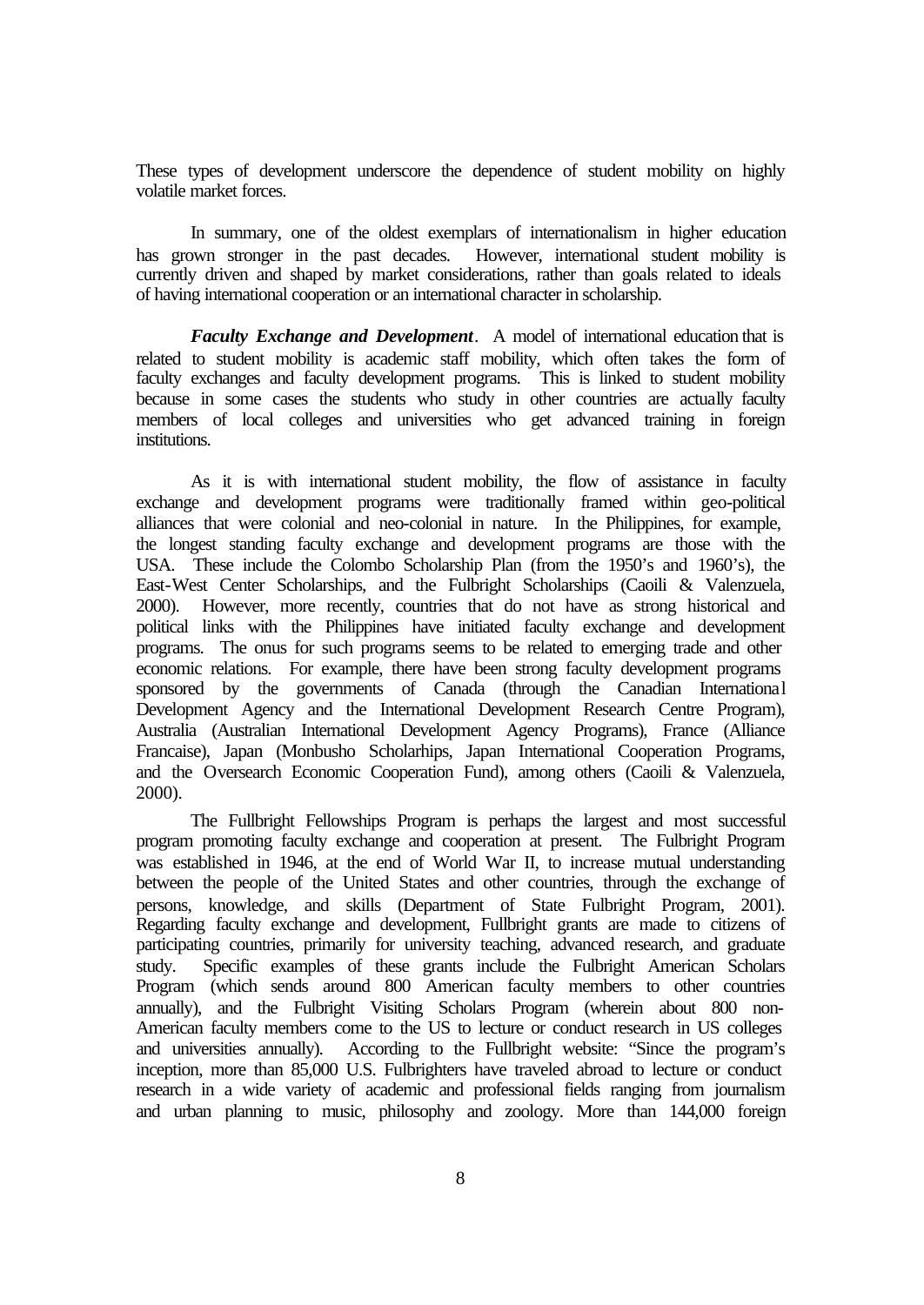citizens have come to the United States under Fulbright auspices." According to Burn (1988), the Fulbright program is quite successful in fostering experiences and developing attitudes that promote a commitment internationalizing education, a global and multicultural worldview, and in supporting cross-cultural contact. She further argues that these cross-cultural experiences of faculty members are very critical in sustaining efforts of higher education institutions to internationalize their curriculum, instruction, and other organizational programs.

*Research Collaboration*. A more specific form of faculty exchange and development focuses on research collaboration. Some faculty exchange programs (e.g., the Fulbright programs, the Monbusho programs, etc.) have specific components directed at promoting research collaboration among faculty and scholars from different countries. Traditionally, research and knowledge production was an self-contained activity within universities. In the past, the exigencies of research hardly required for collaboration among scholars from different countries (except perhaps in topics that involve area studies or international studies). Academic scholars could pursue active research programs while remaining within the confines of their own universities, libraries, laboratories, and research sites. All this has been changing in the past couple of decades, and the changes can be attributed to the change in the nature of knowledge production required in a globalized world economy.

Knowledge plays a much more important role in today's globalized market economy. According to Salmi (2000), competitive advantage is best gained from the use of knowledge, particulary in one's "ability to acquire and apply technical and socioeconomic knowledge." He further states that, "the proportion of goods with mediumhigh and high level technology content in international trade has gone from 33% in 1976 to 54% in 1996. Today, economic growth is more of a process of knowledge accumulation than of capital accumulation." We can cite very specific cases in point. According to Nishikawa (1997) for example, the knowledge service area represented 25% of the GDP of Japan in 1985, but in the year 2000 it represented 32% of GDP. Clearly, the demand for new and more sophisticated forms of knowledge is growing. Another important consequence of this strong demand is the fact that higher education institutions now have many competitors in the knowledge production process. Thus we have an expansion on the demand side of knowledge production (i.e., for more sophisticated knowledge) and a similar expansion on the supply side (i.e., more individuals with research and knowledge production capabilities). According to Gibbons (1998a) the situation creates a new distributed knowledge production system, wherein a large number of highly varied institutions in different locations produce very specific but diverse types of knowledge.

Within this distributed knowledge production system, higher education institutions no longer enjoy privileged status. The new environment requires the higher education institutions rethink and recast their knowledge production systems in ways that will allow them to compete and thrive within this distribution knowledge production system (Gibbons, 1998b; Nishikawa, 1997). Collaboration among higher education institutions, and even among higher education institutions in different countries, is one of the most strategic responses to these new demands. It seems that the collaboration needs to go beyond the short-term and self-contained exchange research fellowships presently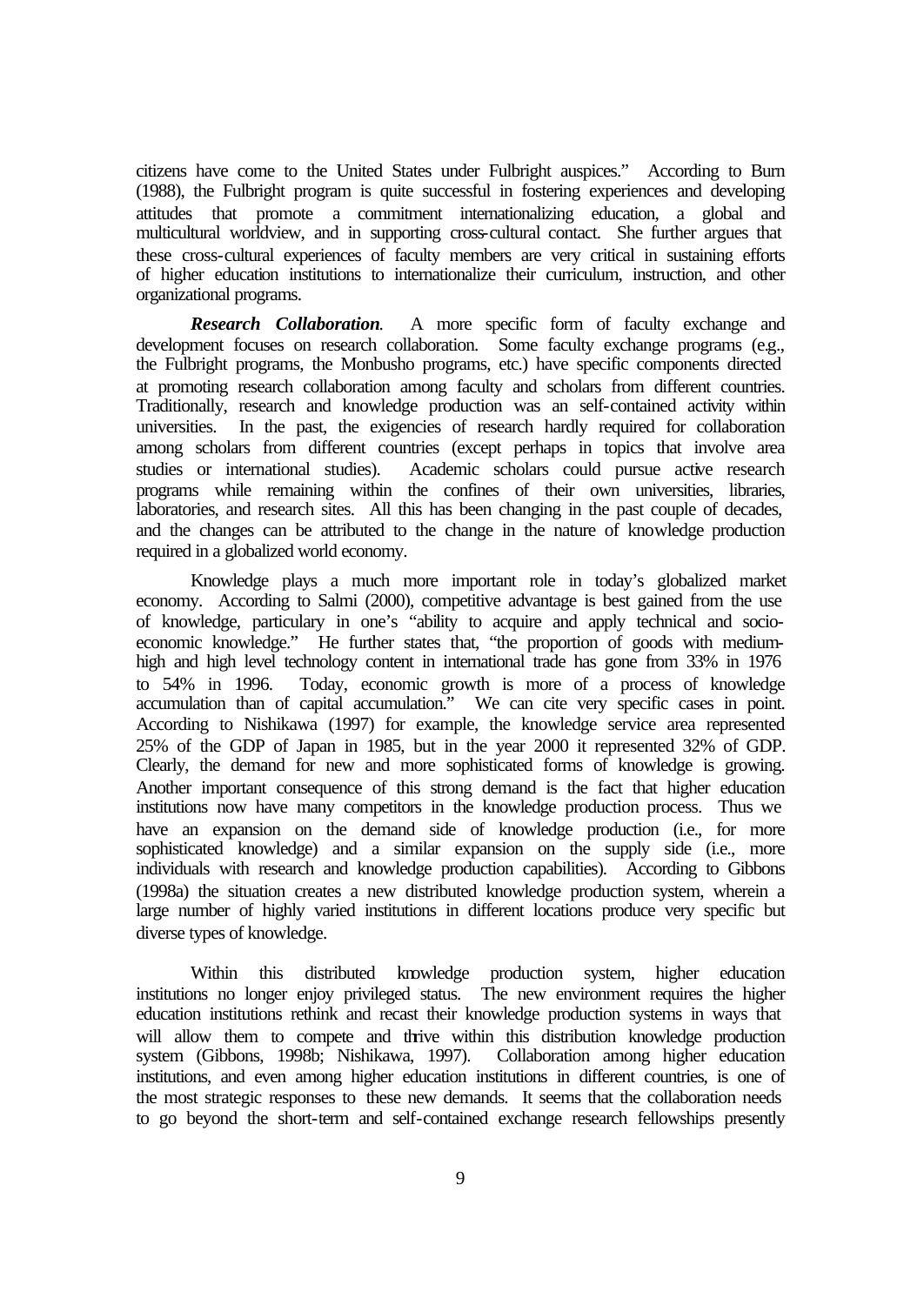supported in programs like the Fullbright and the Monbusho. Instead, the collaborations ought to be strategically conceived, sustained, and organized with effective communication systems, so that the partner institutions can effectively compete with other participants in the knowledge production process (Gibbons, 1998b).

A particularly successful exemplar of such a collaboration program is the Acciones Integradas, a cooperative program between the UK and Spain (Elliot, 1998). The program was initiated in 1983 and is financed by each party contributing over 163 million dollars annually to prime research linkages between institutions that account for 80% of all British and Spanish universities. According to Elliot (1998), a recent survey showed that the various research collaborations in the program have gone on to win at least 77 million dollars more in additional research grants, and have produced over 1000 publications in refereed journals, 35 books, 61 conferences, and 6 patents.

*Internationalizing Curricula: Foreign Language Study*. Another model of the earliest expressions of internationalism in higher education is the development of curricula that have an international component or some international character. The simplest expression of this approach is the inclusion of foreign language requirements in the general education curricula of undergraduate programs. Traditionally, a liberal arts education required the development of proficiency in at least one foreign language, consistent with the vision of internationalism in higher education. As higher education requirements became more pragmatic and oriented towards professional skills development, such foreign language requirements became more and more scarce. In the Philippines, all college students used to be required 24 units of Spanish until the late 1970's. Now, very few college degree programs require any courses in foreign languages other than English.

However, there are recent trends towards bringing back such requirements in higher education programs. Moreover, there are moves to even strengthen the foreign language base in the basic education programs. The trend seems to be strongly motivated by economic considerations. A global economy requires that the participants in market and related activities have some level of proficiency in foreign languages, specifically English and the languages of the other leading economies and/or markets. Being able to speak a foreign language provides individuals with a competitive advantage in a globalized world economy (Cooper, 1988). Thus, many countries are systematically incorporating foreign language requirements in their basic and higher education curricula.

In the United States, several institutions have implemented new foreign language requirements using alternative frameworks; in particular, the use of total immersion for foreign language learning (Reardon, 1997). In St. Olaf College, students with intermediate proficiency in a second language are allowed to study humanities, behavioral sciences, natural sciences, and mathematics in a second language by using foreign language texts. The medium of instruction in the classes is still English, but students are also grouped into small (similar language) clusters wherein they can discuss course materials in the various foreign languages. Syracuse University offers one-unit foreign language modules that are couples to three-unit disciplinal courses that are taught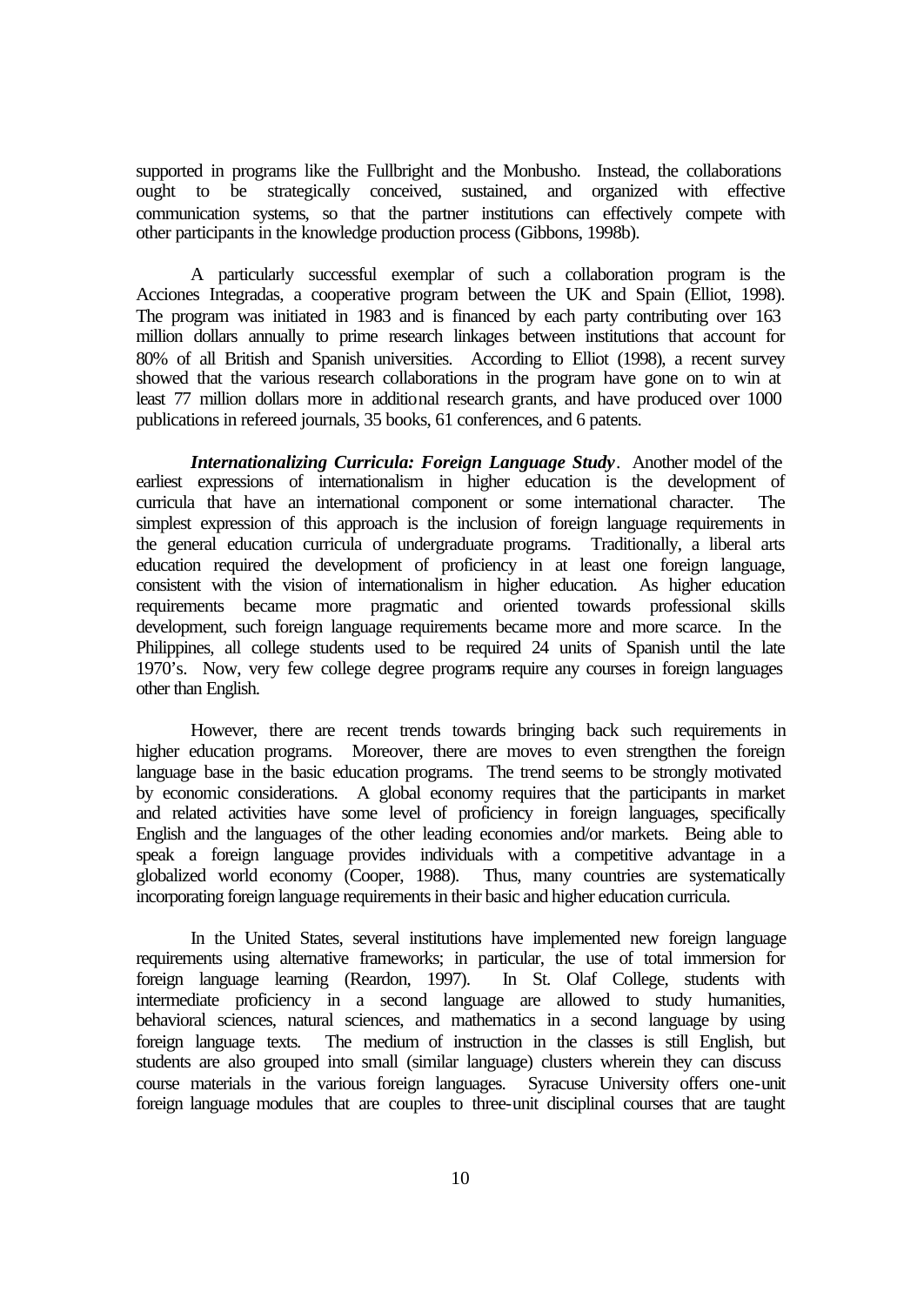in English. The students become acquainted with the vocabulary and scholarship in the discipline in a foreign language in addition to the typical disciplinal knowledge they would learn from the traditional course. The University of Rhode Island has an expansive program that combines the study of German and Engineering. During their fourth year of study in Engineering, the students participate in a six-month internship in an engineering firm or research institute in Germany and other German-speaking countries in Europe. In the process they develop oral skills and disciplinal vocabulary in German. Students are awarded a B.S. in Engineering and a B.A. in German after they complete the five-year program.

Consistent with developments in the field of student mobility, foreign language study in higher education seems to be transforming in nature and scope. It used to be that the rationale for foreign study was rooted in the spirit of internationalism and couched within colonial or neo-colonial arrangements (e.g., Spanish for Filipinos, French for Vietnamese, etc.). Now the study of foreign languages are framed within more varied frameworks but most of which are clearly designed to address the needs of participating and competing in a globalized world economy.

 *Internationalizing Curricula: Building International Perspectives*. Foreign language study was the simplest expression of internationalizing in the higher education curricula. A more expanded expression can be found in attempts to inject a stronger international quality or character in curricula. Such attempts were aimed at allowing students to study phenomena and understand their realities using a broader, more international perspective, or at least from a perspective other than their own national or cultural perspective (Dale, 1988). This curricular approach attempts to make students realize that their ways of understanding their experiences are often closely tied to assumptions, beliefs, and practices in their country and culture that are shaped by the historical, cultural, economic, and political life of their country - and that people from other countries and cultures that have different histories, cultures, economies and political systems will most likely not understand the same experiences in the same way. In other words, these curricular programs emphasize the historicity and cultural-specificity in the various ways of knowing, and thus aim to rid students of what might be very parochial ways of understanding the world (Reardon, 1997).

The most common expression of this curricular design takes the form of academic programs in international studies and international relations. In recent decades there has been a clear increase in the volume and scope of such programs. In South Korea for example, the Ministry of Education invested 100 billion won over five years to support nine universities in Seoul to open Graduate Schools of International Studies (Koo, 1997). Programs in international studies emphasize language, history, literature, and the high culture of other countries (e.g., China studies, Japan studies) or regional groupings (e.g., East European studies, South American studies, East Asian studies). Programs in international relations tend to have a politico-economic focus. Unfortunately, such programs are being criticized for often failing to be true to the tenets of historicity and cultural-specificity. According to Reardon (19xx) for example, most programs in international studies and international relations draw from scholarship of the West and of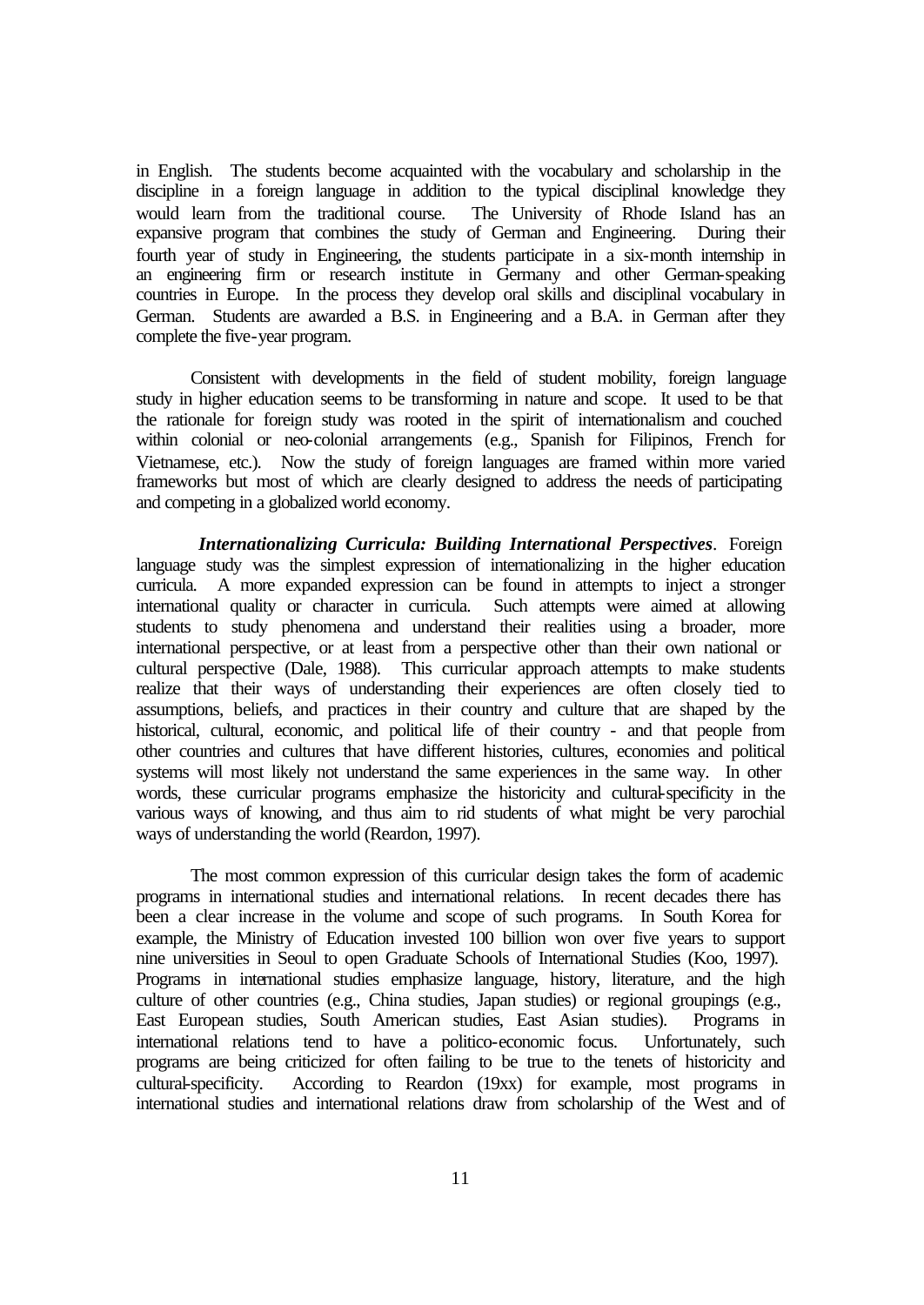developed nations investigating other cultures and explaining other cultures using the categories and constructs of Western scholarship. In Reardon's words, "the explanatory structures were derived from the study of Western Culture and superimposed on other cultures" (p. 436).

Such criticisms of Western or Eurocentric scholarship, coupled with criticisms about the use of the Western disciplinal categories in scholarship (e.g., Miyoshi, 1991; Perkin, 1996; Said, 1993; Wallerstein, 1991) have prompted many institutions to start inquiring into alternative frameworks and approaches to international studies, and developing genuine international perspectives in the higher education curriculum. Most of the initiatives in this new approach incorporate a strong interdisciplinary and/or multidisciplinary slant. Moreover, these initiatives have gone beyond the confines of international studies and have instead focused on reorganizing the general education curricula around international themes. Reardon (199x) describes the initiatives of two American institutions. St. Lawrence University has introduced a series of two courses in the required core curriculum: "Conceiving the World" and "Cultural Encounters" The first course involves comparing a Western culture with several other cultures with respect to several specific topics. The second course is organized historically and emphasized topics related to cultural change and development as a consequence of cross- or intercultural contact. Portland State University has abandoned the traditional distribution model for the general education curriculum that requires students to take mandatory number of courses in the social sciences, humanities and natural sciences. Instead their general education curriculum consists of courses such as "Crossing Borders," "Individual Rights and the Common Good," and "Nature and Environment" that are designed by faculty members from different disciplines and cultures and that integrate in an comprehensive way the non-Western ways of understanding these phenomena (i.e., not as marginalized enhancements). Both the St. Lawrence University and the Portland State University general education curricula have a study-abroad component.

As with the developments related to international student mobility and foreign language studies, the developments related to international studies have also shifted from an agenda of traditional internationalism. The shift involves moving away from the form of internationalism that is actually an imposition of a dominant-culture's perspective in understanding other countries and cultures. Although the earlier discussions stem from rather abstract theoretical criticisms regarding the nature of knowledge and understanding, the shift in perspective is actually more strongly driven by changing demands in the global workplace (Christensen, 1988; DiBaggio, 1988). According to Goodman (1996) for example, corporate executives and government officials are now looking to employ individuals that have skill to act flexibly and strategically from one project and region of the world to another. Such individuals need to have a perspective of the world that is more consistently reflects the diversity of worldviews in various parts of the globe. Thus, the demands of a globalizing world economy are still strongly shaping the nature of the transformations in the internationalizing curricula.

*International Networks*. Another traditional expression of internationalism in higher education is the formation of international networks of higher education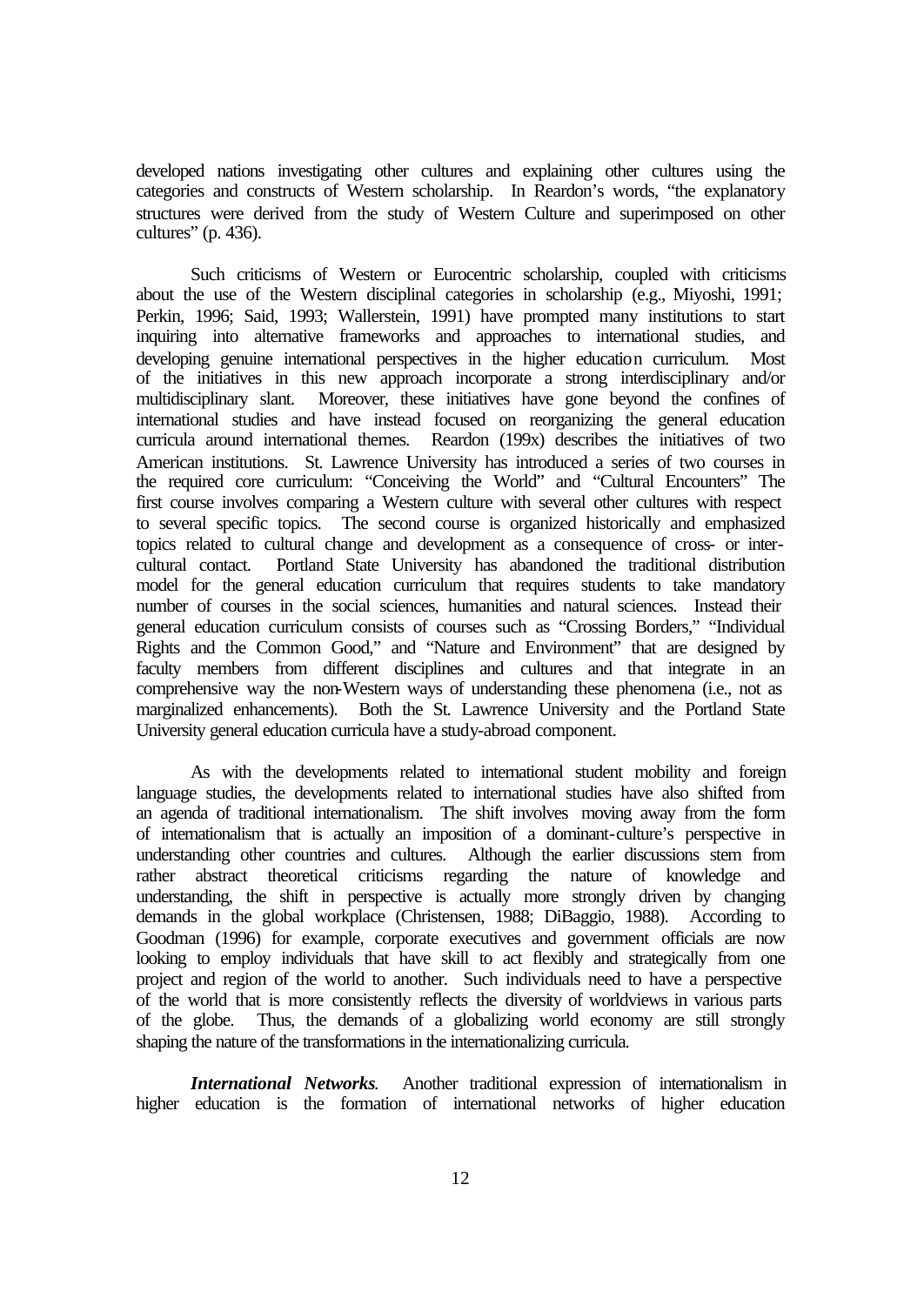institutions and/or programs. In some ways, such networks are the most public and visible expressions of internationalism - colleges and universities from different countries and regions of the world coming together *a la* United Nations in cooperation to address the noble vision of universal scholarship. Within such networks, the goals and the noble vision of universal scholarship. implementation of most of the models discussed earlier are greatly facilitated. The oldest networks of higher education institutions have been linked to geo-political alliances of the world order. A good example of such is the linkage among Commonwealth countries that has programs administered by the UK (through agencies like the British Council & the Overseas Development Administration) that include student and faculty mobility, faculty development and collaboration, institutional and program development, area and English language studies, among others (Elliot, 1998; Gibbons, 1998a).

Other networks of long-standing are actually lose alliances with very modest agenda related to cooperation and development. One example is the Association of Southeast Asian Institutions of Higher Learning (ASAIHL), which was founded in 1956 by eight universities. It now has 152 member institutions from 14 countries, including some from outside the Southeast Asian region (Hong Kong, Japan, Canada, USA, Australia, New Zealand, and Sweden). The purpose of the ASAIHL is

"to assist member institutions to strengthen themselves through mutual self help and to achieve international distinction in teaching, research, and public service… Specifically, the Association exists to foster the development of the institutions themselves, the cultivation of regional identity and interdependence and liaison with other regional and international organizations concerned with research and teaching." It serves as clearing house of information; provides regular opportunities." (ASAIHL, 2000)

The programs of the ASAIHL include a wide range of activities related to the different models of international education discussed earlier. These include serving as a clearinghouse of information for use of all member institutions, sponsoring an annual seminar where member institutions discuss academic and institutional development topics, facilitating faculty and student exchange, awarding fellowships and scholarships, publishing handbooks, reports, bulletins, newsletters, among others. The network provides opportunities for cooperative development efforts but these efforts are highly non-intrusive and they are not programs that aim to more aggressively transform higher educational systems relating to curriculum, administration, organization, financing, among others. As such, the impact of such networks seems to be rather limited.

More recently, new forms of networks have been formed. Such networks have a different agenda from the traditional networks formed in the spirit of internationalism. The new networks have a more long-term agenda of transforming the structures of higher education in ways that will more effectively address the demands of a globalized world economy. For example, the international programs of the European Union have effectively overwhelmed the network of Commonwealth nations. The international effectively overwhelmed the network of Commonwealth nations.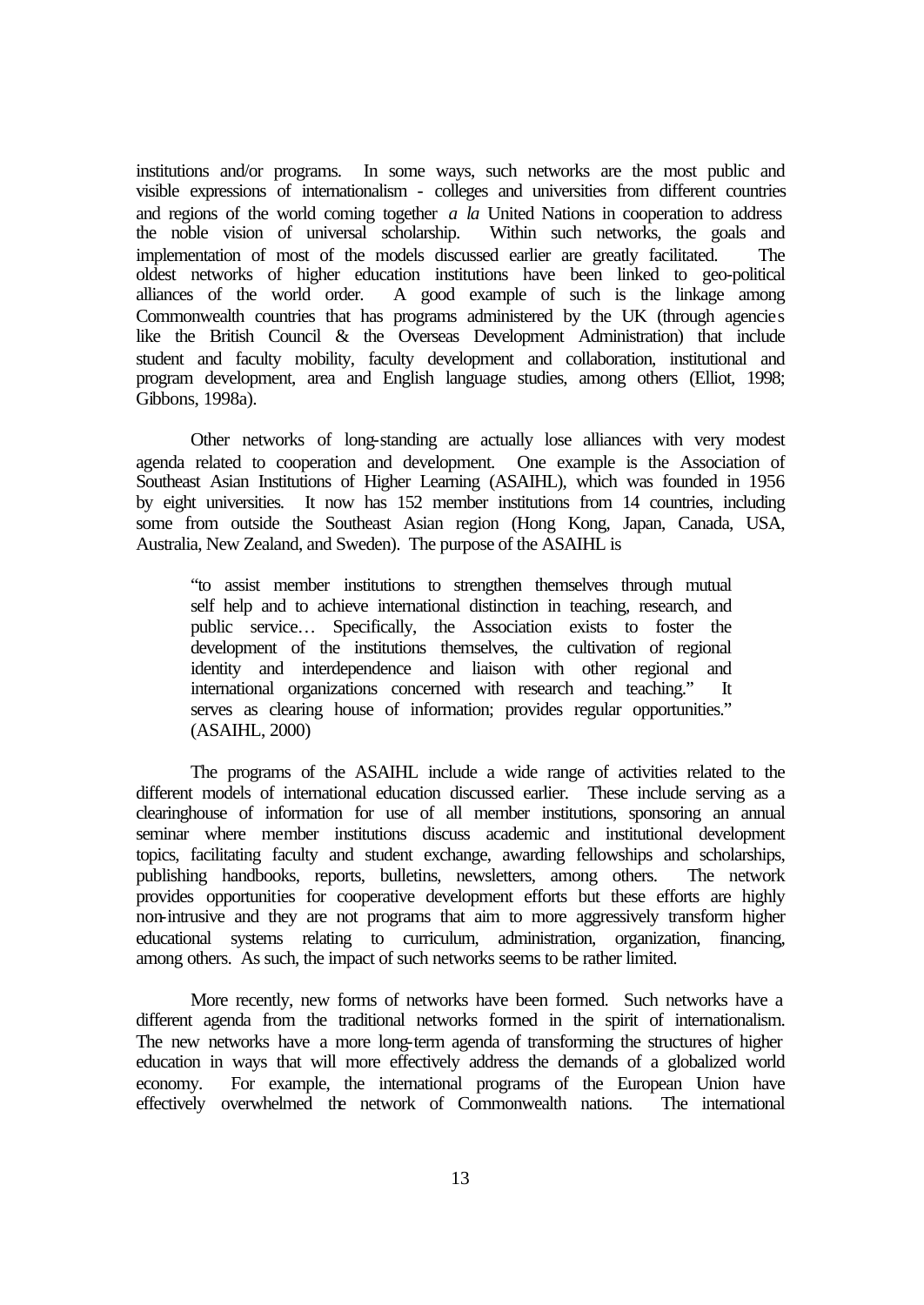programs of ERASMUS and SOCRATES have been very successful in facilitating a more large-scale exchange among students and faculty. The long-term goal of the ERASMUS and SOCRATES is to reduce the social, economic, and cultural disparities among the countries of the European Union. The policies that have been set up to facilitate the cooperation programs have also had the consequence of challenging the traditional curricular and pedagogical approaches in participating countries, and even the bureaucratic and policy constraints that are in place in different countries. These changes have the net effect of transforming and revitalizing the diverse higher educational systems in ways that make these systems and the institutions within more capable of responding to the challenges of regional cooperation and competition in Europe (Teichler, 1997; 1998).

The ERASMUS and SOCRATES are products of initiatives of a supragovernment organization, the EU. Other recent forms of international networking are initiatives of higher education institutions acting on their own (i.e., not under the director of government or other more expansive organizations). A good example is the Universitas 21, which is actually a company (incorporated in the UK) with a network of 18 highly reputable universities in 10 countries from all over the world (Universitas 21, 2001). The purposes and programs of the network are summarized as follows:

"This network provides a framework for member universities to pursue agendas that would be beyond their individual capabilities, capitalising on the established reputation and operational reach of each member. The Company's core business is provision of a pre-eminent brand for educational services supported by a strong quality assurance framework. It offers experience and expertise across a range of vital educational functions, a proven quality assurance capability and high brand value. Universitas 21 has been established for the purposes of:

"Developing international curricula for graduates educated and trained to operate in a global professional workforce, with credentials that are internationally portable and accredited across a range of professional jurisdictions;

"Providing a quality assurance structure that operates globally to offer *internationally valid processes* for the enrolment, instruction, assessment and certification of students, and an *internationally recognised brand* identifiable with a global network of high quality universities;

"Providing partnership opportunities for major new providers, including corporate universities, wishing to access a fast growing international market for higher education and advanced training;

"Bringing to such partnerships international recognition and legitimacy, premium higher educational branding, a demonstrable quality assurance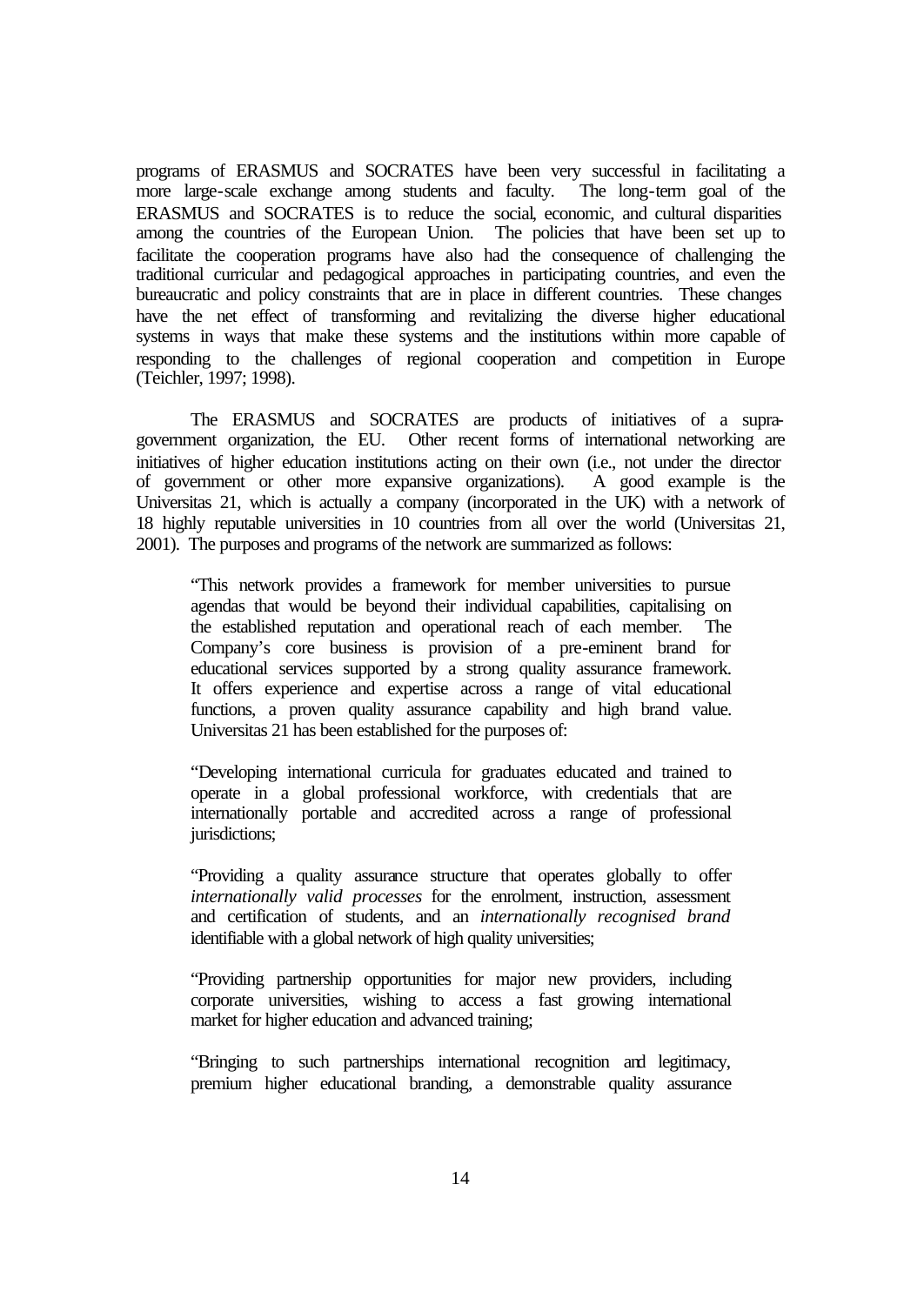capability, and a proven capacity for producing and delivering quality higher education and training programs. (Universitas 21, 2001)

Although the general agenda and purposes of the network are very clearly defined, the specific programs of the network are still being studied and carefully planned for. The care in the program development processes stems from the need to reckon with the current diversity in the systems and cultures of the different member institutions. That notwithstanding, the rhetoric of the Universitas 21 expresses a clear intention to recast the educational missions and structures of the member institutions in ways that will strategically address the needs of an emerging globalized environment (c.f., Clark, 2000; Gibbons, 1998b, Teichler, 1999). The agenda and purposes are clearly much more aggressive and progressive compared to the agenda and purposes of the ASAIHL, for example. In particular, the discourse of Universitas 21 clearly incorporates the values and constructs of corporatizing higher education institutions and open-market education, whereas the discourse of ASAIHL is still couched in terms of the values and constructs of internationalism and respect for existing structures within nation states.

There are attempts to form a more progressive form of higher education network in the Asia-Pacific Region. In 1997, the Asia-Pacific Conference on the Formation of a Regional Network for Higher Education and Research: Policies, Strategies and Administration (1997) was held at Waseda University in Japan. Participants from various countries in the Asia-Pacific Region shared the attempts to internationalize higher education in their respective countries. Scholars from other parts of the world also shared their own experiences in forming regional higher education networks. Although the participants clearly see the rich opportunities that forming a network would afford especially in rationalizing and facilitating the various approaches to internationalizing higher education, they were also very much aware of the obstacles and issues related to the endeavor. Most of the concerns relate to wide diversity among the higher educational systems covered in the region, the existing inequities among these systems, and the heavy dependence of such an endeavor on equal access to financial resources among the various systems (c.f., Mooney, 1997; Ordoñez, 1997; Teichler, 1997). It is not surprising that these concerns mirror the issues that are typically raised in relation to globalization and free-market systems.

In summary, once again we see how globalization is transforming a traditional expression of internationalism in higher education. The new international networks that are being formed have a much more focused and aggressive agenda that seek to transform higher educational institutions and systems in ways that will hopefully make these more responsive to the needs of an emerging global environment.

### **Open Market Transnational Education**

The second cluster of international higher education models can be differentiated from the first cluster in terms of the general goals or purposes for embarking on these "internationalization" activities. That is, the models and activities in the second cluster are specifically designed to capitalize on the opportunities afforded by the changing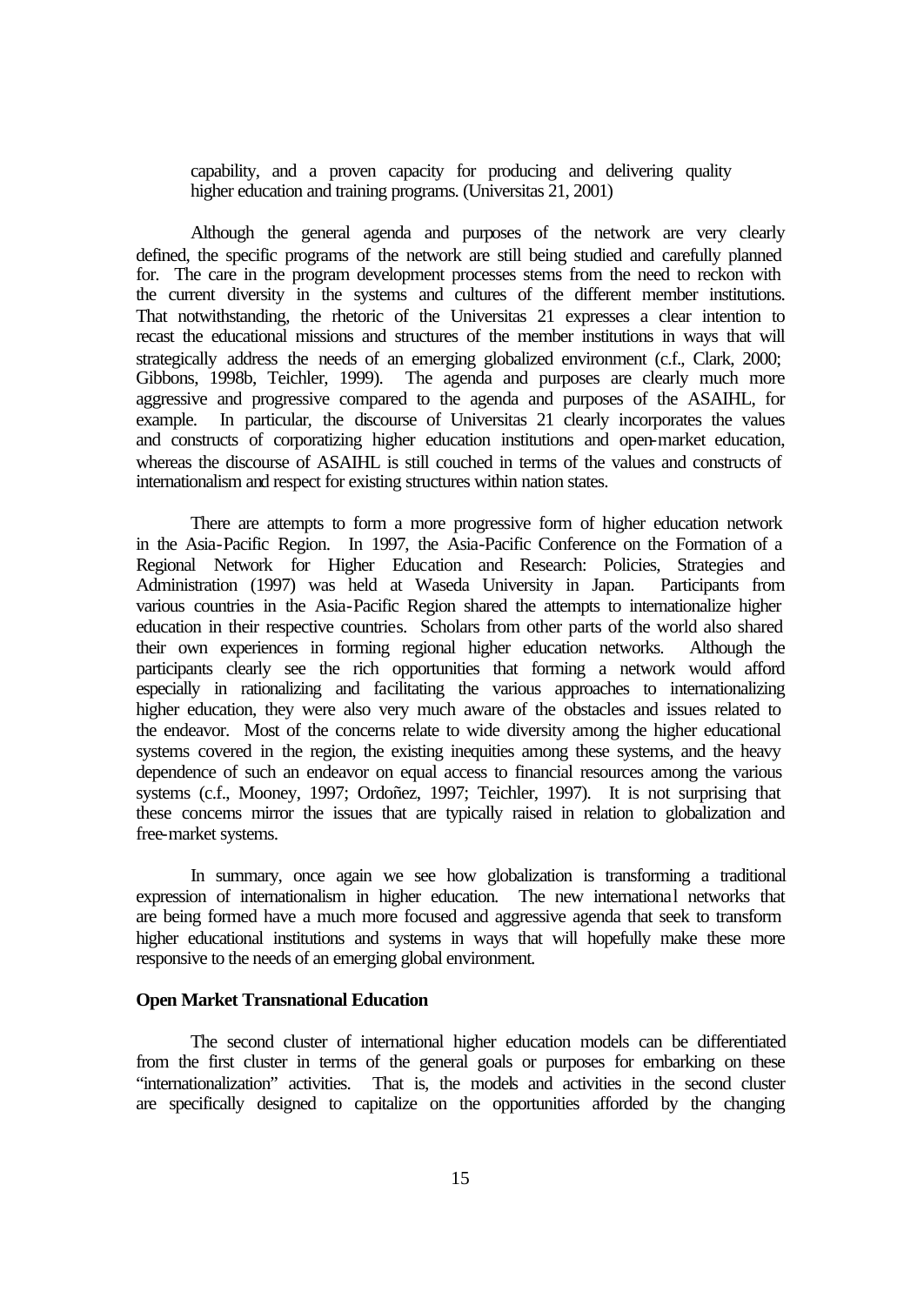demands of a globalized world economy. The institutions that offer these types of international education programs are not primarily concerned with the spirit of international cooperation among different countries. Indeed, the underlying assumption is that countries and national boundaries are no longer real boundaries that ought to constrain the delivery of educational services. Moreover, the pressures and the requirements of globalization will need to be addressed by recasting the very nature of higher education and higher education institutions - their organization, character, and functions (see e.g., Gibbons, 1998b, Teichler, 1999; Salmi, 2000; UNESCO, 1995). Not all institutions of higher education can respond to these pressures and demands with equal ease (Bernardo, 2000); thus, it is not surprising that most of the programs and activities described in this section are fairly "young" institutions that are not yet quite as entrenched with the traditional rules and systems of higher education.

Several assumptions seem to underlie the programs of international higher education in this cluster. First among them would be the idea that national boundaries need to be transgressed to ensure that higher educational institutions can maximally service the target clientele. There is also the assumption that higher education institutions will need to service a more diverse profile of students and that these students require a different set of skills and knowledge in order to be competitive in the global environment. These students are in different circumstances in life - some have already been working for several years, some are working while studying, and some might even be studying only for specific job-related purposes. These students will need to be reached by considering a wider variety of modes of delivery, some using advanced technology, some requiring a greater extent of geographic mobility, and often there will be a mix of delivery modes in one program. At the same time, there is recognition of the need that some new but common form of quality control to govern these new structures and systems. Thus, we see a variety of types of program offerings that differ in organization and in character from the traditions programs offered by typical higher education institutions. The six models of international higher education in this cluster follow the same classification defined by McBurnie & Pollock (1998).

**Distance Education.** "Traditional" or "stand-alone" distance education as defined as programs where students pursue independent study within a provider institution's nonresidential programs. This very broad definition includes both full-time and part-time study and a wide variety of delivery systems in the distance mode (e.g., printed modules, correspondence courses, radio, television and other mass broadcast media, internet bulletin boards, blackboards, etc.).

Distance education programs themselves are not necessarily "international." However, this form of delivering education is quite extensively utilized in providing higher education services across countries. Course materials may be transmitted from the provider institution to the student through post mail, the Internet, satellite, or other means. Student assignments and other requirements are sent back to the institutions for evaluation and feedback through similar means. In some cases, students are required to travel to the provider country for some hands-on, laboratory, or internship activities. Still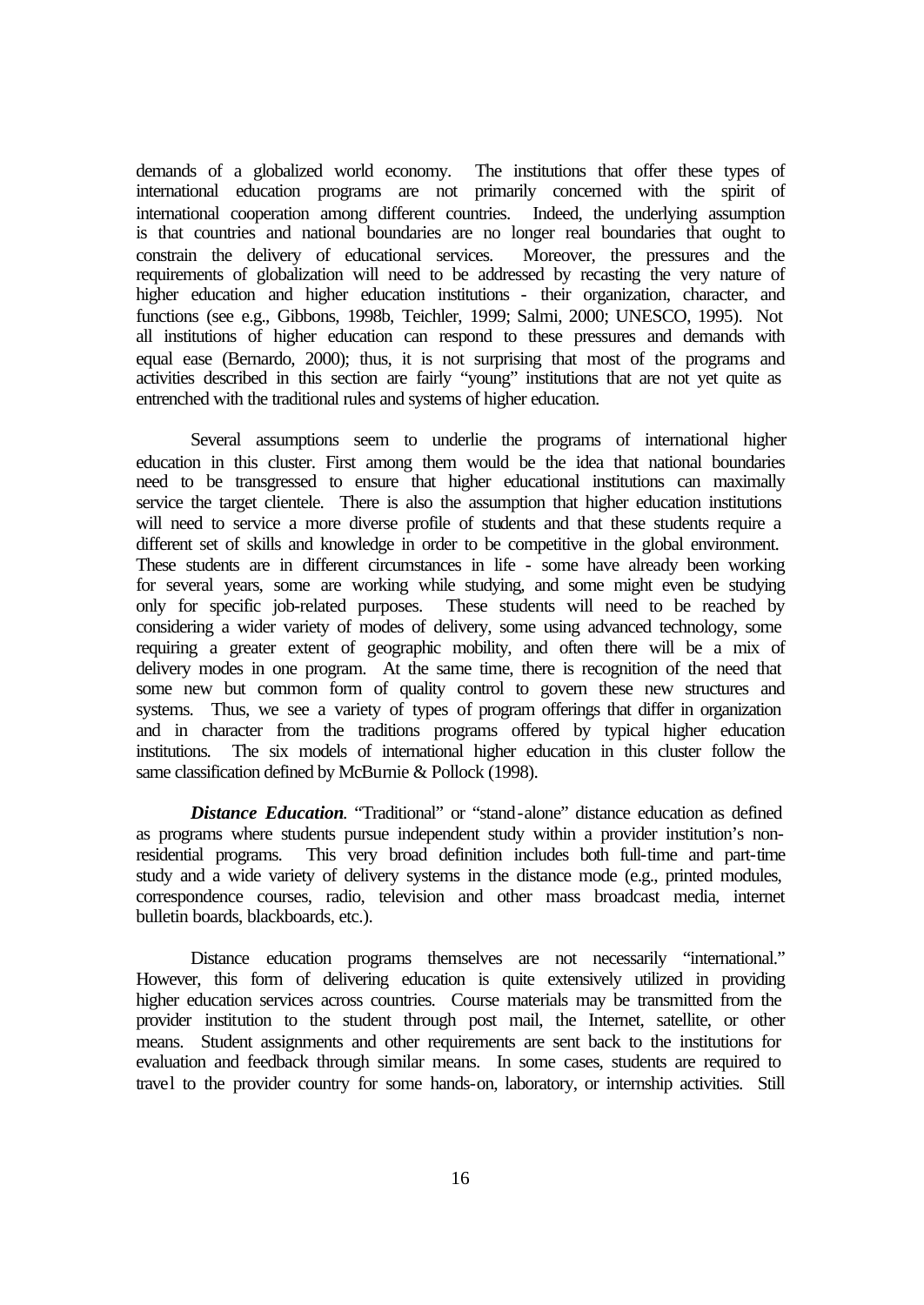in other cases, examinations of students are done locally under supervised conditions arranged for by the provider institution.

Many successful exemplars of this mode of international education can be found all over the globe. The University of the South Pacific, for example, provides distance learning to students spread across a 30 million square kilometer geographic area. According to Jurich (2000), this university offered 174 distance credit courses that enrolled 16,317 students in 1997 alone. Turkey's Anadolu University has almost 600,000 students, most of who live in Germany, and other European and Asian countries. The university uses the facilities of the national broadcasting network of Turkey for the delivery of lectures and course materials (Jurich, 2000). The African Virtual University is another example of an international distance education program. It operates in 16 countries and offers mainly professionally and technically oriented programs. Lectures are done by professors from well-known higher education institutions in Africa, Europe, and North America, and the lectures are presented to students through videotapes or live broadcasts via satellite or fiber optics uplink (Diagne, 2000).

Language is the clear limiting factor in this model of international education. The reach and popularity of such programs is constrained by the main language used by the institutional provider. Although information and communication technology can enable and enhance this mode of international education, there are other modes of transmitting information through distance mode. Thus, technology is more of an enabling factor to allow for better efficiency in reach, but it is not a limiting factor for traditional modes of international distance education.

Since technology is an enabling factor for the maximum effectiveness of the programs, the quality of these programs largely depend on how well the distance-mode learning materials and environment are designed for the specific type of learners who use the distance mode. Such programs demand that the students be very mature, independent, and strongly motivated. Currently there is still much debate as to whether the alternative delivery systems used to provide for distance education are designed well enough to provide adequately for the educational goals of the special types of students who matriculate through distance mode (see e.g., Merisotis & Olsen, 2000; Olsen, 2000).

*Locally Supported Distance Education*. Locally supported distance education is also referred to in some countries as "taught distance education." What differentiates this type of distance education from the standard distance education is the mixed mode of study. That is, the education is provided using a combination of classroom-based instruction and independent study, using the provider institution's curriculum and materials. Thus students usually have access to a locally study center, which may be owned and operated by the provider institution, or may be set-up under a variety of jointventure arrangements. There may even be "face-to-face academic input" in very brief and concentrated periods for seminars and workshops. In addition, the local study centers provide for library, computers, teaching and learning areas, teachers and/or tutors.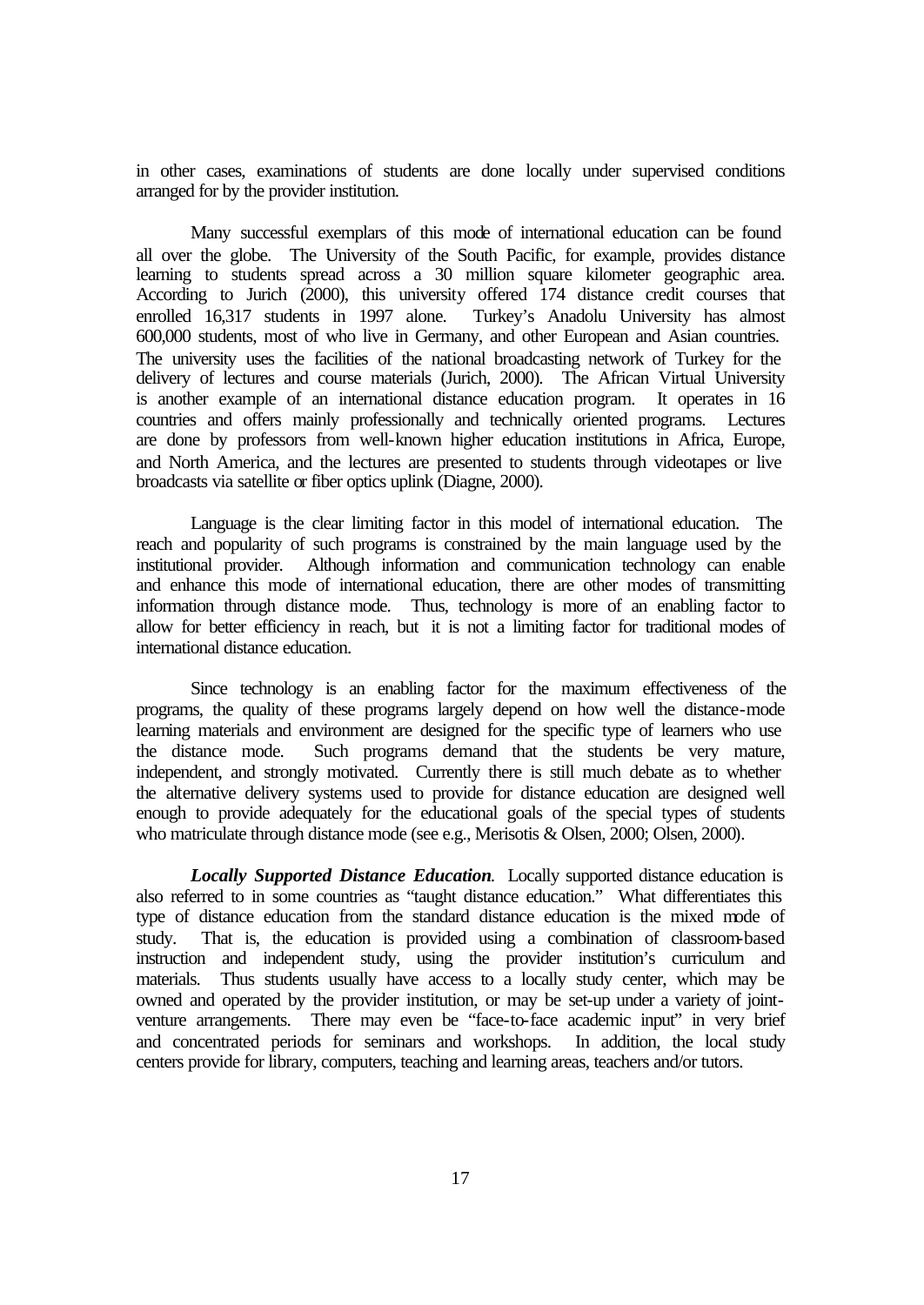The Technical Institute of Monterey in Mexico is an example of a locally supported distance education, although at present its offerings are not yet international (Wolff, 2000). The institute offers undergraduate and graduate programs in technically and professionally oriented areas, and had 70,000 students in 26 campuses throughout Mexico in 1997. Their educational model has three components: (a) instruction - which follows the conventional teacher-based models but is delivered through live satellite transmission broadcast and the Internet; (b) self-study - which is the student contribution to the learning process and involves sourcing books, notes, Internet websites, among others, and (c) collaboration - group activities that are facilitated through the Internet and the local study centers.

Another interesting example of the mixed mode of study can be found in the programs of the University of Phoenix in the US. As with the Technological Institute of Monterrey, the programs are still not international but they already enroll 68,000 students in 81 campuses and learning centers (Jackson, 2000). What makes this program interesting is that students are allowed to gain course credit for competencies and skills gained from prior learning experiences. For example, students are allowed 30 credits for workshops, seminars and other institutionally sponsored courses, and another 30 credits for learning from experience that is verified to be equivalent to learning from specific college courses.

The requirement of having local study centers makes it more difficult to adopt this mode of distance learning for distance education overseas (hence, the examples). However, according to the Global Alliance for Transnational Education (McBurnie & Pollock, 1998), there are Australian higher education institutions that do have locally supported distance education programs in countries in the Asia-Pacific region.

*Twinning Programs*. The concept of twinning programs involves the implementation of a fully taught educational degree program in two sites, the provider institution in one country and a host institution in another country. In other countries like Australia and other Commonwealth nations, twinning programs are called offshore programs. In some ways, twinning programs are like thee locally supported distance education programs, but the twinning programs do not make use of alternative delivery systems other those actually used in the provider institution. Students follow exactly the same curriculum, use the same materials, have the same lectures, and have to pass the same examinations. The academic teaching staff is typically from the host country, but they are selected by the provider institution following the same hiring criteria.

In Australia, twinning or offshore programs typically involves doing part of the coursework in the host country and part in the provider country. In Australia-Malaysia twinning programs, the terminology  $2+2$ " or  $3+1$ " is commonly used to refer to two years of study in Malaysia and two years in Australia, or three years in Malaysia and one year in Australia, respectively. Although in some cases, the course is taught completely offshore.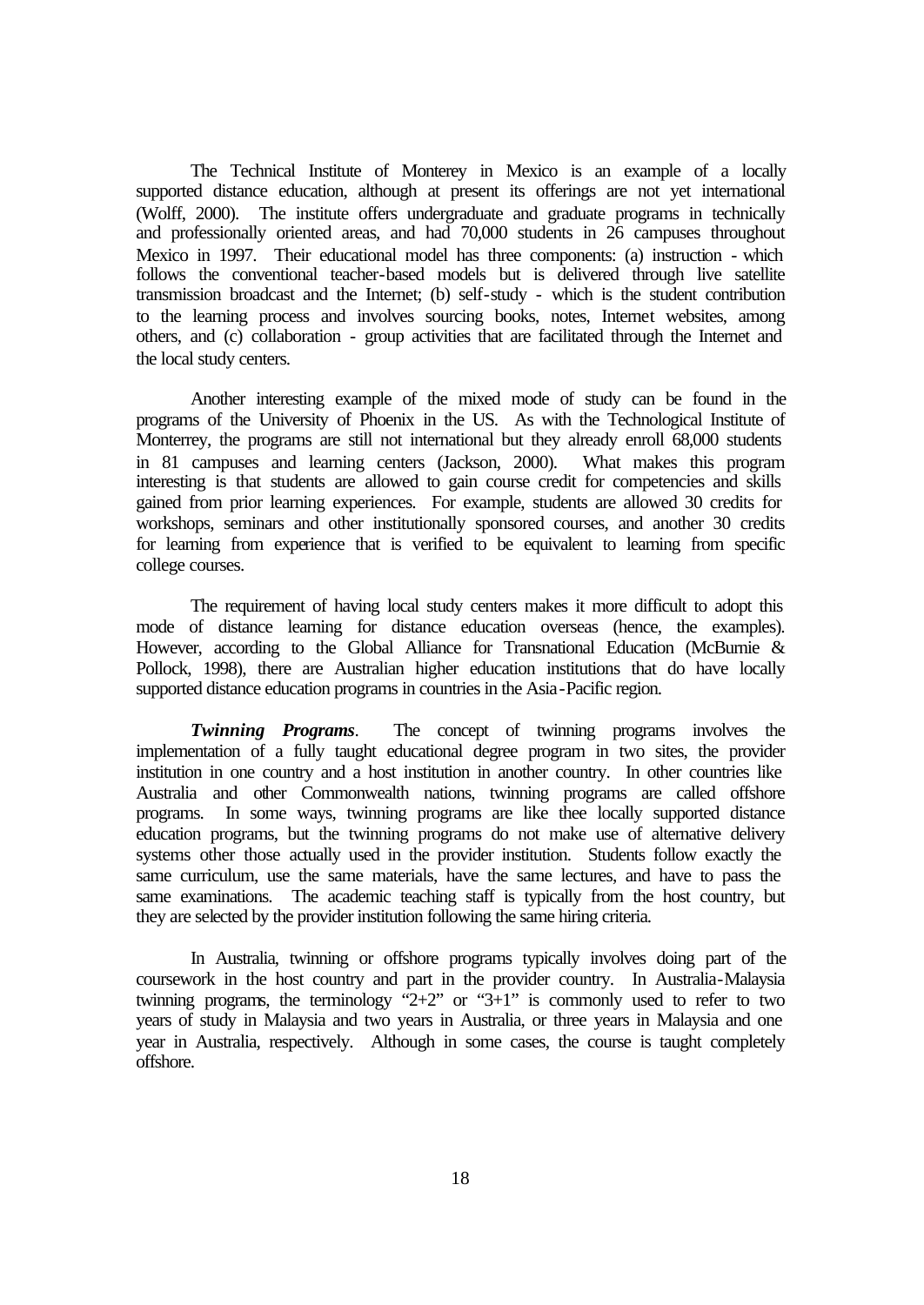Australia is probably the leading country with such twinning/offshore programs. In 1999, 35 Australian universities had 581 offshore programs on-going, more than 70% of which were in Singapore, Malaysia and Hongkong (Australian Vice-Chancellors' However, Australian Universities follow very strict requirements before a twinning/offshore program is approved. Typically, extensive documentation is required involving information regarding matters such as, providing evidence of the demand for the offshore program, an analysis of how the offshore program will be comparable to the residential and other competing programs, a business plan, a risk management plan, teaching-learning resources, among others (see e.g., RMIT University, 2000).

The financial arrangements in such twinning programs are mutually beneficial for host and provider institutions. The provider institution gains the tuition and fees that students typically pay, without having to spend for the full costs of residential education. Moreover, provider institutions typically charge additional fees for the maintenance of an offshore/twinning program. On the side of the host institution, they also gain fees related to managing and maintaining the local site. All these added fees are, of course, shared by (i.e., passed on to the) students.

Such programs are attractive to students in host countries, because the students acquire credentials from a foreign institution without the full cost of enrolling in a foreign country. Although typically, the students pay tuition fees equivalent to that in the foreign country (and possibly more), the students still save substantial amounts that would have been spent on travel-related expenses (processing of immigration papers, airfare, accommodations, etc.). The credentials received from such programs also enjoy better regard than those related to distance-learning programs, as the students are perceived to undergo an educational process that is still close to the traditional university experience.

*Articulation Programs*. Articulation programs are in many ways similar to twinning programs. However, the students are not enrolled in a program of a foreign country. They are still enrolled in a program in a local institution. However, the credits earned in the local institution are fully recognized for credit by the provider institution. This recognition facilitates the lateral entry or admission of students to the programs of the foreign provider institution. So for example, the first two years of study in a local university will earn the student a diploma or an associate degree from the local university. This diploma or associate degree will be recognized by the foreign university as sufficient for admission into the last one or two years in the baccalaureate program of the foreign institution.

Such programs are quite attractive because the student has a chance of obtaining foreign credentials by attending only one or two years in a foreign institution. The costs are likely to be lower than for a twinning program, as the local rates for tuition and fees are applied during the first years of study.

However, articulation programs may have the effect of thinning the enrollment for the major programs of the host institution. The host institution is used mainly for the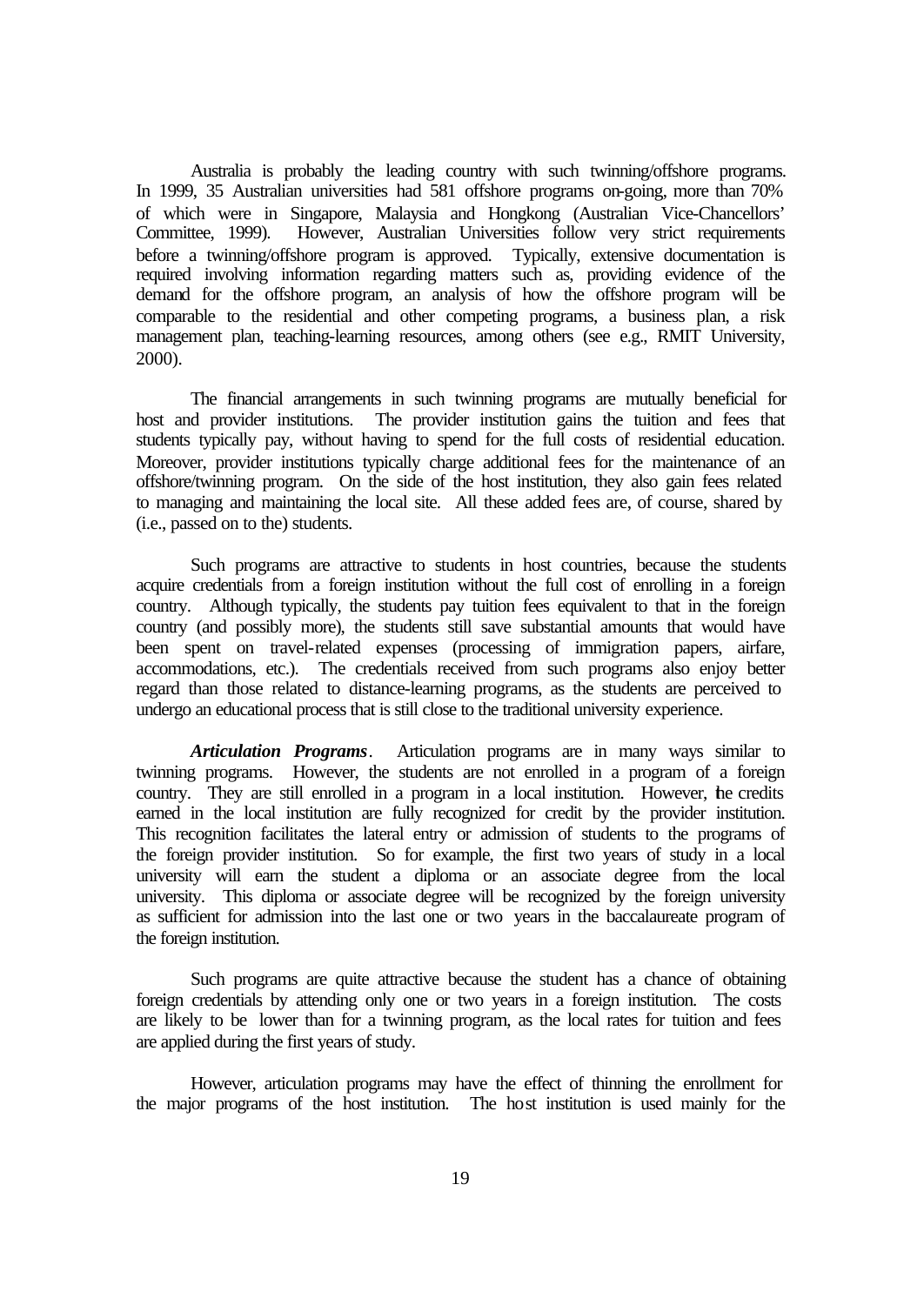provision of the basic general education component of undergraduate education. Students who can afford the one or two years in the foreign university will most likely not stay in the local institution. In this regard, the articulation programs are usually hosted by institutions that do not aspire to strengthen the advanced educational components (i.e., major courses and graduate programs) of their own program offerings. In this way, the local host institution might enjoy an increase in enrollment in the general education offerings (which do not require high human capital costs). At the same time the foreign provider institution can focus its own resources on the more specialized or major offerings (and thus focus their investments on the high end of human and other capital requirements) and gain additional foreign student enrollment in the process.

*Branch Campuses*. In some ways, branch campuses are similar to twinning programs. However, in the strictest sense, branch campuses are full-fledged campuses of the provider institution in a foreign country. Programs of the provider institution are offered in the branch campus, and the programs are implemented fully from admission to graduation. Thus, no other local institution is involved as a partner in the enterprise. However, the campus may either be fully owned by the provider institution, or a joint venture with local partners (particularly if local regulations prohibit full ownership of educational institutions by foreigners.)

Such programs are rare, as the full-fledged universities are careful about replicating their campuses in a foreign land as they risk their institutional reputations if the administration of the branch campus is not handled well in very different conditions. It is typically the smaller higher educational institutions that focus on more professional and technical programs that venture into such branch campuses, as the risks are probably lower in their cases. The market for such branch campuses in the host country might not also be very large in such cases, as only the appeal of foreign credential could be the selling point. There might not be a strong "brand name" that could be marketed on top of the foreign credentials.

*Franchising Arrangements*. Under franchising arrangements, a foreign institution grants a host institution in a country the "license" or permission to offer the foreign institution's degree programs under specified conditions. A number of observers have raised concerns about the practice of franchising. In particular, the concerns are about the ethics regarding using an institution's name. As a result of this concern, many countries are more cautious about entering such arrangements. According to McBurnie and Pollock (1998), for example, no Australian university has entered into a franchising arrangement.

*Internationalizing Curricula: Quality Assurance and Standards.* Quality assurance and standards have always been a concern of higher education institutions, but this concern has always been addressed through more local or national efforts such as a national accrediting system, or national minimum requirements and curricular standards, among others. One development that was given birth by the globalization of higher education was the "internationalization" of these quality assurance systems and standards. As the products of the higher educational systems now have to compete in an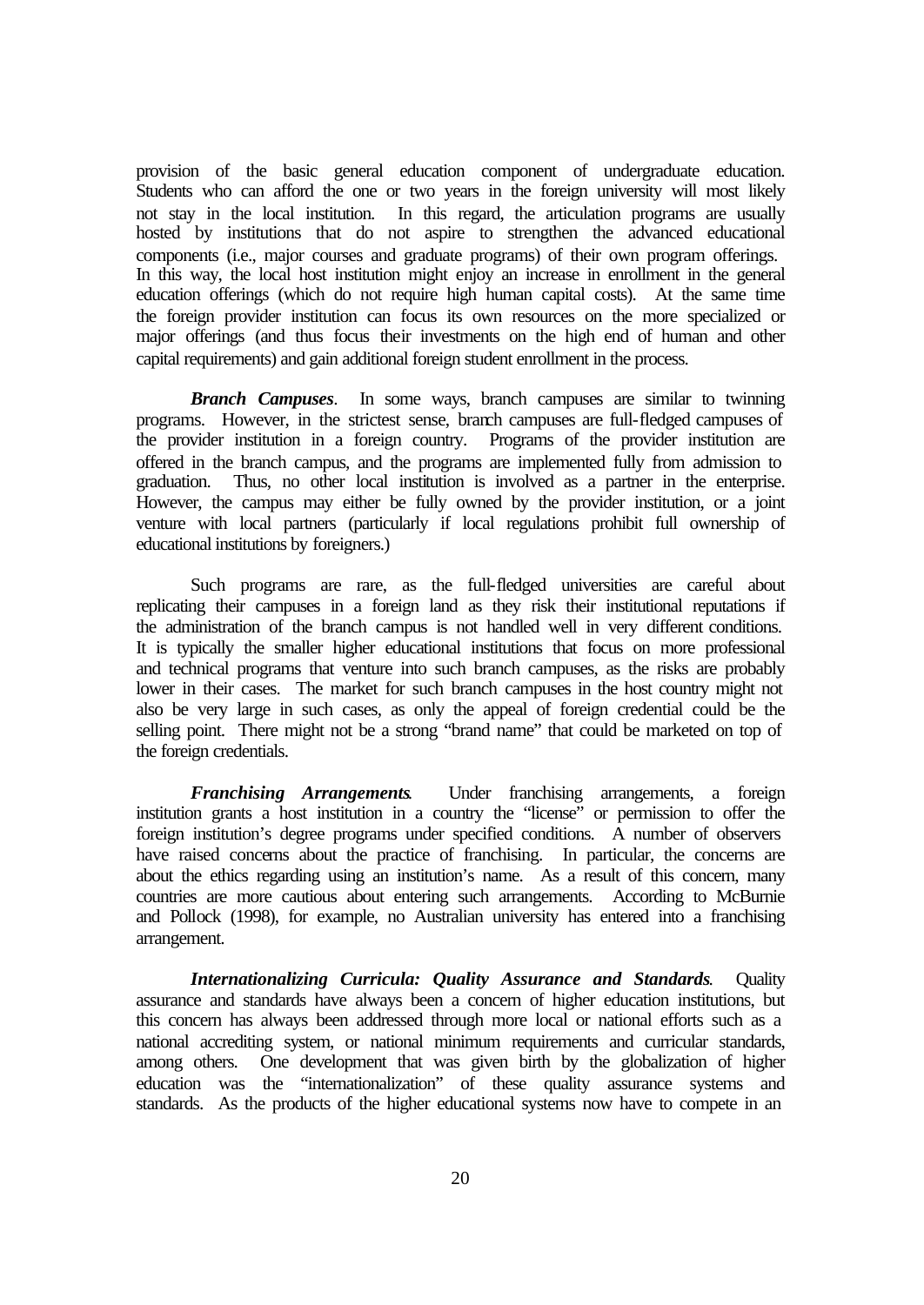open market economy, there is now a need to ensure that credentials obtained from higher education institutions from different countries are equivalent. Thus, the quality of one student's credentials is no longer assessed in terms of local standards; there are now regional and international standards against which credentials are evaluated.

Parallel to this trend, international groups have been formed to articulate such standards, and the product are so-called, international benchmarks for curriculum, student achievement, among others. One of the more famous of these groups is the International Association for the Evaluation of Education Achievement (IEA), which is an international cooperative organization of research centers, which are independent from the respective national governments. Presently there are 54 research centers representing 53 countries (Belgium has two research centers on each for the French and Flemish education sectors) from 6 continents. The objective of the IEA is "to conduct comparative studies that focus on educational policies so as to enhance learning within and across systems of education" (IEA, 2001). The studies conducted by the IEA can be characterized with the following features:

"They are conducted on an international and a cooperative basis. As such they allow researchers and policy makers to enter into a dialogue with and to learn from their colleagues around the world.

"They also enable systems of education to view more clearly their unique cultural situation from an international, comparative perspective.

"They focus on educational policies and practices, thereby enabling the development of a conceptual framework that clarifies issues, suggests appropriate methods of investigation and uses those analytic tools that best elucidate key factors and issued related to student achievement. These actions result in validated measures of educational outcomes and processes." (IEA, 2001)

However, the studies of the IEA mainly focus on basic education; the most famous of these are the achievement, curriculum, and teaching benchmarking studies of the Trends in International Mathematics and Science Study (TIMSS, 2001).

Although there is no corresponding organization doing exactly the same type and scope of work in higher education, there are groups such as the International Network for Quality Assurance Agencies in Higher Education (INQAAHE, 1999). The INQAAHE is a formal network of organizations responsible for assuring quality post-secondary education programs offered by institutions other than their own. These include accrediting agencies, higher education institutions that accredit other institutions, government or private commercial agencies that evaluate and/or undertake accreditation activities. The main purpose of the INQAAHE is to collect and disseminate information on current and developing theory and practice in the assessment, improvement and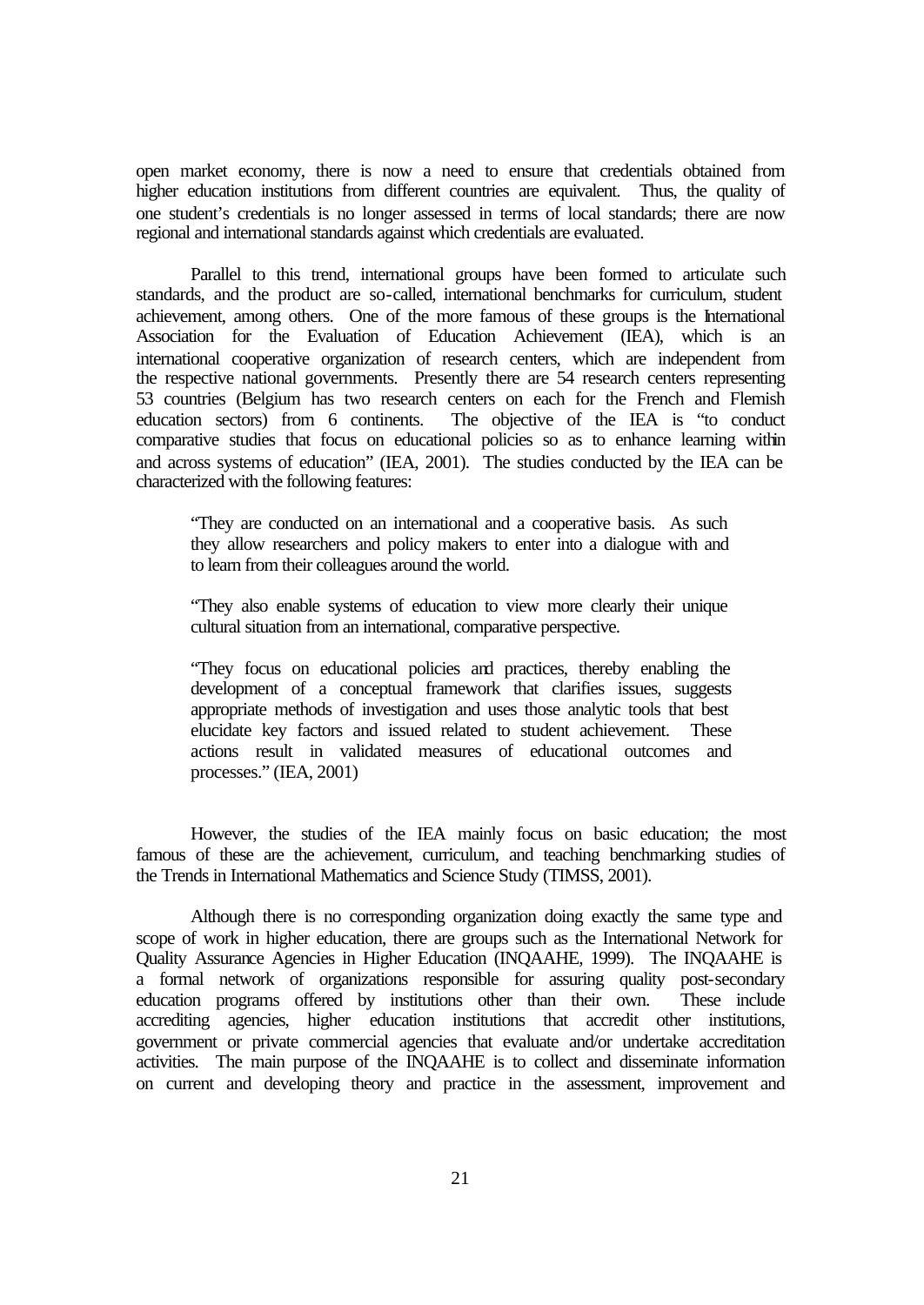maintenance of quality in higher education. The INQAAHE has set several specific goals:

promote good practices in the maintenance and improvement of quality in higher education;

facilitate research into the practice of quality management in higher education and its effectiveness;

be able to provide advice and expertise to assist the development of new quality assurance agencies;

facilitate links between accrediting bodies especially insofar as they operate across national borders;

assist members to determine the standards of institutions operating across national borders;

permit better-informed international recognition of qualifications;

be able to assist in the development and use of credit transfer schemes to enhance the mobility of students between institutions within and across national borders; and

enable members to be alert to dubious accrediting practices and organizations.

Such networks provide an important mechanism to allow institutions to address the problems of quality higher education and quality assurance. As Hilborne (1996) found out, there is so much diversity in the educational tradition, culture, funding, quality assurance and the accreditation of quality awards across countries, so much so that there is even a problem of agreeing on a common definition of good practice in higher education. The INQAAHE and other similar networks provide a platform, which would, hopefully, allow for a framework that will allow for effective quality assurance across countries.

#### **Summary of Models of International Higher Education**

The preceding sections showed a diverse range of activities that are presently referred to as international education. The activities that were more recently initiated were clearly envisioned to make higher education programs more attuned and responsive to pressures and opportunities in a globalizing environment. These new pressures call for more varied modes of providing higher education to enable a very diverse range of individuals to acquire more sophisticated levels of knowledge and skills that are needed to be competitive in this new environment. Thus, the new models of international education feature alternative delivery systems, usually capitalizing on the revolutions in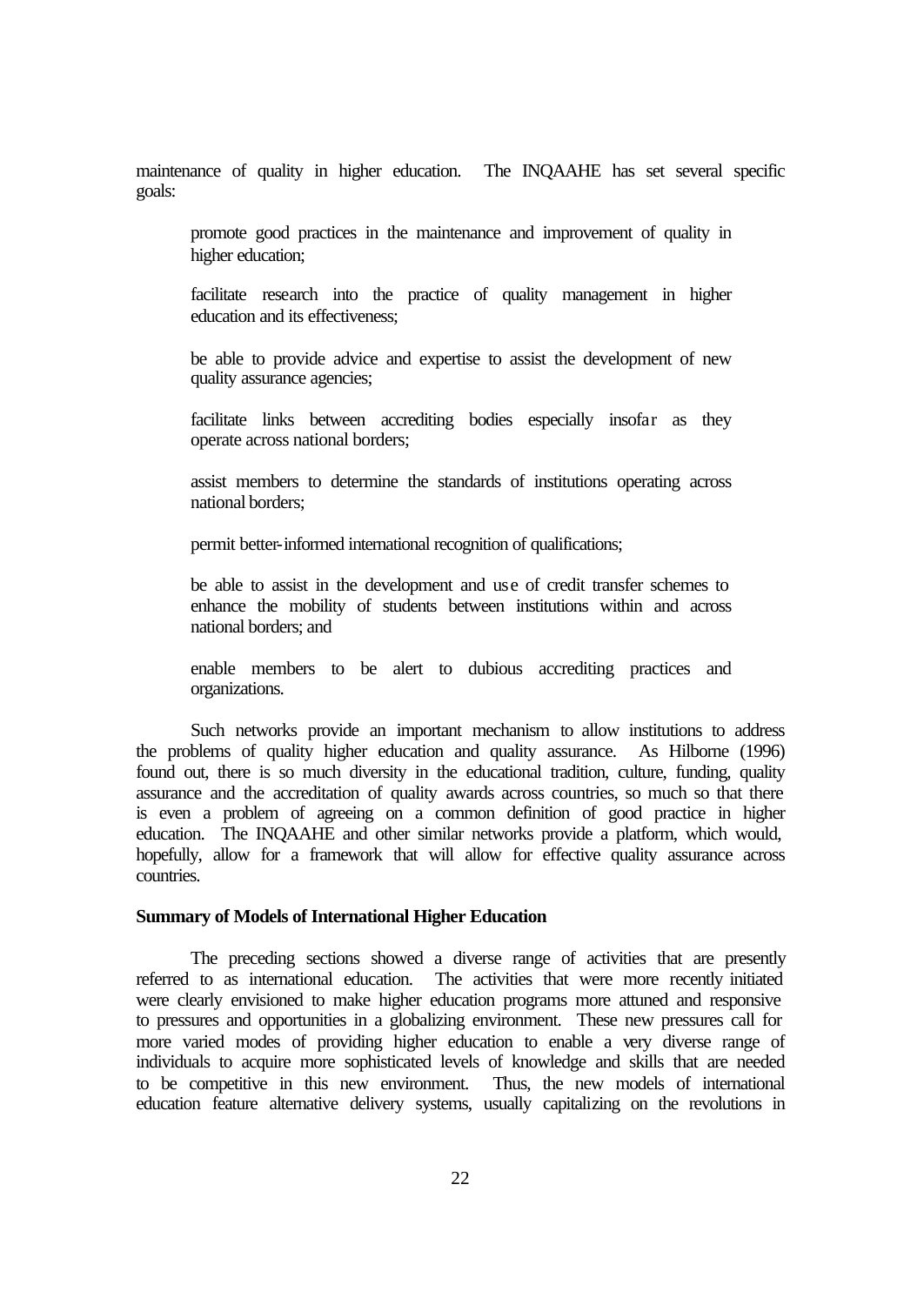information and communication technology, and strategic alliances and collaborative efforts among various institutions that can more efficiently provide for different levels of educational needs. On the other hand, the more traditional activities of international education were born out of the spirit of internationalism and cooperation. These activities were initiated to develop an international quality to activities that were mainly confined in national and local contexts. However, the preceding sections indicate that many of these traditional modes of international are being transformed in ways that make these also more attuned and responsive to the pressures and opportunities afforded by globalization.

#### **Part 4**

### **Philippine Higher Education: A Brief Overview**

In this section, we attempt to summarize some of the important features of Philippine higher education that are relevant to the discussions on international higher education. The discussion in this section does not aim to be comprehensive; rather, the discussion focuses on a confined set of features that will directly bear on the viability of the various models of higher education in the Philippine context. The discussion points are organized around four main themes: efficiency, quality, equity in access, external context.

The arguments and supporting data are culled from several important reports, listed below:

> *Philippine agenda for educational reform: The PCER Report* (Presidential Commission on Educational Reform, 2000)

> *Philippine education for the 21st Century: The 1998 Philippine education sector study* (Asian Development Bank & World Bank, 1998); *Technical background paper No. 3: Higher education in the Philippines* (Asian Development Bank & World Bank, 1998)

> Efficiency and effectiveness (E. Tan, R. Borromeo, & C. Castel, in *The reform and development of higher education in the Philippines*, UNESCO Philippines, 2000)

> Meeting the challenges on access and equity of higher education (M. Ibe, R. Perez, & C. Quebengco, in *The reform and development of higher education in the Philippines*, UNESCO Philippines, 2000)

> *State of Philippine education: Tension between equity and quality* (J. R. Cortes & N. R. Balmores, UP-CIDS, 192)

#### **Efficiency**

A number of concerns have been raised regarding the internal and external efficiency of the higher educational system in the Philippines. Some of these concerns are discussed in this section.

*Proliferation of Public Institutions*. As of 1999, there were 1357 higher education institutions in the Philippines. Of this total, 1147 (84.5%) are private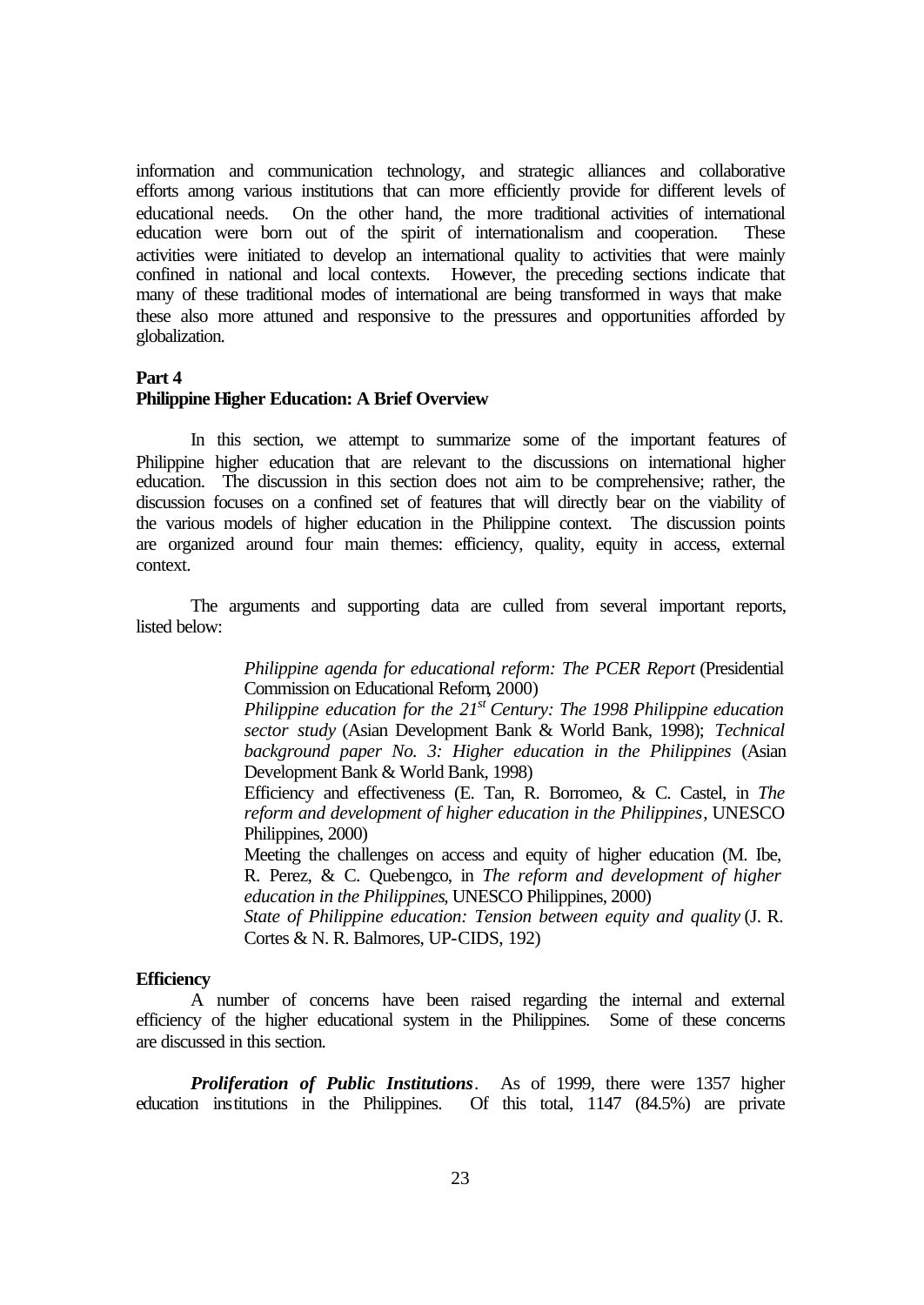institutions and the rest are state colleges and universities (108) and CHED supervised institutions (102). About 75% of higher education students is enrolled in private institutions (CHED, 1997). However, the share of private institutions in higher education delivery has decreased significantly since the mid-1960's with the increase in the number of publicly funded higher education institutions. The number of state colleges and universities increased by over 30% in the 1990's.

This proliferation of public intuitions is problematic for several reasons (Johanson, 1998). First, it requires substantial increases in public subsidies for higher education at the expense of basic education. In 1999, public institutions accounted for over 14% of the national education budget, up from over 9% in 1996. As the social returns of higher education are low (the returns are largely personal) compared to basic education, increasing the share of the higher education is not a cost-effective move.

Second, as the public funds available for higher education are scarce, creating more public higher education institutions dilutes spending on these institutions.

Third, as most of the new public institutions are actually formerly secondary institutions that were upgraded to tertiary institutions, they quality of educational services provided by the public institutions tend to be of poor quality.

Fourth, the public institutions crowd out the private institutions in most cases. In many cases, the public institutions are located in the same geographic region where there is already a high density of private institutions. The public institutions also offer the same program as the private institutions. As the tuition and fees of the public institutions are much cheaper than most private institutions, the former ends up crowding out the latter.

Finally, as public schools have a higher per student cost (P15,702/student in 1997) compared to private schools (P5,119/student), the crowding out of private institutions makes the entire higher education system more costly and less cost-effective. Reports indicate that if public institutions operate at the same cost per student as private institutions, the government would save 5 billion pesos in one year alone.

*Efficiencies of Size*. There are also indicators that the organizational features of the existing institutions are inefficient. In 1997, the average enrollment was about 2,500 students in public institutions and 1,750 for private institutions. From 1990 to 1997, the number of public institutions increased by 26% and private institutions increased by 38%. This suggests that the current institutions are too small and could be made more efficient through enrollment growth and institutional mergers.

*Student Flows.* Another indicator of low efficiency of the Philippine higher education system is the average survival rate of 49% (1997 data). This means less than half of those who enter college or university were able to reach the fourth year of studies. Moreover, the average graduation rate is only 61%, which means that only 3 in every 5 students in the fourth year of study actually graduate within the fourth year. The overall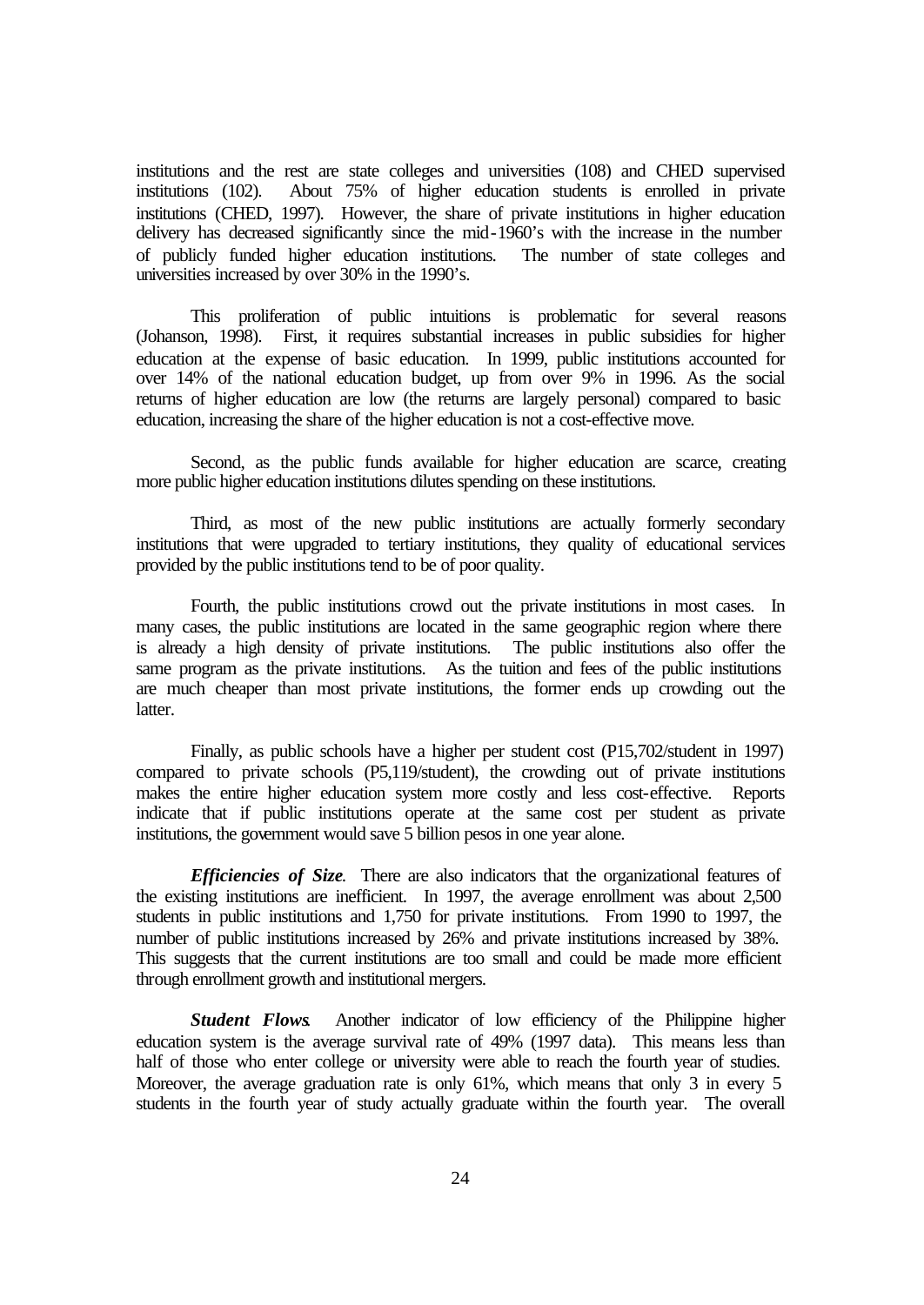completion rate for the higher education system, therefore, is about 30%. These statistics indicate that the actual cost per graduate (i.e., average number of student years of instruction required to produce one graduate times the average cost per year) is quite skewed. The financial waste, particularly of public funds, is equally high for those students who eventually drop out without completing their degree.

*Articulation between Performance and Budget*. Most institutions operate using historically based budget systems. That is, this year's budget is usually last year's budget with a specific proportion of adjustment. Thus, there exist no objective means or with a specific proportion of adjustment. measures for rationalizing budget allocations. This form of budget system perpetuates the existing inefficiencies in the resource allocation practices. This form of inefficiency is much more pronounced in public institutions, as private institutions have stronger incentives to make efficient use of income.

*Programs*. The Philippine higher education system is also criticized for having low external efficiency. The range of program offerings will indicate that higher education institutions tend to offer degree programs that are of low priority but are less expensive to maintain (e.g., business/commerce, teacher education), and not high priority programs (e.g., science, technology, and graduate education) that will have stronger long term social returns. The latter programs are more expensive but have low return of investment for the institutions. Moreover, there is low market demand for the latter Moreover, there is low market demand for the latter programs, as these tend to be more expensive and are not perceived to be good vehicles for attaining immediate and high-earning employment.

### **Quality**

It is quite difficult to arrive at a common agreement regarding how quality higher education should be defined. For purposes of this overview, we refer to a few indicators of quality, as regards the inputs, processes, and outputs of the higher educational system.

*Faculty*. Data from the Commission on Higher Education (1997) indicate that only 7% of faculty members of higher education institutions have doctoral degrees, and only 33% have some graduate qualification (i.e., Master's degree or equivalent specialized training). Thus, about 2/3 of all those handling higher education courses only have Bachelor's degrees. In the areas of science, engineering, business and information technology, those with graduate degrees account for less than 20% of the faculty. If we consider that in most institutions, doctoral and master's degree holders are given administrative positions and other non-teaching assignments, the overwhelming majority of higher education holders are handled by Bachelor's degree holders. One reason for the relatively low educational attainment of higher education faculty is the fact that many higher education institutions are actually secondary institutions that were grouped together and upgraded to the tertiary level. Moreover, the incentives for faculty members who finish graduate degrees is not perceived to be commensurate to the financial and other personal costs that faculty members have to invest to complete a graduate degree. Finally, graduate education in the Philippines is also not large enough to meet the internal needs of the higher educational system for qualified faculty.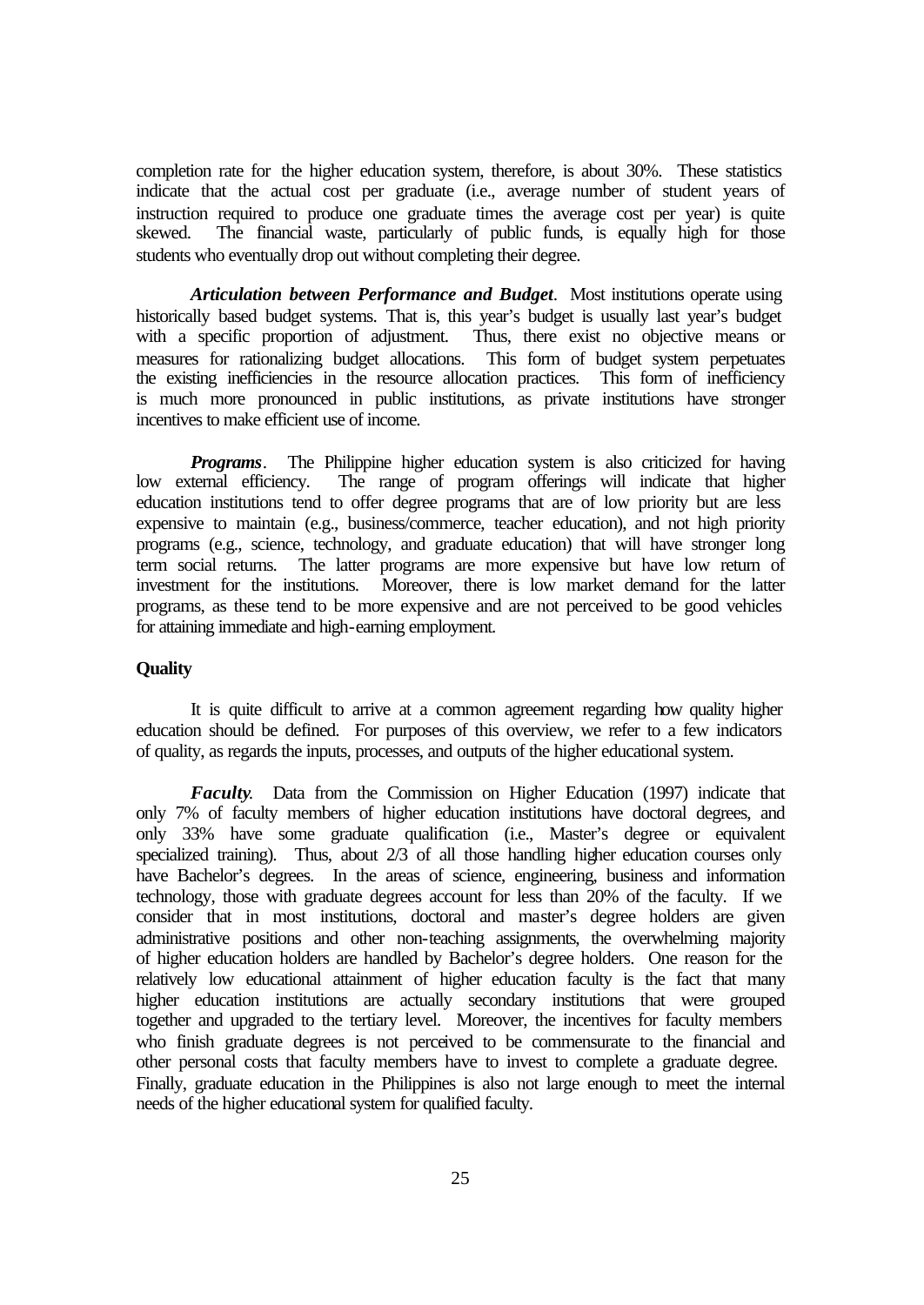The impact of this deficiency on the quality of education is easily perceived by the students. In a tracer study of graduates of Philippine colleges and universities, the faculty obtained the lowest quality rating among the respondents (CHED, 1998).

*Instructional Facilities*. An important resource for assuring quality higher education is the institution's library. Surveys indicate that most institutions have very low absolute volumes of acquisitions, and extremely low utilization rates of books (from zero to five borrowings per year, even from the faculty members). According to Cortes (1993, in CHED, 1995) found that the majority of higher education institutions had only 2,500 to 5,000 book titles in their library collections. Subscriptions to disciplinal journals are non-existent in many institutions.

*Curriculum*. The Commission on Higher Education has set up technical panels to establish minimum requirements for curricular offerings of higher education institutions. However, in most cases these prescriptions tend to be overly detailed specifications of courses that need to be completed. There is no articulation of a framework of cognitive, affective, other target knowledge and skills that the curriculum is supposed to help develop in the students, nor is there an articulation of a framework or system for assessing whether students are attaining the desired knowledge and skills. Observers have noted that often the higher education curricula are too broad, and include too many unrelated topics. The overload of unrelated topics often leads to a superficial coverage of the material.

The overly detailed prescriptions of the Commission on Higher Education prevent institutions from experimenting with better and more innovative curricula, assuming the institutions have the capability of doing so. State colleges and universities have their own charter and are therefore not under the jurisdiction of the Commission. Yet most of these institutions are incapable of and therefore have not developed more progressive and responsive curricula, and for the most part follow the same type of curricula implemented by other types of institutions.

*Performance in Licensure Examinations.* The most frequently used indicator of quality is the performance in licensure examinations in the various disciplines and professions. The overall passing rates are quite low (around 40% on the average). Unfortunately this low passing rate might even be overstating the quality of higher education institutions as most graduates of higher education institutions who are not likely to pass the exams either do not bother to take the exams or are prevented from doing so by their institutions.

The programs that enjoy high levels of enrollment are unfortunately also those where the students perform badly in the licensure examinations. The passing rate in accountancy is around 16%, for teacher education, 30%, and for civil engineering 32%.

It must be noted that there is a very wide variation in performance among the various higher education institutions. Some of the elite institutions have consistent passing rates of over 90%. Yet there are 293 institutions that have zero passing rates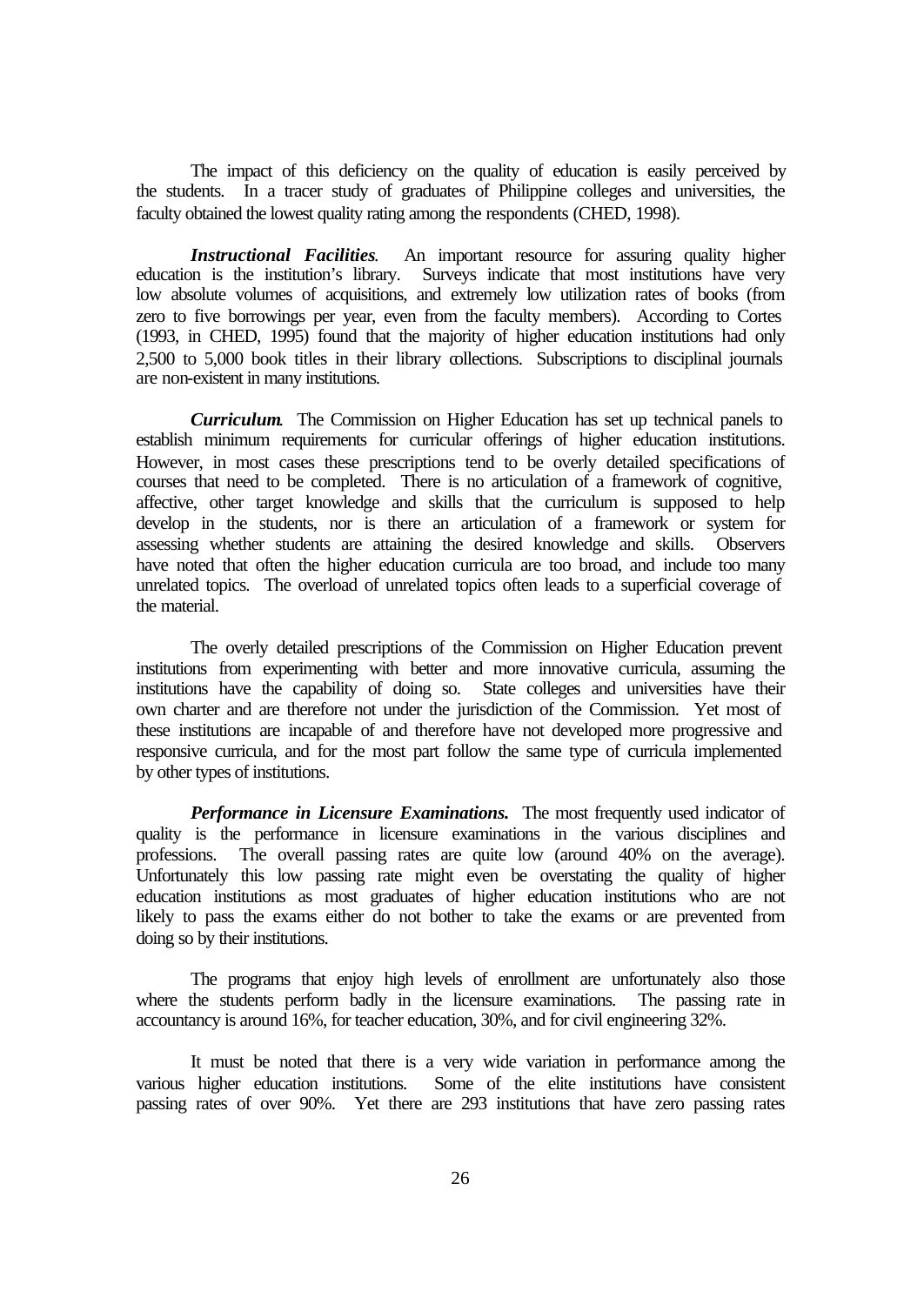from 1993 to 1997 (Professional Regulation Commission, 1998). This number corresponds to about 12% of all institutions offering the programs. But the distribution in passing rates is very skewed. A 1995 Task Force of the Commission on Higher Education (1995) studied this matter, and found that there is a big drop in passing rates between the top three universities (Ateneo de Manila University, De La Salle University, University of the Philippines) and the next best schools. Thus an extremely small number of institutions have high passing percentages, and a large majority of institutions have low or even zero passing rates in all programs.

*Accreditation***.** One of the mechanisms that have been set up to improve quality in Philippine higher education is the system of voluntary accreditation. Much progress has been made, particularly in the 1990's, yet so far, only 13.3% of schools nationwide have accredited programs. Most institutions complain that the process of applying for accreditation is too difficult (e.g., requiring the completion of voluminous forms and the compilation of even more voluminous documents) and requires the commitment of substantial financial resources on the part of the institution. Most institutions do not have internal systems for maintaining data on the various quality performance indicators, and thus have to set up task forces and committees with additional staff members to comply with the accreditation requirements.

Moreover, there is a growing concern that the standards being maintained by the various accrediting organizations vary. In particular, the accrediting system for public institutions is widely reputed to be applying rather low standards for accreditation.

#### **Equity in Access**

If one looks at statistics, one would not conclude that there is a problem of access to higher education in the Philippines. Based on 1998 data, 2.4 million Filipinos are enrolled in higher education institutions. According to UNESCO statistics, the Philippines ranks  $24<sup>th</sup>$  worldwide on proportion of higher education enrollment to the general population (2,981 students per 100,000 population in 1995). The number of higher education institutions in the Philippines is purported by some to be second in the world only to the USA (Johanson, 1998). The transition rate between secondary and tertiary education is very high (about 90%) in 1999, so that virtually all students who finish high school get to enter a college or university.

These statistics notwithstanding, there is a real problem of equity in access to higher education institutions in the Philippines. In particular, the problems relate to the following: geographic location of institutions, admission requirements of higher education, and the cost of education and limited financial assistance. The discussion will also show that the problem of equity in access is particularly strong if one considers access to quality higher education (Bernardo, 1997).

*Geographic Concentration*. Higher education institutions are not evenly distributed in the country if one considers geographic location. Over 31% of all students enrol in institutions in the National Capital Region (NCR), even as the NCR accounts for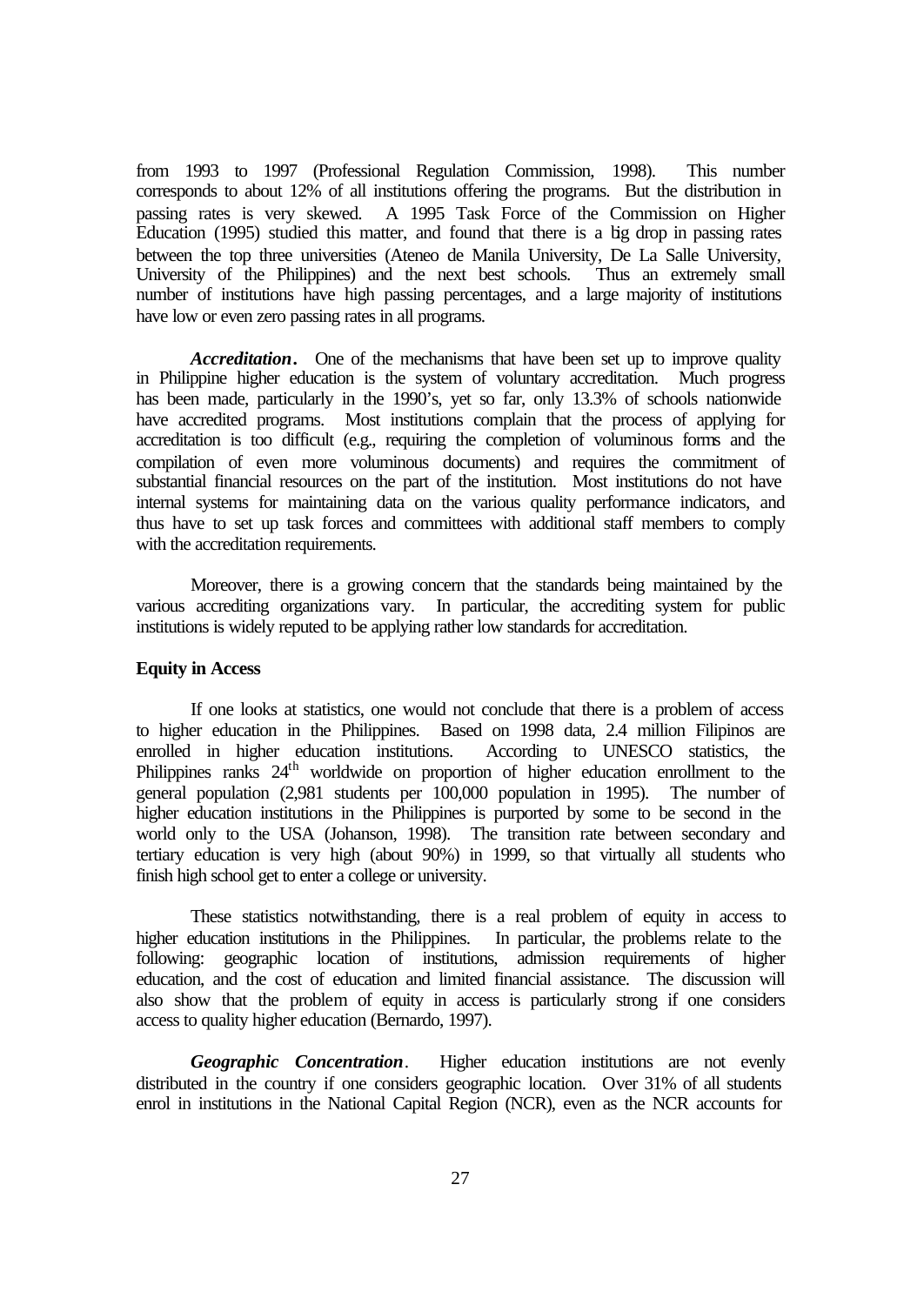only 15% of the national population. In the other regions, higher education institutions tend to be located in or near the urban centers. Given that most higher education institutions are private institutions and are dependent on market demand for their financial viability, it is understandable that these institutions would cluster around the above locations where the higher education market is dense. However, this reality makes it more difficult for students from the rural areas to access higher education, as the financial and social costs of relocating to an urban center are often prohibitive for most families from these areas.

Theoretically, the public institutions should be situated in locations where the private institutions cannot be. Because public institutions are not dependent on tuition for their viability, they should not be subject to the market constraints as private institutions and can thus thrive in areas which have been neglected by private institutions. To some extent the public institutions do address this problem of geographic access. However, statistics still show that the public institutions are still geographically overlapping with the private institutions. Consider the regional distribution, for example. Among the regions, Regions III and IV rank second and third in terms of number of private higher education institution, yet they also have the most number of state colleges and universities. The regional distribution of public higher education institutions does not indicate that these institutions are trying to address the areas that were previously or are presently being neglected by the private sector.

The higher education institutions that are of better quality are also concentrated in few regions. All the five institutions rated as being in Category A by the CHED Task Force (1995) are in the NCR (although, the UP has campuses outside NCR, the better campuses are in the NCR and in a nearby province - Diliman, Manila, and Los Baños). As regards performance in licensure exams, institutions in the NCR consistently post higher passing rates compared to those from other regions (PRC, 1998). Thus, high school graduates from other regions not only have problems of access to higher education; they also have less access to quality higher education programs.

*Admission Requirements*. The problem of equity in access to quality education is linked to the variety of admission requirements in the different higher education institutions. The better quality institutions have selective admission policies. Most of the students who meet the stringent admission requirements are those who come from elite private sectarian high schools and the few special science high schools. Thus, the larger majority of high school graduates who come from public high schools and non-sectarian private schools, where the quality of education is lower, have poor chances of getting admitted to these quality educational institutions. Instead, they go to the low-end public or non-sectarian private institutions with open admission policies. Thus, according to James (1991), the elite colleges and universities draw heavily from the wealthiest and most educated sectors of society.

Unfortunately, this trend applies even to the elite public institutions. The University of the Philippines rejects more than 95% of their applicants. The corresponding figures for the Central Luzon State University and thee University of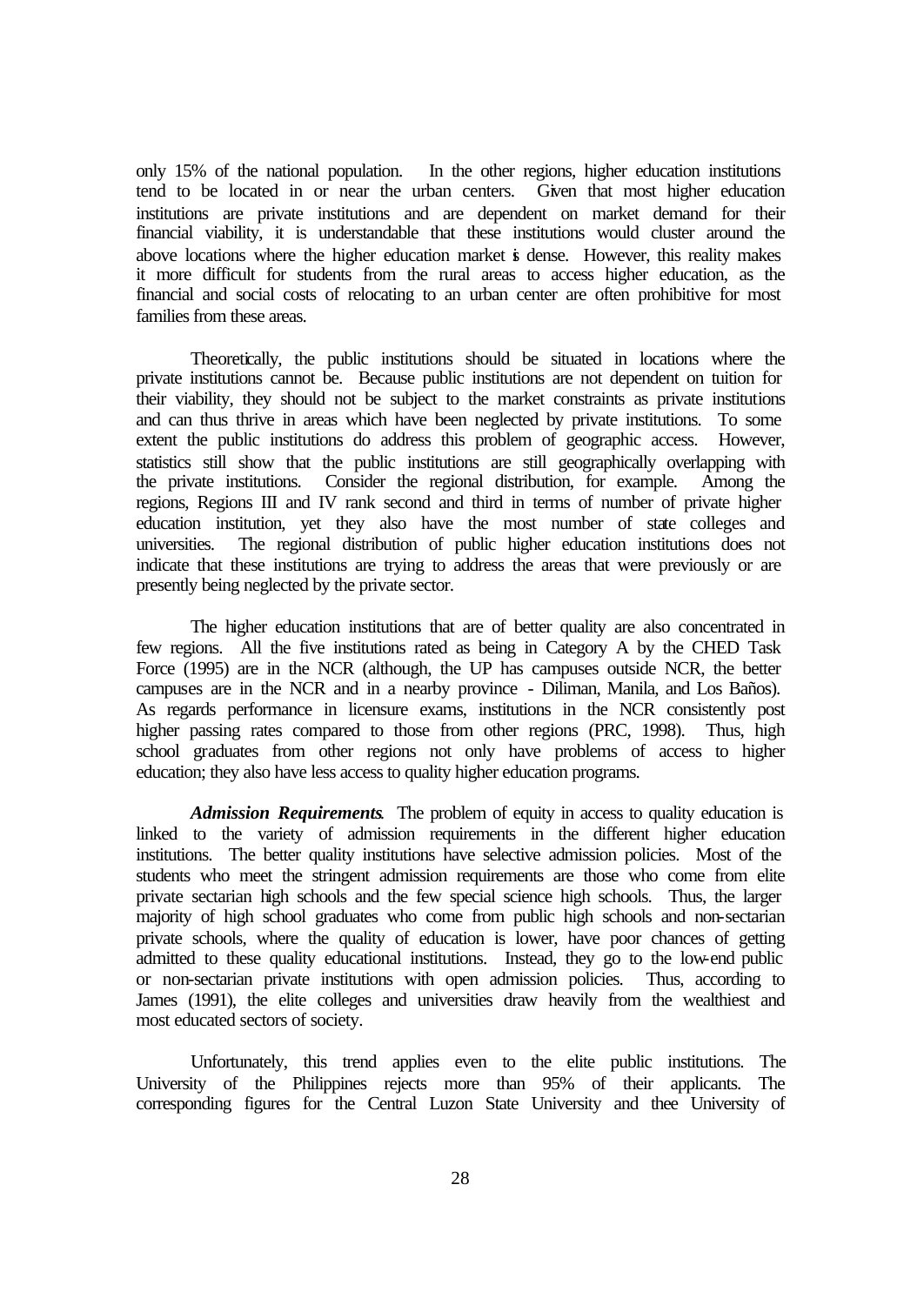Southeastern Philippines are 75% and 90%, respectively. Most of those rejected from these schools are from the lower income families who were not able to afford better quality secondary education, and those who are admitted come from the higher income families. Thus, there exists a rather ironic situation where some students from wealthy families attend public institutions and enjoy highly subsidized tuition and student fees, while some students from poor families have to pay higher tuition and student fees in poorer quality private institutions.

*Cost of Higher Education***.** The most obvious factor related to the problem of equity in access is the cost of higher education. It is true that there is a wide variety in the costs of matriculation. In some schools, the tuition and fees per year is as low as P5,000; while in other schools it is as high as P100,000. Some public institutions still charge a low of P8 per unit, while some private institutions now charge over P1,000 per unit. Other student fees range from P1,000 to P45,000 per year. However, the variety in costs is highly correlated with the quality of education.

Unfortunately, students' choices are constrained by financial resources. There is little or no credit available for higher education, and scholarships are also limited. There are government supported loan assistance programs (e.g., Study Now, Pay Later program), but the beneficiaries of these programs account for 0.2% of the national student enrollment. In terms of scholarships, the CHED provides financial assistance to students who attend private institutions through the Private Education Student Financial Assistance (PESFA) program, but coverage is less than 1% of the total enrollment in private institutions. There are other forms of scholarships for students in public institutions, but these cover about 1.3% of total student enrollment. Because of the limited scope of financial assistance for higher education, most students can pursue only the higher education option that they can afford. According to Tan (1995),

"the effective demand for higher education follows the income distribution of families - the few rich students can afford all the options, including the best of foreign education; a large number from the middle class can afford institutions with middle-level fees; and the masses of the poor, those institutions with the lowest fees. The poorest families have zero higher education option. This point is reflected in the fee structure of the higher education system. There are only a few high-cost (higher education institutions) since only a small proportion of the population is rich and can afford them… Because of the capital market imperfections a large number of students is forced into the low-quality inexpensive programs and schools, causing these to proliferate."  $(p, 119)$ 

### **External Context**

Some of the problems discussed in the earlier sections are enabled by certain factors in the external environment of higher education institutions. Three factors will be discussed in this section: the absence of a credit market, inadequate information about higher education options and returns, and governance of higher education.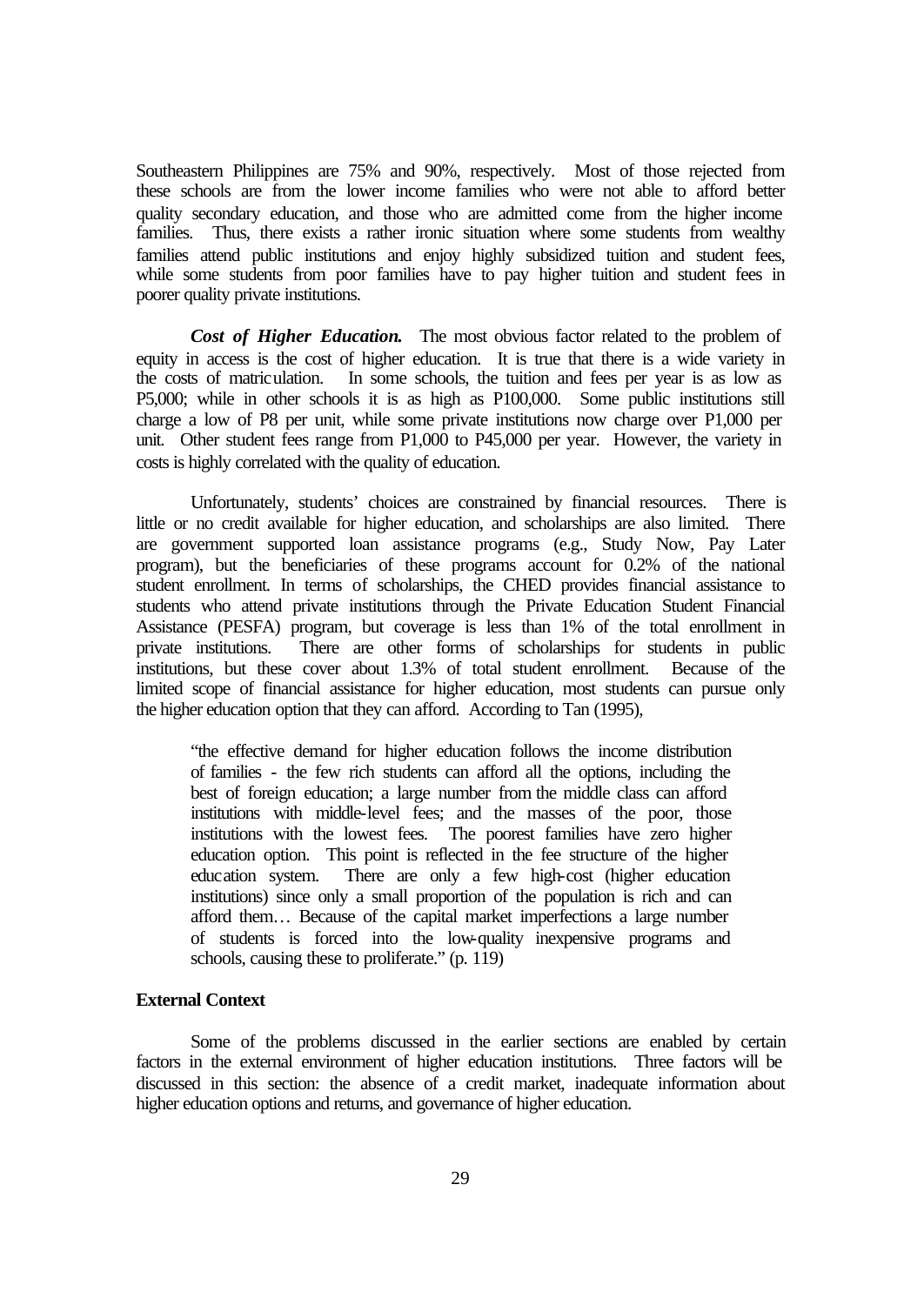*Absent Credit Market.* In the previous section, we already noted that credit for higher education is extremely limited. What is available by way of credit is largely supplied by informal sources (e.g., money lenders, relatives, pawnshops, etc.), and is thus not large enough to cater to the large number of potential small borrowers. The absence of this credit market creates the situation where the financial resources of families and students limit their higher education options (see previous section on *Cost of Higher Education*). This constraint also affects the options of higher education institutions when in comes to program offerings. Most schools operate programs that are less expensive (i.e., do not require costly equipment, special laboratories, etc.). Thus, the proliferation of programs in commerce, accountancy, liberal arts, and teacher education, as these programs can be maintained by using mainly teacher and classroom inputs.

*Information on Options and Returns*. Presently, there is very little information regarding the various educational institutions and programs and their comparative performance. What exists is not available to the general public. Thus, the higher education market is not provided the necessary inputs to make informed decisions regarding higher educational services. Ideally, students and their families should have access to information such as, school program offerings, performance in licensure exams, credential of faculty, completion rates, the quality of the schools relative to the fees they charge, expected employability and earnings according to the program, institution, and degree level. Some of this information is actually available (e.g., in reports of the PRC, FAPE, CHED, NSO, etc.) but this information is not available to the public in useful forms.

This lack of publicly accessible information about educational options and their returns has perpetuated the inefficiencies, weaknesses, and inequities in Philippine higher education. For example, students unwittingly decide to enroll and pay tuition in poor quality institutions instead of better quality institutions that cost the same. Students enroll in less expensive programs that have low employability and earning potentials. Students enroll in schools that have had zero passers in the licensure examinations. Such decisions allow for poor quality, inefficient institutions to survive, and maybe even make a profit. Yet such decisions would likely be avoided if there was better public information about the options and returns of higher education.

*External Governance*. Ideally, the imperfections in the higher education environment just discussed in the previous sections would be addressed by the external governing agency of higher education in the Philippines, the Commission on Higher Education (CHED). However, the CHED has not adequately done so, and several factors have been noted to account for this inadequacy. Some of the factors noted by Johanson (1998) are related to the governance of the CHED and the lack of a strategic decision. In particular, the organizational structure, particularly the leadership structure involving five Commissioners, is vague and inefficient. The Commissions do not have well defined and appropriate roles. There is no clear separation between policy-making and execution, or between decision-making and implementation.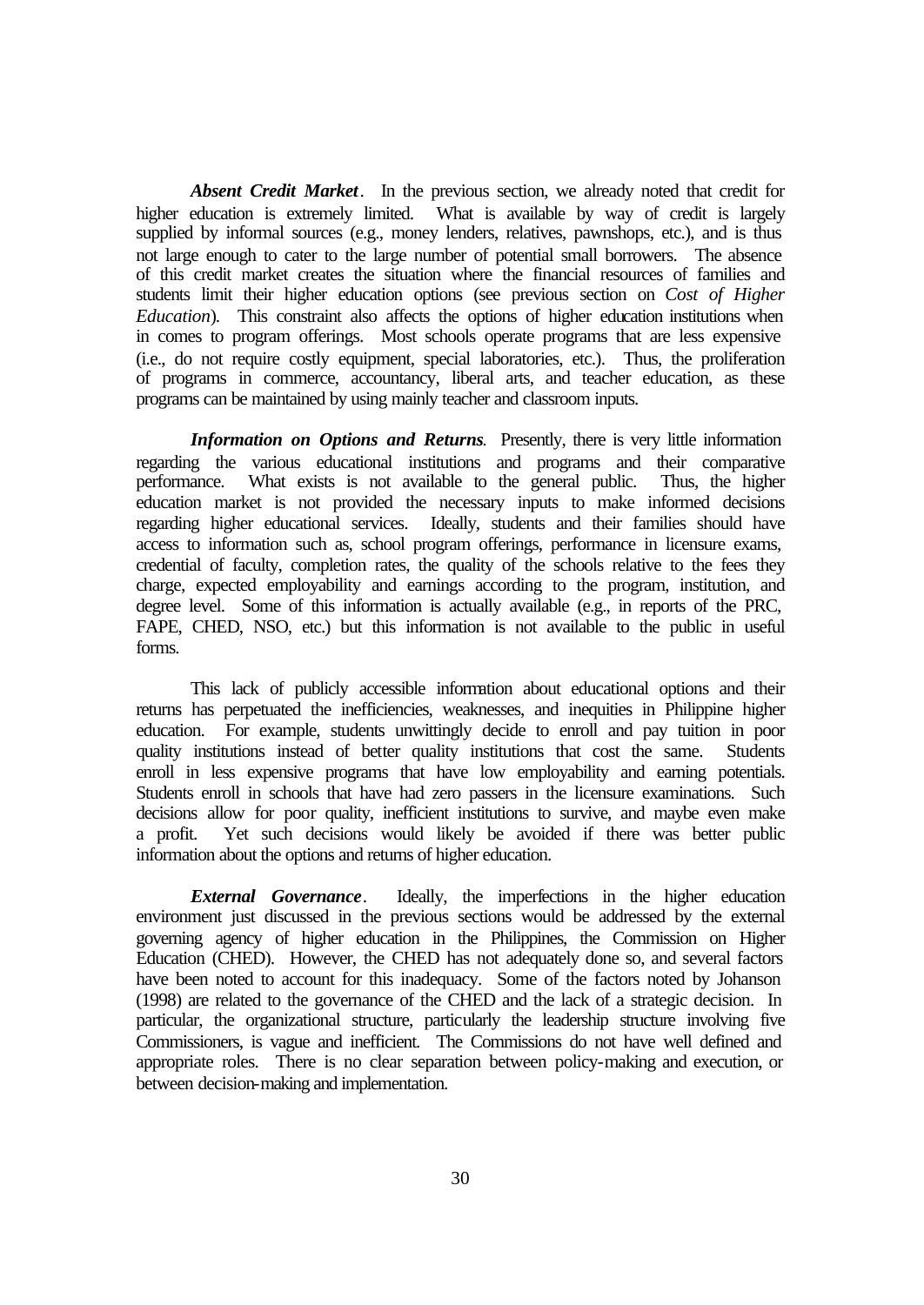Historically, the Philippine higher educational system is expansionist in character and places little importance on quality. In light of this fact, there is a great need for the CHED to reform the character of the higher education system, set different goals and more strategic plans for the system. This is why the original intention was to make the CHED a development agency. But over the years it has turned out to be more of a regulatory agency; and the CHED has not emphasized strategic planning for the system. Much of the CHED's time and resources is devoted to routine regulatory functions such as monitoring special orders regarding the graduation of students. Not enough time and resources is spent on studying strategic issues and trade-offs to improve the system. An external observer noted, "that too many activities are pursued, that efforts and resources are fragmented rather than concentrated to make an impact" (Johanson, 1998).

Thus, many sectors perceive the CHED to be an ineffective institution. It has not provided the governance needed to undertake strategic policy and reform initiatives that will address the problems in the higher education environment.

### *Concluding Remarks*

This part of the report painted a rather gloomy portrait of higher education in the Philippines as regards efficiency, quality, access, and the external context, even as the existence of wide diversity in inputs, processes, and outputs was also noted. But it should be noted that the overview was derived from reports that were intended to formulate policy and reform recommendations, and thus it is understandable that the weaknesses of the system were put on the foreground. For purposes of the present report, this generally negative portrait will serve as the context within which international education models will be considered. That is, it is within this context that we shall examine the possibilities and constraints that may be involved in implementing specific models or activities of international higher education. It is also with reference to this context that we will consider the impact of international higher education on Philippine higher education.

### **Part 5**

## **International Higher Education in the Philippines: Prospects and Issues**

How will the Philippine higher educational system respond to the current models and activities of internationalization that are taking form in different parts of the globe? In what ways can these internationalizing activities take shape in the Philippine higher education context? What are the opportunities and constraints related to the setting in of such activities? How will these forces of internationalization change Philippine higher education institutions?

In answering these questions, it is important to recall that most of the present models and activities of internationalizing higher education are now largely shaped by the demands of globalization. Thus, we need to consider factors related to the readiness to participate and compete in a more globalized higher education environment, such as the different indicators of quality and efficiency of Philippine higher education. At the same time, we need to consider how internationalization with globalization might impact on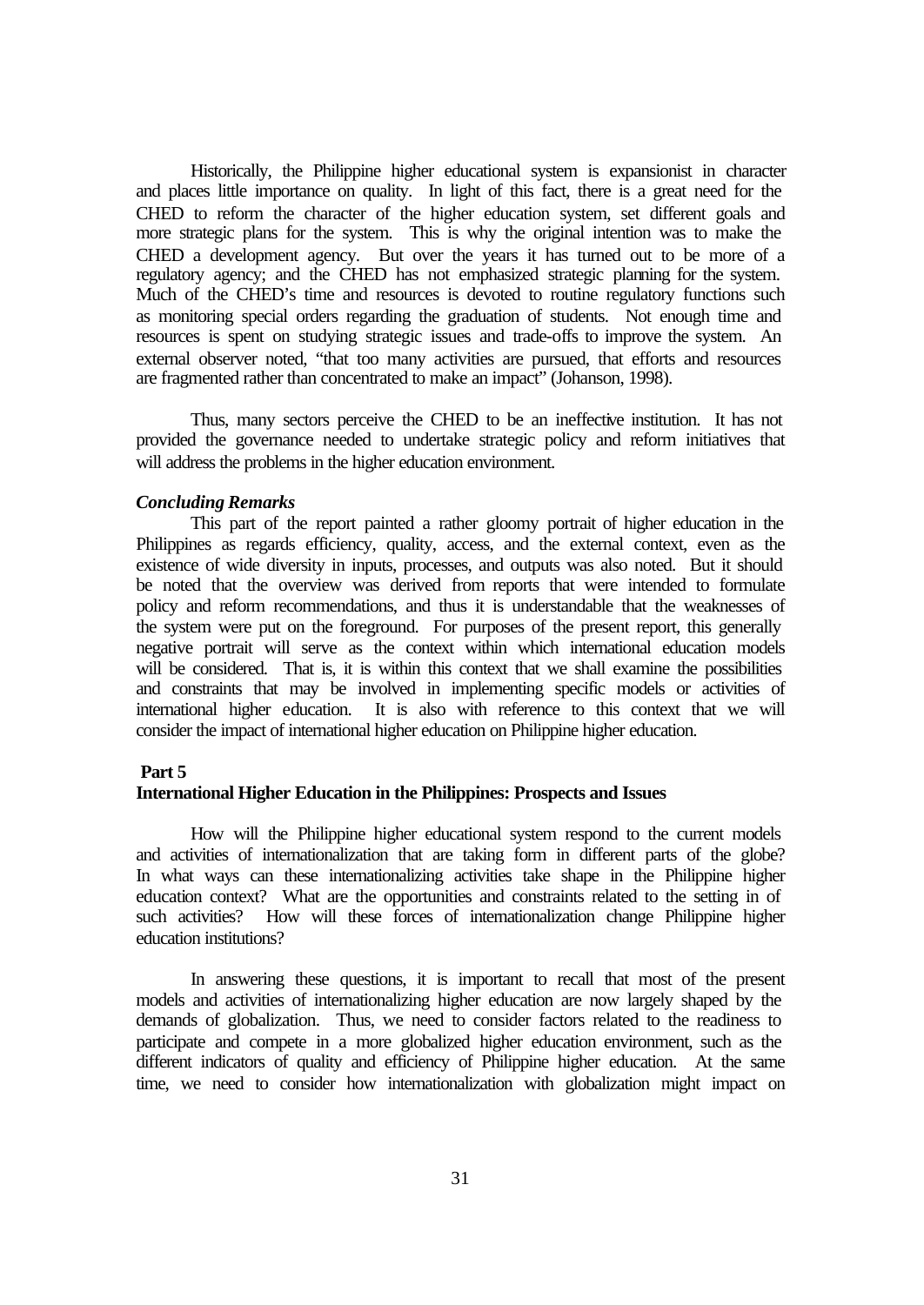what is presently a rather problematic higher education system with clear shortcomings in quality, efficiency, and equity in access.

The discussion in the part of the report is divided into two main parts. The first part talks about the opportunities and constraints attendant to the possible implementation of the various internationalization models and activities. The second part addresses the possible consequences of the implementation of such models and activities to the existing processes and structures of Philippine higher education.

### **Internationalizing Philippine Higher Education: Prospects and Issues**

In this section, the different opportunities for participating in the various models of international higher education are discussed in light of the prospects and constraints in The discussion is organized into subsections pertaining to the different types of activities.

**Student and Staff Mobility**. The main constraint as regards student and academic staff mobility is financial. As the discussion in Part 3 indicated, current flows in As the discussion in Part 3 indicated, current flows in academic mobility are largely determined by the availability of funds for specific directions of exchange. The financial constraints are partly due to the observation that most students and scholars would prefer to study in more advanced higher education institutions (with more reputable faculty members, more extensive libraries and research facilities, etc.) and these institutions are more likely located in the developed countries.

In this regard, the likelihood that more Filipino students and scholars would be able to participate more extensively in such international mobility and exchange programs would be dependent on the availability of funds for this purpose. Thus, students from high-income families, and institutions with sizeable financial endowments would be more likely to participate in international mobility programs. On the other hand, students from low- to middle-income families, and institutions that have inadequate financial resources will not enjoy these programs. In the past, such programs received a boost when government-brokered programs (e.g., the Engineering and Science Education Program or ESEP) were set up. In the absence of such medium- and long-term initiatives, it is unlikely that there will be an increase in the number of Filipino students and scholars participating in such activities.

On the other hand, the prospect seems better for promoting more international students and scholars to study in the Philippines. Although it is unlikely that the Philippines will suddenly be very attractive to scholars from developing institutions, the possibility of promoting student and scholarly mobility to the Philippines is there if one considers other less developed countries. In particular, if Philippine universities can project very clear strengths in specific disciplines and/or professional fields, scholars and students from other developing countries might be attracted to come. In this regard, there needs to be a good reckoning of the areas of relative strength among higher education institutions in the country. However, there needs to be an overhaul of current policies of the Bureau of Immigration and Deportation related to the processing of student visas and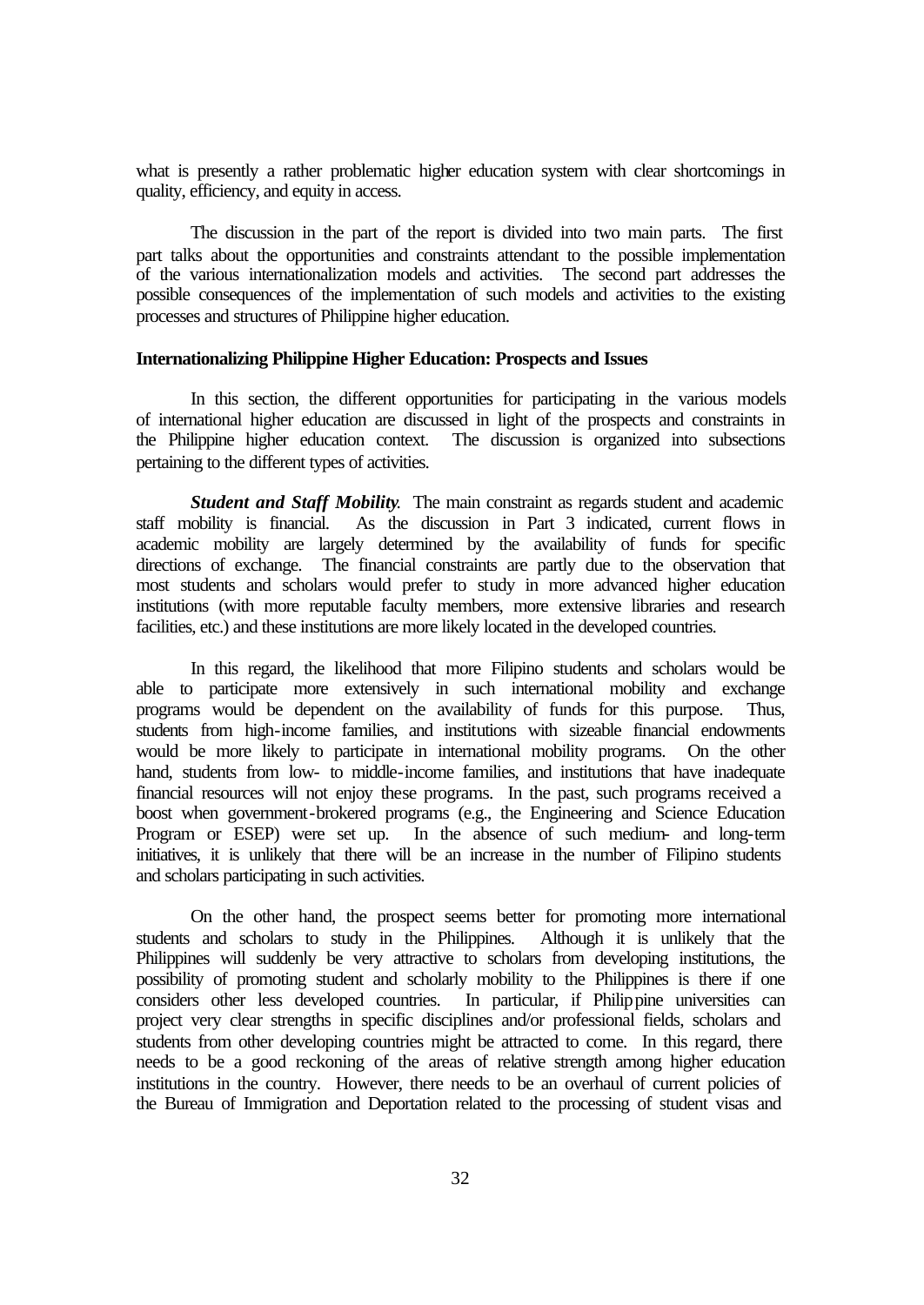special study permits as the current policies and the corrupt practices that are attendant to the policies' implementation create major disincentives for foreign students and scholars to come to the Philippines.

*Internationalizing Curricula: International Studies.* In the leading Philippine universities, there exist a few international studies and area studies programs. According to Caoili and Valenzuela (2000), the international dimension is incorporated in curricula of various programs in business and economics, engineering, health, social sciences, and the humanities. However, these initiatives are still small in scale and no major changes in the character of curricula can be observed. This is so because the Commission on Higher Education's various Technical Panels effectively standardize curricular offerings in the various fields of study. Only the leading institutions (those that have level III accreditation) and state colleges and universities can actually experiment with the features of their curricula. It is not surprising that these small initiatives to introduce the international dimension to some curricula are found in the leading institutions in Metro Manila. In other institution and in other regions of the country, the most visible form of internationalization is the offering of foreign language courses.

The prospect of developing more international curricula depends on whether universities will be allowed to frame and construct their own curricula in ways that can meaningfully incorporate the international dimension. If and when institutions are meaningfully incorporate the international dimension. allowed to do so, the limiting factor would be the capability of the institution to offer and maintain such curricular features. Thus, the institutions would have to consider whether their faculty members have the frameworks that can make these international dimensions meaningful to the students in the context of their education. Therefore, universities who wish to develop more "international" curricula should also endeavor to develop a more "international" faculty, that is, faculty members who have a good understanding of globalization and internationalization as these relate to the issues and methodologies in the various disciplines and areas of study.

*Research Collaborations*. If Philippine universities wish to be more actively involved in international research collaborations, at least two things need to be attended to. First, universities should develop their research capabilities. This means developing better research faculty, research facilities, support services, and research management policies. Second, Philippine universities should be able to identify areas of research where local researchers and research institutions can become significant research partners and collaborators. As discussed in Part 3, there is currently a distributed knowledge production system in place globally. Potential research collaborators will seek partners who have unquestionable research capabilities in areas and/or types of research activities that complement their own research programs.

In this regard, Philippine universities should seriously consider their research development strategies and aim to develop in more narrowly defined niches in research. Given the capital-intensive nature of research activities, it will be difficult for Philippine universities to develop adequate research capabilities in a wide range of fields. A more strategic approach would be for each university to identify its areas of specialization for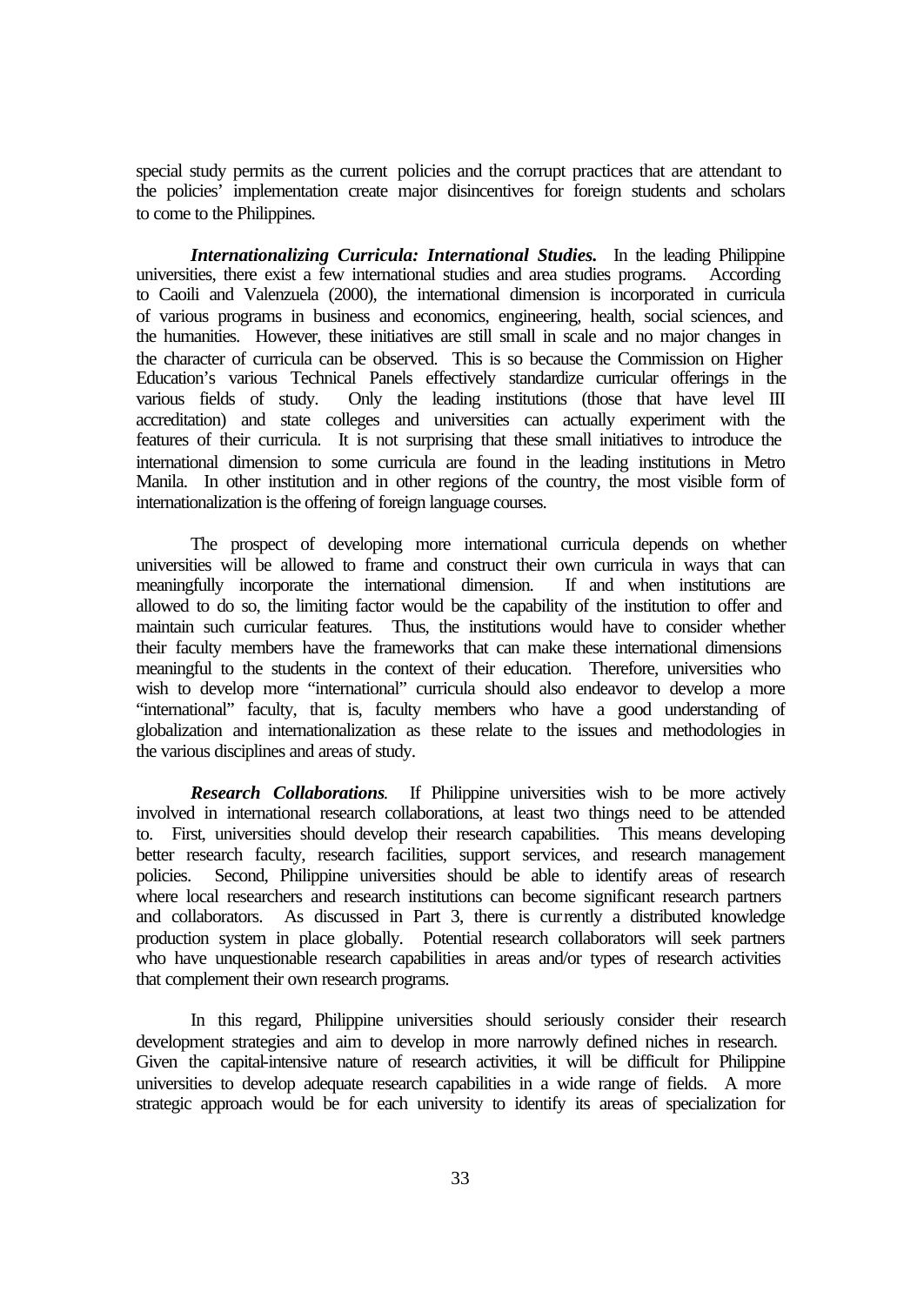research. Hopefully the areas chosen by the different universities will complement rather than compete with the choices of the others; thus, the limited research funds can be allocated more rationally and efficaciously.

The CHED can exercise better and more strategic leadership in this regard. Currently, the CHED's blanket research policy that implicitly requires all higher educational institutions, no matter how miniscule of means, to develop research programs. Understandably, the research agenda of CHED is developmental in intention; however, the development plan is not strategic. The CHED seems to think that all colleges and universities should be research institutions, but this need not be so. In fact the Philippines does not need that many research universities, and it certainly cannot afford that many (Bernardo, 1998). The CHED's present approach does not seem to consider the intensive capitalization and medium-term human resource development efforts that need to be put in place before viable research programs can be set. This is evidenced by the miniscule research grants that are awarded by the CHED that have the effect of adding to the universities burden (as it will have to shoulder much of the actual research costs itself) rather than helping them. Although it has prioritized the areas of research in relation to national development goals, it has not reckoned with structural deficiencies in the vast majority of higher education institutions. As a result there is no efficient means of supporting research activities. In practice, all higher educational efficient means of supporting research activities. institutions are treated in the same way, which often means making decisions that tend to converge with the lowest common denominator (e.g., the project leader is paid a maximum of P3,000 a month in honorarium - a sum that is sufficient to get the faculty member a teaching deloading in a remote state university, but is pittance for a faculty member in the leading private universities). This approach does not make for a more strategic allocation of the limited research development funds.

Interestingly, individual faculty researchers in the leading universities already maintain research collaborations with scholars from other countries. These research links are often maintained at the personal level and depend on existing funds and other resources that the researchers already have access to. But if Philippine universities and researchers will become more active participants in global research, systematic efforts must be undertaken to expand such individual efforts and to ensure their sustainability.

*International Networks*. In any network of higher education institutions, the biggest bottleneck for greater cooperation is the diversity among the participating institutions. Given the diversity in the inputs, processes, and outputs characteristic of Philippine higher education institutions, it is hard to be optimistic regarding more intensive Philippine involvement in international networks. Currently, Philippine intensive Philippine involvement in international networks. participation in the more progressive international networks is selective. For example, in the UNESCO-affiliated International Association of Universities (IAU), only De La Salle University and the University of the Philippines are members (the former also sits in the Administrative Board of the IFU). Perhaps, only these two and possibly a few other Philippine universities have systems that are similar enough (or that are not too different) from the universities of other countries. It is very likely that some institutions will be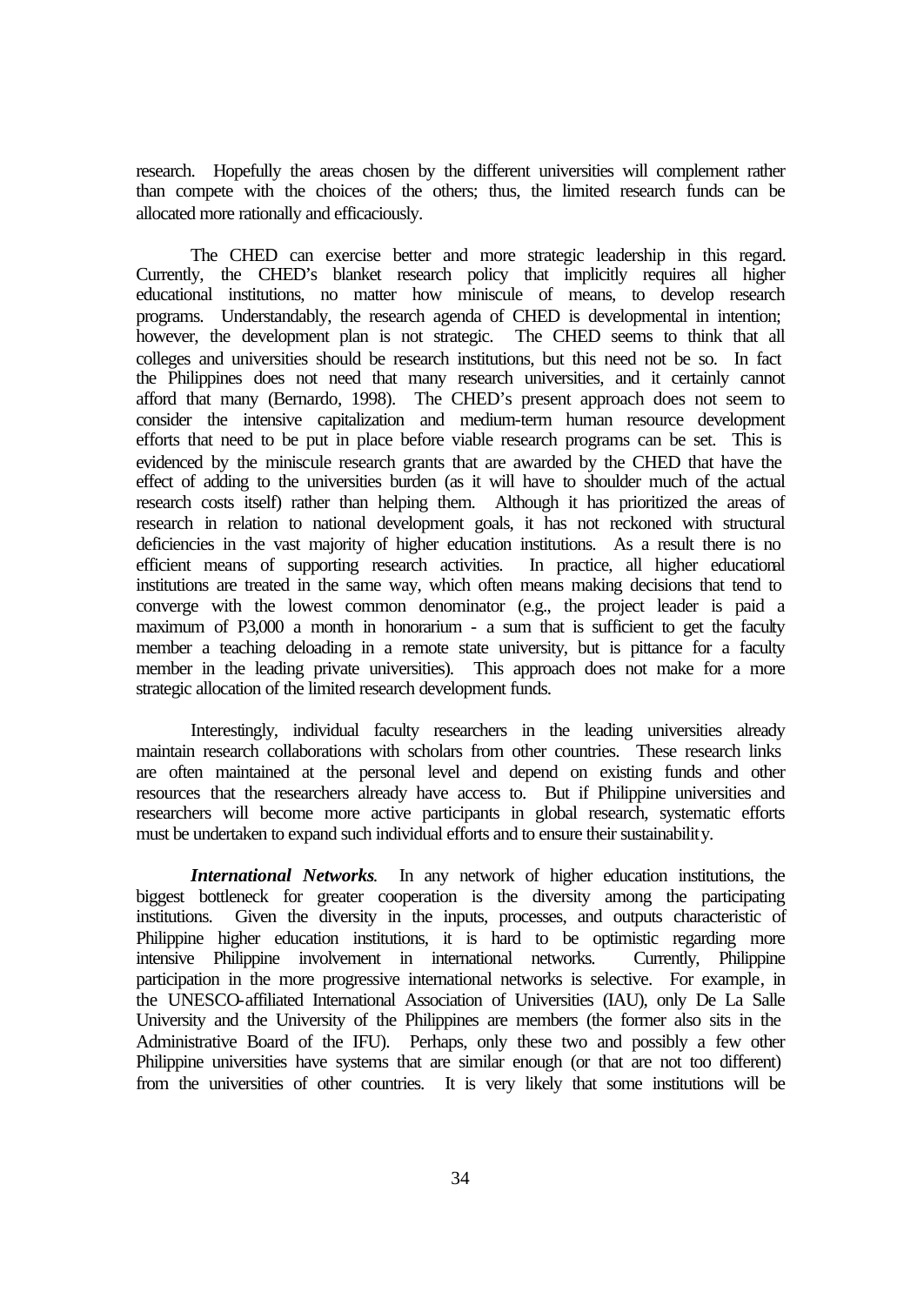"more different than others" which means that some institutions will have better opportunities for participating in and benefiting from such international networks.

International networks such as the Universitas 21 include as part of their programs the attempt to make the member institutions move towards more similar structures and standards. But it should be noted that the member institutions of Universitas 21 all meet certain minimum requirements and thus form a fairly homogenous grouping.

All things considered, institutions that have stronger capabilities can take advantage of opportunities afforded by affiliation with such networks, but the weaker institutions are not likely to be able to do so.

*Transnational Distance Education*. The local market for different forms of transnational distance education programs is probably small, particularly as the costs of such programs are prohibitive. As the demand for higher education programs follows the income distribution level of Filipinos, we could expect that the expansion of such programs locally is not likely to prosper unless the costs of the program are substantially reduced.

However, it is possible that a specialized market might exist for such programs. In particular, such programs might be suited for adult and professional students who do not have the time to attend regular classes, but who are well motivated and can be independent learners, as well. The market can be supported by private companies that will see such programs as worthwhile investments in their human resource development programs.

From a different perspective, such distance programs may provide Philippine higher education institutions an opportunity to increase its enrollment base. Specific degree programs can be developed and marketed for a more international or regional audience. The best candidate programs are those where the Philippine institutions already have a relative competitive advantage, but this choice has to be studied more carefully. Clearly, only the more developed institutions would have the wherewithal to develop, package, and market such programs, if at all. There is of course the possibility that unscrupulous agents might run diploma mills out of such schemes, and the appropriate government agencies ought to be ready to police such agents.

In this regard, the CHED has already issued guidelines regarding the operation of open learning and distance education programs (CHED M. O. No. 35, Series of 2000). The guidelines specify a lot of mechanisms to ensure quality control in the programs (e.g., regarding curriculum and materials development, mode of delivery, assessment, support services, and program management), but the guidelines also limit the operation of such programs to institutions that have been designated as Centers of Excellence and Centers of Development, or have been recognized with Level III accreditation.

*Twinning and Articulation Programs*. The various forms of twinning and articulation programs (i.e., those that will allow students to obtain credentials from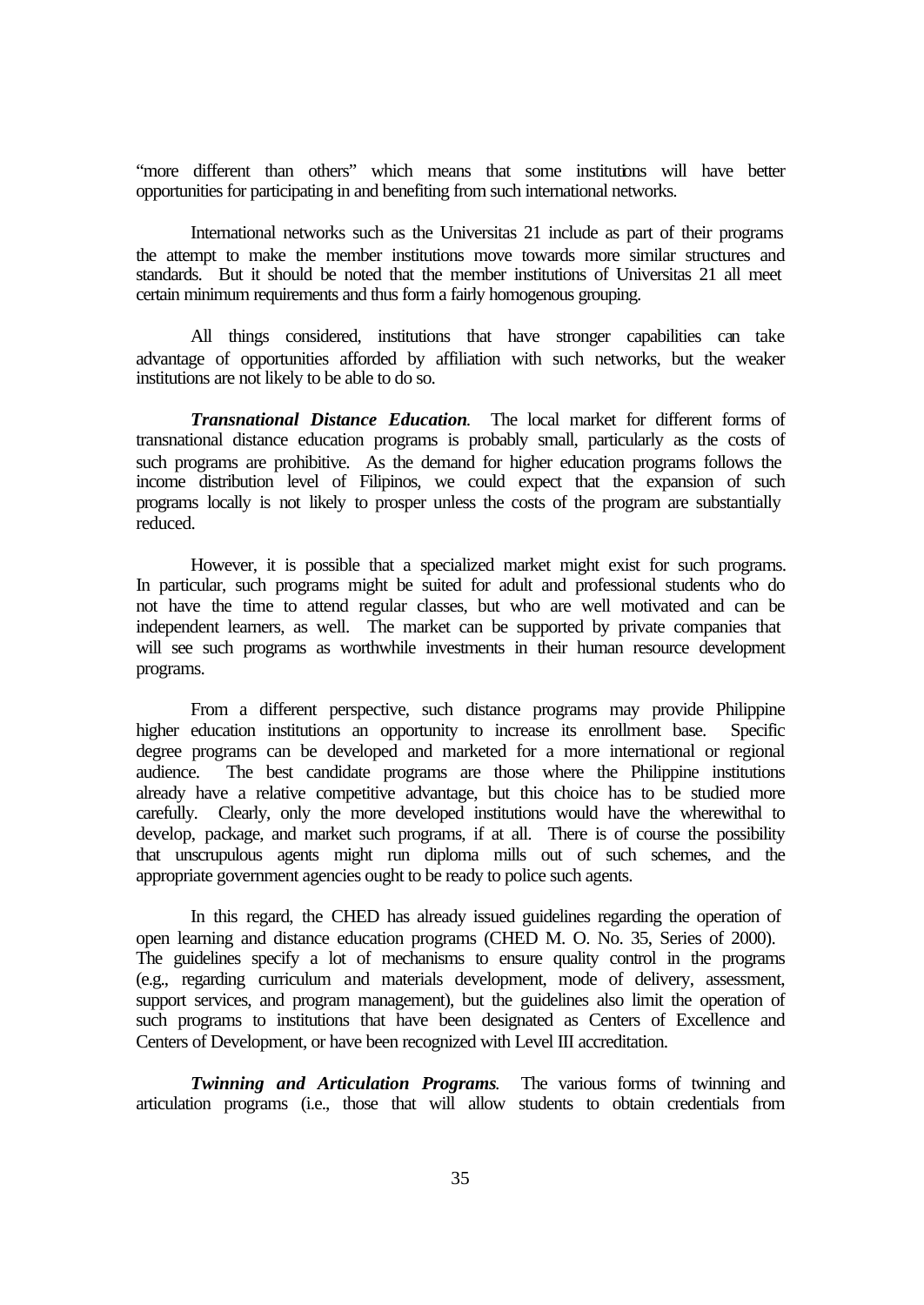foreign university) will certainly be attractive to many Filipino students. But as with all other options, the actual market for the programs will be determined by costs of such programs, as the income distribution level of Filipino families shapes the options. Currently, some programs of this type already exists, but the institutions are not linked with the high-end foreign institutions and the program offering are also limited to a small range of professional education courses. The Thames International Business School in the Philippines, for example, offers only business and communication related programs following a 2+2 or 2+1 twinning scheme, and that utilize a lot of more innovative delivery systems that utilize information and communication technology. The affiliated institutions are British, Australian, New Zealand, Canadian, and American institutions, which are not in the highest level in terms of academic reputation. The students pay fees that are much more expensive that the typical private college or university, but that are competitive if one considers the costs of international education. Such programs are targeted to the higher end of the higher education market in the Philippines.

It is hard to forecast the actual prospects of such institutions in the Philippines. The high-end market of higher education is obviously very small. The highest end of the market actually already has access to the traditional forms of foreign or international education. Therefore, the viability of such programs is likely to depend on whether or not they will be able to attract the upper middle class market, which traditionally goes to the exclusive private schools in Manila. In this regard, the lure of international In this regard, the lure of international credentials might be a critical factor, as most of the exclusive schools as yet do not have similar credentialing mechanisms. In the same vein, the existing high-end (exclusive private) institutions might more directly feel the impact of the entry of such institutions. In a manner of speaking, they are the competition. Given, the imperfect market conditions, particularly the absence of accurate and reliable information about outcomes of higher education, it is hard to say how the market will respond to these new options. The worse case scenario for the high-end private institutions is that some of them might be squeezed out of the market. However, if the private institutions can take steps to provide systems where their graduates also obtain some form of international credentials, they might actually thrive in this competitive environment.

Generally, it seems that all existing "traditional" higher education institutions, whether private or public, should find ways to better position themselves in this new field of competition in the market. This task would require that local institutions find ways of establishing equivalencies with appropriate foreign institutions, so as to set up some form of twinning or articulation program. Most local institutions might find it difficult to adequately respond to these types of challenges, so it seems that only the elite institutions might be in a good position to compete in this new field.

 On the whole, the entry of such institutions might not impact the larger proportion of low-end institutions. These low-end institutions will continue to service and maybe even thrive by catering to the low-income sector of Philippine society. The institutions that are most at risk are those that cater to the middle to upper range of the income distribution, as they will be in direct competition with international higher education institutions.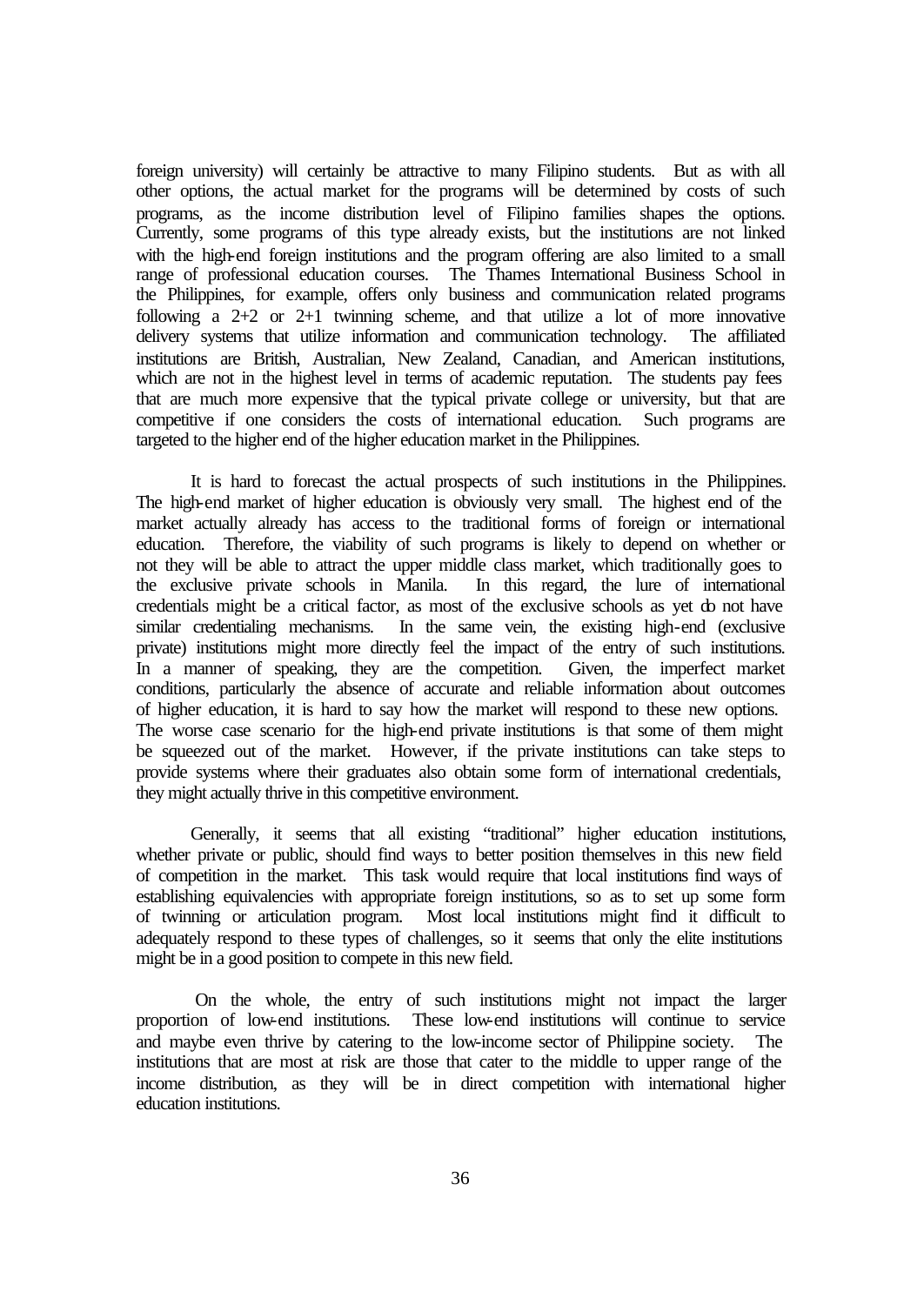Looking at the matter from another perspective, the high-end educational institutions in the country can appropriate these models of international higher education to penetrate other higher education markets in the region. That is, local institutions that have strong programs in specific fields may consider offering twinning and articulation programs in other countries in the region that have relatively weaker educational options in the chosen fields. The success of such ventures will depend on how well the institutions can market their "brand name," so to speak, to the target countries. In this regard, the requirements usually considered by more developed countries in opening twinning and articulation programs may be used as guides.

As regards these types of programs, the CHED has already approved a memo specifying the policies and guidelines in the implementation of international linkages and twinning programs (CHED M.O. No. 01, Series of 2000). The memorandum order actually seeks to protect local students from unscrupulous agents who might use local institutions as conduits to offer diplomas and substandard education. The main restrictions imposed by the CMO is that only institutions that have at least level II accreditation may participate in such arrangements and only with partner foreign institutions that also have similar high accreditation levels. The CHED shall also be party in the design of the agreements that bind the linkages, and it shall set up monitoring systems for evaluating such programs.

*International Quality Assurance Systems*. Participation in international quality assurance systems is ideal for institutions that seek to participate in the various forms of open-market transnational education. But as earlier reported, thus far, only around 13% of Philippine higher education institutions have some form of local accreditation; most of the schools are operationally incapable of complying with the requirements of the quality assurance processes. Thus, as with the earlier options, it is most likely that only the more developed institutions that can participate in such systems, if at all. The overwhelming majority of higher education institutions would not be capable of participating, and would thus not be able to benefit from the consequences of such quality assurance systems.

Regardless of the specific motivations for participating in such quality assurance systems, institutions that do participate are likely to improve particular aspects of their operations, in line with the requirements of accreditation.

More importantly, participation in such quality assurance mechanisms should have the long-term effect of improving the public information about quality of higher education institutions (at least as far as certain input and process indicators are concerned). Presently, the general public does not yet know the difference between accredited and non-accredited programs. But if the various institutions start more aggressively using (local or international) accreditation as part of their marketing strategies to attract students, the market might start thinking of accreditation as an important factor to consider.

**Summary.** The preceding discussions suggest that the ability to participate in the various forms on international education in the Philippines would be constrained by the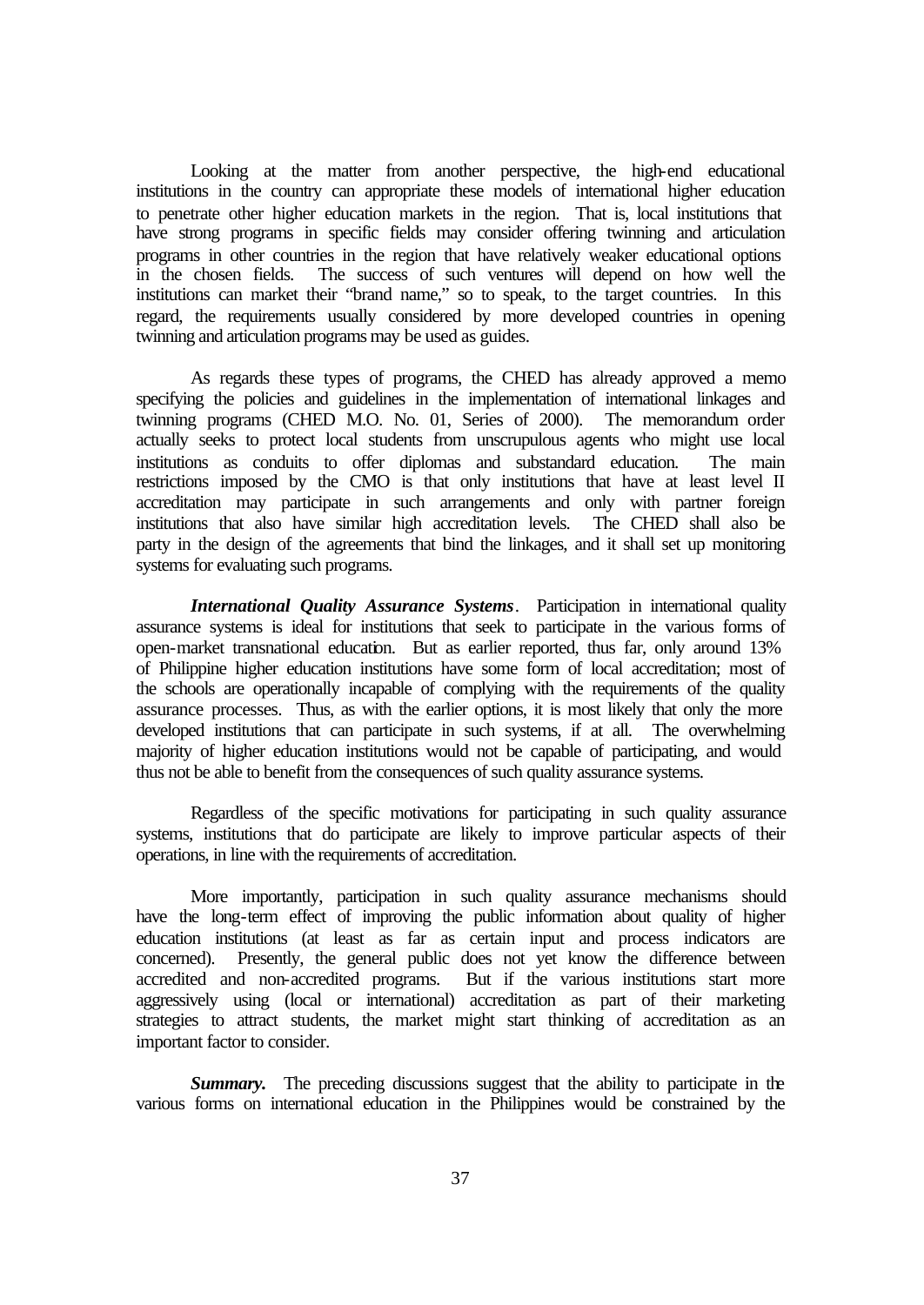same factors that characterize the existing inequities and weaknesses in Philippine higher education. That is, student participation in such activities will be determined by their family income. Their opportunity to participate is likely to increase as they move up in the income level distribution. Moreover, a higher educational institution's ability to Moreover, a higher educational institution's ability to participate in similar activities will also be determined by their fiscal resources and how developed their faculty and other educational resources are. The high-end institutions are not only in a better position to participate in the various types of international programs, they can also capitalize on the opportunities afforded by internationalization to further their strengths in specific areas, although there are also threats by way of stronger external competition in specific areas. On the other hand, the overwhelming majority of Philippine institutions will most likely be unaffected by such development. But given the imperfect conditions of the market, especially the strong influence of the income distribution levels on higher education options, their share of the higher education market will probably be secure.

### **Consequences of Internationalizing Higher Education in the Philippines**

As participation in international higher education is most likely to be shaped by the same factors presently determining the character of Philippine higher education, it is quite likely that the internationalizing cum globalization of higher education might have the effect of exacerbating the existing inequities, weaknesses, and inefficiencies in Philippine higher education.

Take for example, the existing disparity in the quality of inputs, processes, and outputs among higher education institutions. The high-end institutions are in a good position to participate, capitalize, and benefit from the various types of international education programs (e.g., faculty exchange, research collaborations, international quality assurance systems, even twinning and articulation programs). If managed properly, the institutions will mostly likely improve the quality of the inputs (student admission, faculty credentials, access to electronic libraries and databases, etc.) and processes (curricular and instructional innovations, monitoring and assessment systems, etc.). On the other hand, the other types of institutions that will have very limited or no participation in such programs will stay in their present state. Most state colleges and universities are unlikely to enjoy sudden increases in their government budget allocations to undertake the improvements needed to participate in international education programs. Similarly, the weak private institutions that depend solely on tuition fees will mostly likely not have the spare income to finance similar improvements. Even if they increase tuition and fees, the law requires that almost all the increase go to improving teacher's salaries, thus not leaving the institutions to the flexibility to strategically allocate whatever additional income they may get on institutional development projects.

Analogously, the inequity in access to quality higher education will also be intensified. The students from high-income families, those that already had the widest range of higher education options, will have even a wider range of options available, if and when various forms of open market transnational education programs start operating more fully in the Philippines. But such options will still be way out of reach for the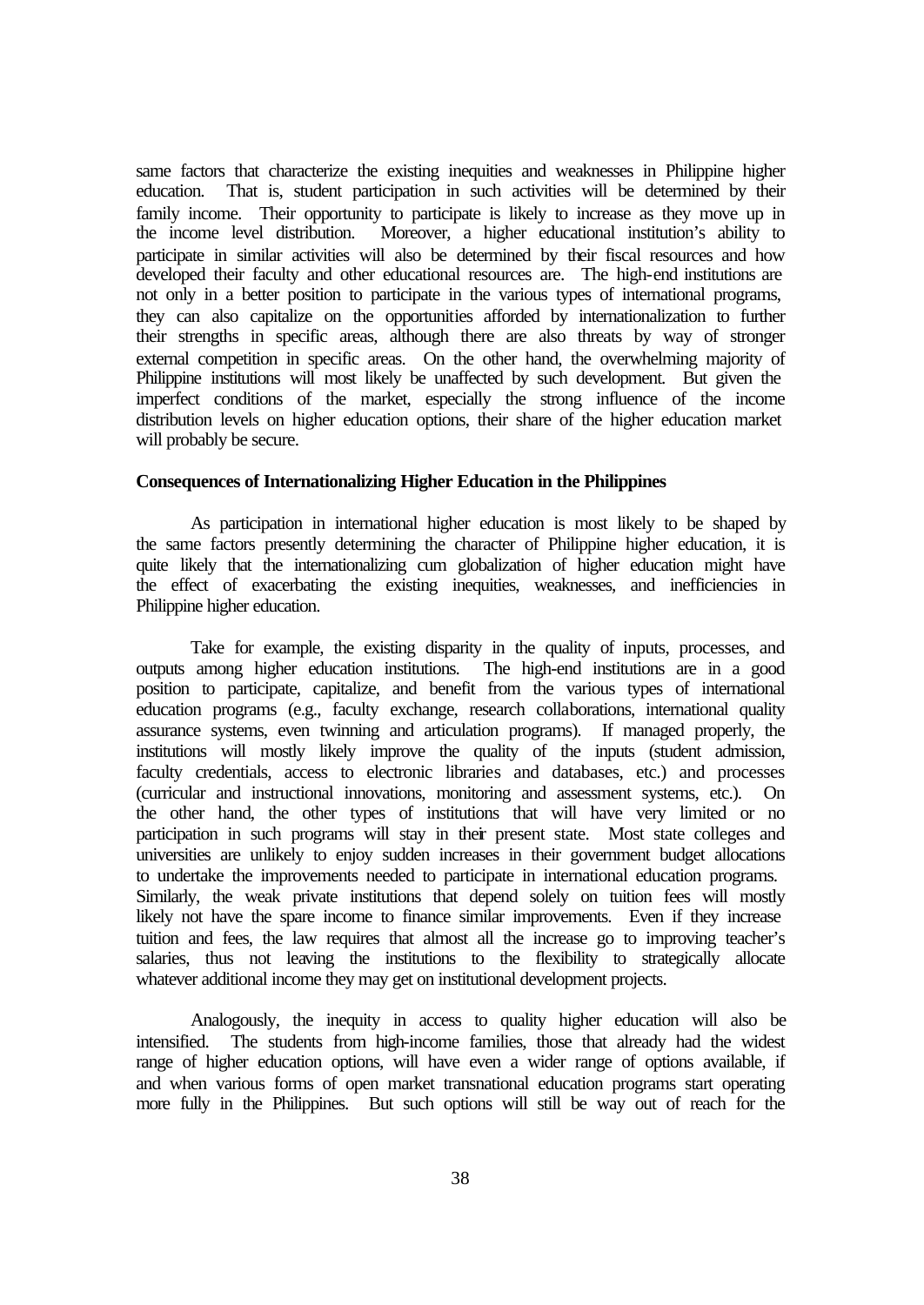majority of students from low- and middle-income families. The lowest quality institutions will continue to cater to the lowest income groups, offering the narrowest range of inexpensive degree programs, all of which have extremely poor quality.

International higher education programs might also have the effect of furthering the external inefficiency of the higher education system. At present, most program offerings of Philippine higher education institutions are inexpensive degree programs that are of low priority in terms of national development concerns. High priority programs or those that are badly needed for regional and national development goals are not being offered. Internationalizing higher education might force institutions to design their program offerings to address human resource development needs of the global market, or even to address the needs of other countries in the new trading blocs. Thus, educational programs will move farther away from addressing the needs in the different regions of the country, further worsening the external efficiency of our higher educational system.

It is not the case, however, that all the possible consequences of internationalization to Philippine higher education are negative. For example, we could be underestimating the effect of internationalizing higher education on improving the middle-level higher education institutions. The opportunities afforded by the changing global work environment might embolden these institutions to realign or redirect their institutional targets and offerings. The global work environment is so diversified that it is possible that specific institutions can design cost-effective but internationally competitive programs in very specific areas that will boost the overall quality of the institutions. All an institution needs is a clear niche to establish its viability and impact, and the institutions could be all set for more effective operations. A case in point could be how the maritime schools in the Philippines, with the assistance of the CHED, were all forced to upgrade their curricula and instruction systems to comply with international standards. A similar development could happen in certain engineering programs that seek to supply human resources for the international market. Of course, in the process of reckoning with these international standards, some very institutions might be squeezed out, but the across-the-board effect of improving quality and the internal efficiency of higher education institutions cannot be discounted.

Similarly, institutions that aspire to participate in some form of international education, for whatever reasons, will have to reckon with international standards of quality, efficiency, among others. Even if the middle- and high-level institutions are not actually able to meet these standards, an attempt by these institutions to internally discuss and negotiate the terms of an international standard, to assess its present systems and outputs, and to reform and improve these will definitely improve the institution, even in the slightest way. It is likely that some inputs, processes, and outputs will be changed and made better than the status quo. If at all, reckoning with higher standards should have the effect of shaking up and maybe improving the institutional culture. These developments are likely if institutions find the means to marshal enough resources for their institutions development needs.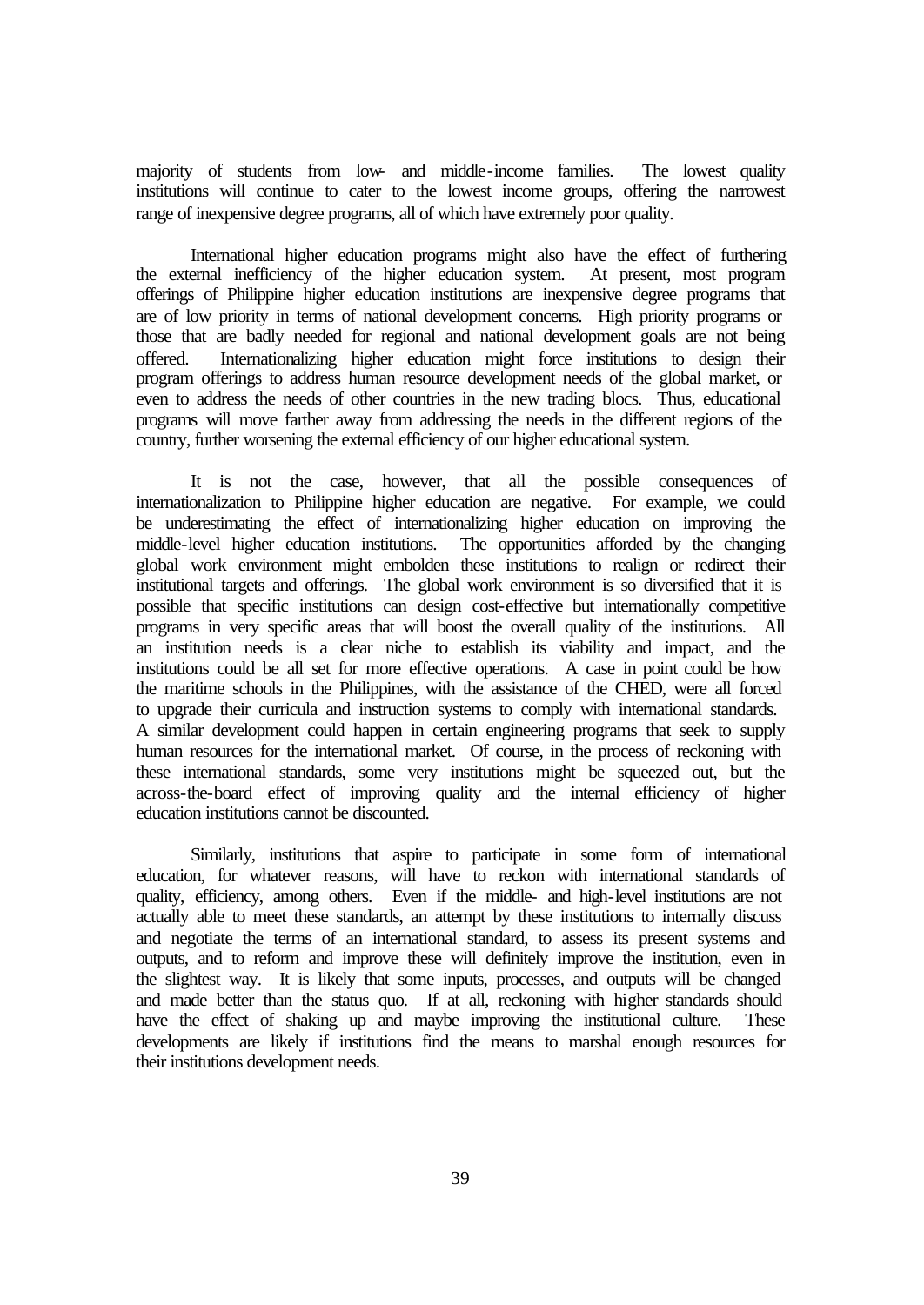#### **Internationalizing Philippine Higher Education: Some Considerations**

Given the above discussions on the possible positive and negative consequences of engaging international higher education in the Philippines, what might be the best approach to this whole issue. How should Philippine higher education address the matter of internationalizing higher education within the context and discourse of globalization?

It seems obvious that other countries would seek to engage Philippine higher education institutions because they see the countries students and institutions as beneficial partners (i.e., as a possible market for their programs, as a possible source of skilled graduates that their economies can absorb). The main question that needs to be reckoned with on our end is: "Why would we want to participate in activities of international higher education?"

Since it is unlikely that international higher education activities will improve equity in access to quality higher education or improve the efficiency of the higher educational system, the best reason to engage in international higher education activities is the possibility of improving the quality of Philippine higher education. Thus, the framework for international higher education in the Philippines should have at its *raison d'* tre upgrading the quality of higher education. All the activities to be engaged in should directly or indirectly address this broad and important concern. As such, the focus ought to be on programs involving strategic cooperation to improve local capacities in the medium and long terms, and programs that internationalize the standards of educational inputs, processes, and outputs, instead of on programs that seek to increase participation in the open market transnational education.

In this regard, one of the foremost issues that need to be clarified is the meaning of "quality" in the present global environment of higher education. In consideration of this global environment, many people are tempted to presume that higher education institutions in the Philippines would best meet these new requirements of quality by foregoing the traditional university functions of knowledge production and verification and instead focusing on other functions in which the Philippines has a competitive advantage (for example, training of the service sector). However, others have argued that such a single-minded focus on specific areas of relative strengths might be dangerous in the medium and long terms. For example, focusing on the service sector might create oversupply in specific labor markets. Moreover, focusing educational investments in one service sector might be too risky as the demands of the global labor market are not stable. The competition in the global labor market is also very stiff, as many countries can also produce skilled services, possibly at lower costs. Thus, there is no guarantee that our competitive advantage in this sector can be maintained.

What can sustain competitive advantage in a global knowledge-based economy is high-end knowledge. In the medium and long terms, the production of new knowledge will prove to be the most important resource of any country. Theoretically, higher education institutions already have some experience in this field. Thus, quality in higher education will still need to focus on factors related to the knowledge production functions of higher education institutions.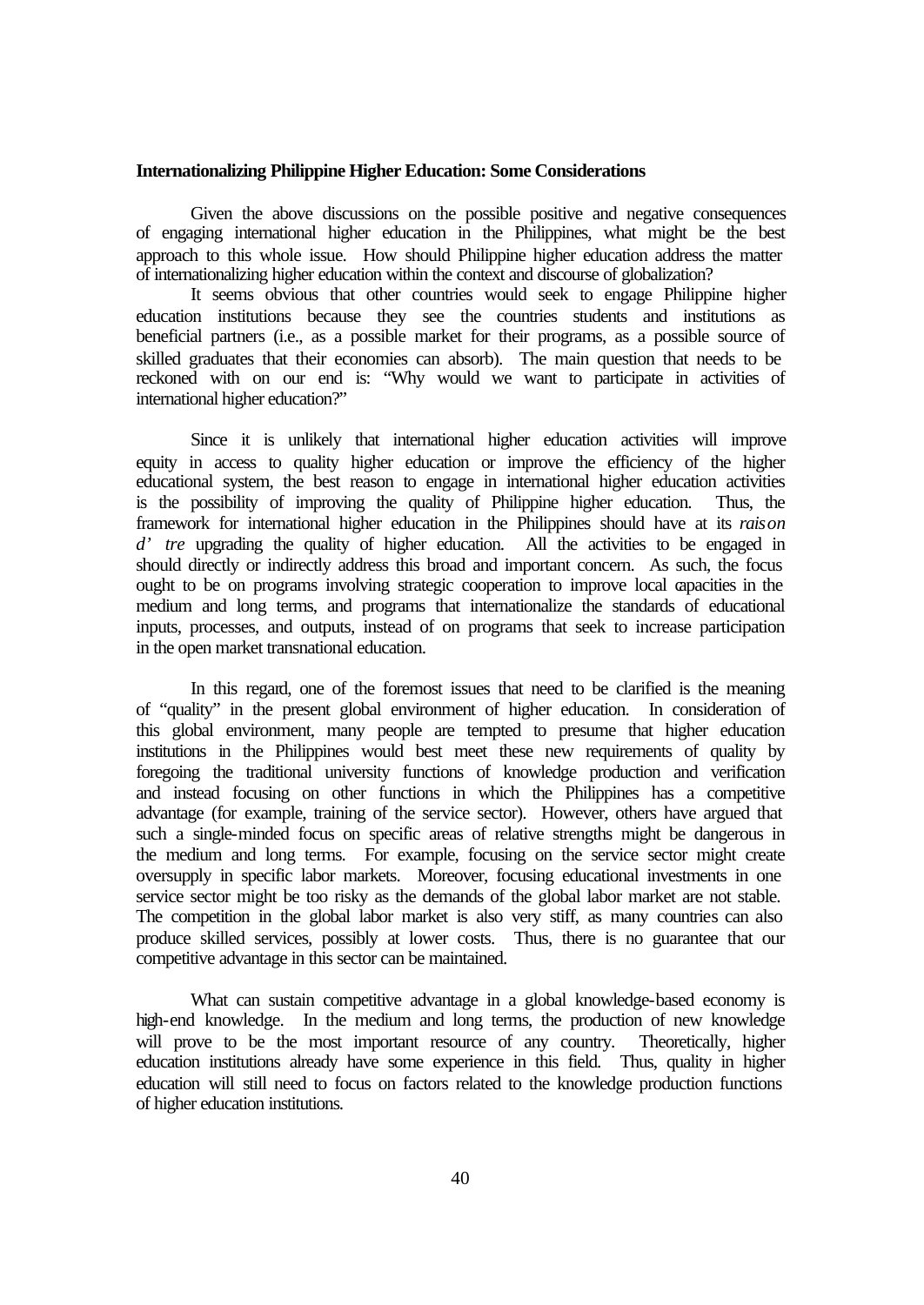However, the indicators of quality are also changing. For example, Gibbons (1998) suggests that the traditional criteria and systems for evaluating quality in higher education are no longer sufficient. The traditional criteria involving peer evaluations of the features of the inputs, processes, and outputs of higher education institutions now need to be expanded. Additional criteria are required by the expanded context of evaluating the work of higher education institutions. Gibbons suggests that criteria related to competitive advantage, cost effectiveness, and social acceptability will have to be reckoned with. Thus, the goals that higher education institutions have to address a more complex and dynamic environment that cannot be fixed for a long period of time.

The resources needed to address these complex and dynamic demands are now distributed across institution within one country and across countries. It is unlikely that individual institutions will have all the resources needed to meet the demands of the new global higher education environment. This is why educational scholars (see e.g., Abramson, Bird, & Stennet, 1996; Gibbons, 1998) are advocating alliances and partnerships among institutions nationally and globally. It is in this regard that Philippine higher education institutions should engage international education activities.

Strategic partnerships can be forged between Philippine and foreign institutions to improve, among other things, the quality of the curricular programs, the qualifications of the faculty members, the nature of the quality assurance systems, and the standards of the educational resources like libraries, laboratories, and other learning materials. In particular, such partnerships can be forged to help a larger proportion of local faculty members obtain advanced degrees in foreign universities, be exposed to alternative content and approaches to instruction and mentoring, among others. Benchmarking of curricular inputs, processes, and outputs with international referents should also be useful for institutions who are in a good position to improve their current curricular programs, as discussed earlier. (However, others have questioned the benefits of international benchmarking for weak institutions and educational systems; see e.g., Vedder, 1994.)

These international partnerships can be especially potent in improving the research capabilities and outputs of the local institutions, as local researchers can collaborate in research and other development endeavors that are increasingly becoming multidisciplinary, international, and multicomponent. Research is a particularly weak area in Philippine higher education, and this weakness is due to many factors related to inadequate financial and human resources needed to maintain a viable research culture (see e.g., Bernardo, 1997). Given that all local higher education institutions including the elite universities in Metro Manila have less than ideal research infrastracture, financial resources, and numbers of skilled researchers, it makes sense to partner with international institutions that can complement the strengths and weaknesses of local institutions.

One of the issues that local higher education institutions have to be concerned with, however, is the status of the local institutions in such international partnerships. In particular, will the local institution be co-equal partners or will they be mere conduits of the foreign higher educational institutions for their global operations. In the global distributed knowledge production system, different institutions will have different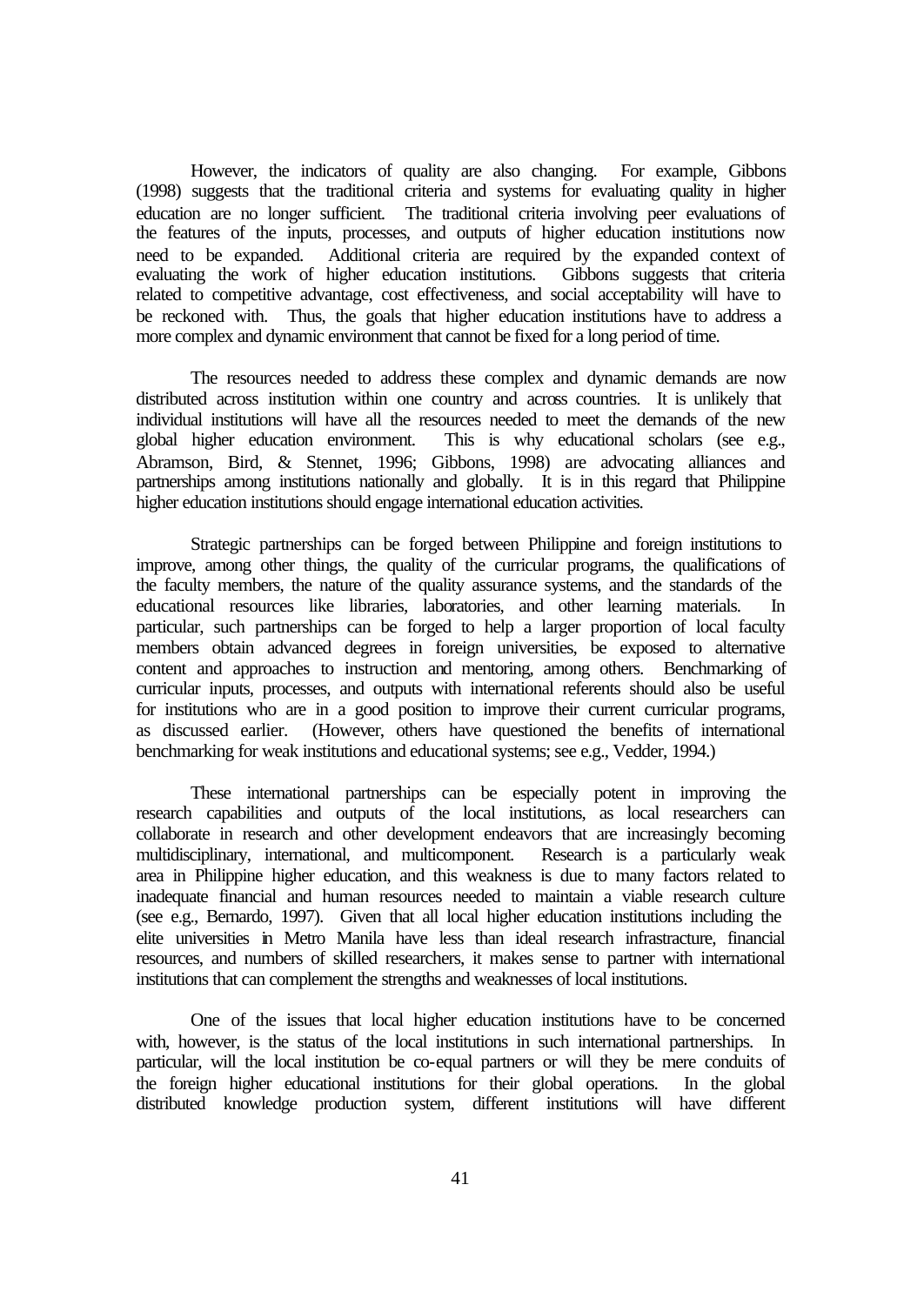capabilities and resources to bring into the international partnerships, and hence different institutions will have different levels of participation or involvement in such partnerships. Thus, it is conceivable that some local institutions would serve as conduits to foreign institutions, whereas others would participate in more mutually cooperative arrangements with foreign institutions. In research, for example, we can anticipate that some local institutions may forge partnerships wherein their teaching staff will participate by way of assisting in local data-gathering activities. On the other hand, other local institutions may be involved more intensively in the initial research conceptualization processes until the dissemination and publication aspects. In the long term, forging of more mutually cooperative arrangements where local institutions are co-equal partners should be the goal.

One of the important features of discussions on quality in Philippine higher education is the fact that there is a very wide range in levels of quality across the hundreds of higher education institutions. As noted in Part 4, there is a huge gap between the elite higher education institutions and the larger proportion of higher education institutions serving the lower-middle and lower socio-economic sectors of the education market. Within discussions of international partnerships to improve the quality of Philippine higher education, there should also be an explicit attempt to develop networks and partnerships among Philippine institutions in ways that will bridge the quality gap among the local colleges and universities. The imperative that resources be shared to meet complex external demands and higher quality standards is even more necessary in the Philippine context.

#### **Summary**

In understanding the prospects of international higher education in the Philippines, we have to reckon with the issue of globalization. We need to find ways of answering the question, "How do Philippine higher education institutions position themselves in relation to these forces of change?"

In what is emerging as a highly competitive field, most of the Philippine higher education system will have much difficulty participating in the global higher education environment because of some very obvious weaknesses within the present system that were discussed in Part 4. The elite institutions that have some clearly defined areas of strength could very well find good opportunities to participate and benefit from the new environment of international higher education. But for the most part, international higher education is likely to intensify the weaknesses in the present system. Most notably, internationalization is likely to exacerbate inequitable access to quality higher education and the poor internal and external efficiency that presently plagues Philippine higher education.

There are several prospects, however, for hoping for better consequences of this global transformation of higher education, particularly for improving the quality of Philippine higher education. The viability of these prospects largely depends on improving or correcting some of the imperfections in the immediate external environment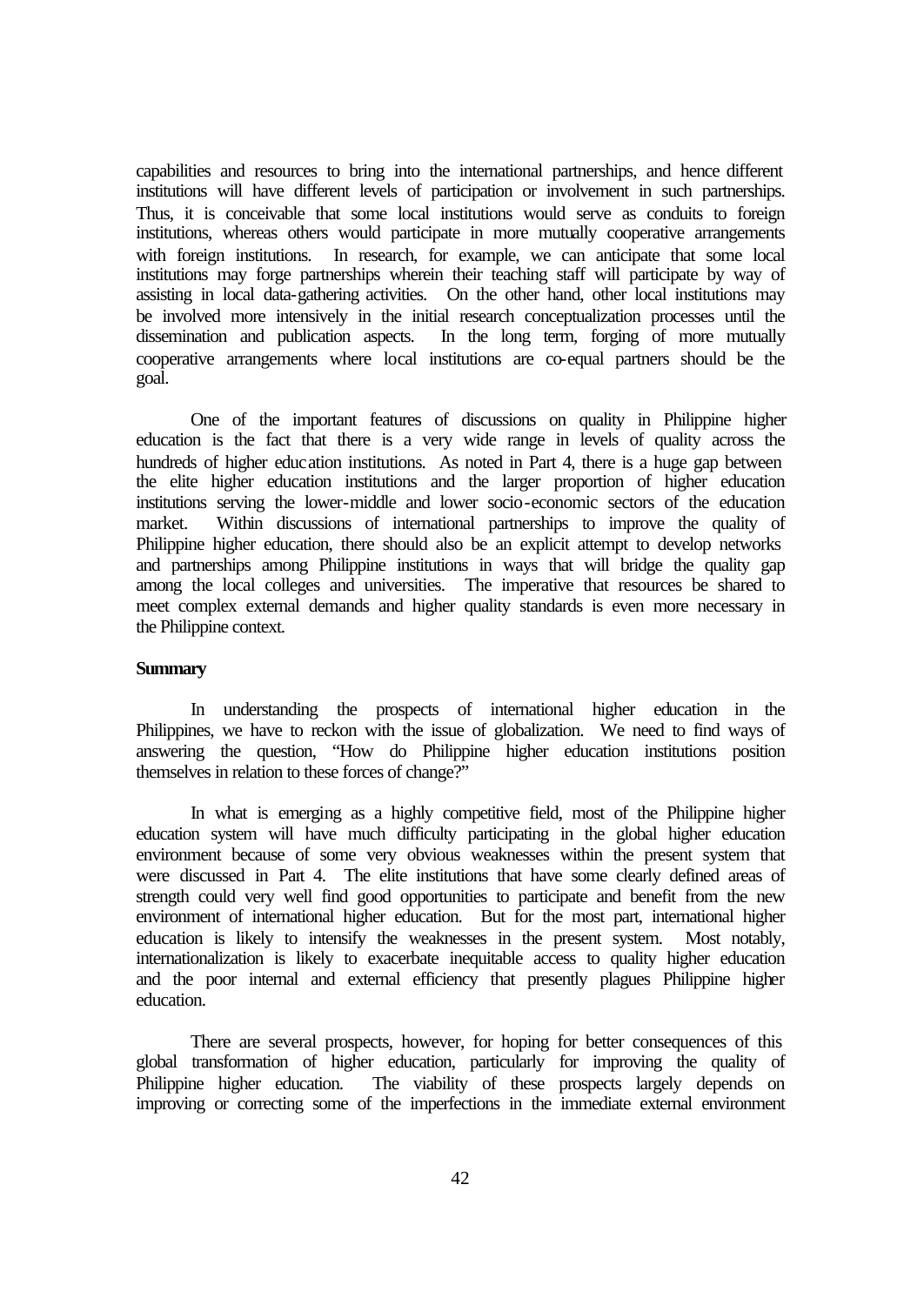of higher educational institutions. As it is not the purpose of the study to make specific policy recommendations, I will limit myself to the following broad suggestions.

Recommendations made by previous educational reform initiatives regarding rationalizing the higher education system and reforming the financial systems of higher education should be vigorously pursued in order to improve the internal and external efficiency of the higher education system, and thus make it less vulnerable to the possible negative consequences of international competition.

Related to the recommendations on reforming the financial systems, there should be more intensive efforts to rationalize the scheme for government financial assistance to students and to private financial institutions. Some of the recommendations in this regard include the establishment of an equitable and efficient loan program, voucher systems, and other competitive scholarships and financial assistance program. Such programs should have to important characteristics: (1) it should ensure that all qualified candidates would be allowed to proceed to tertiary education institutions of their choice, and (2) it should introduce competition among the private and public higher education institutions so as to motivate these institutions to improve their outputs. Such interventions would hopefully buffer the effects of internationalization on the current inequities in access to quality higher education.

Recommendations related to the improvement of quality (i.e., quality assurance systems, teacher development, selective deregulation, etc.) should be pursued to motivate institutions to improve quality and efficiency so as to enable more institutions to participate in international education programs. The PCER (2000) recommendation for a large-scale faculty development in the tertiary level should be pursued, in a way that will be consistent with efforts to rationalize the higher education system. Such efforts should enable more institutions to participate and take advantage of the benefits afforded by various types of international education programs.

Finally, government agencies should also ensure that the external environment for higher education institutions should be more conducive for internationalization programs. For example, there could be increased deregulation of the curriculum for accredited and high-performing institutions so as to encourage further innovation and experimentation among the institutions. The CHED could also take a more proactive stance in forging cooperative links in strategic areas of research and collaboration. The appropriate agencies should also study the immigration policies, particularly those that govern the entry of students, scholars, and other educational practitioners, and remove all the disincentives for foreign individuals to enter the country to work in higher education institutions.

### **Concluding Statements**

The intention to participate in activities and programs of international education should not be for its own sake. The discussions in Parts 2 and 3 of this report clearly show that internationalizing higher education is currently embedded within the discourse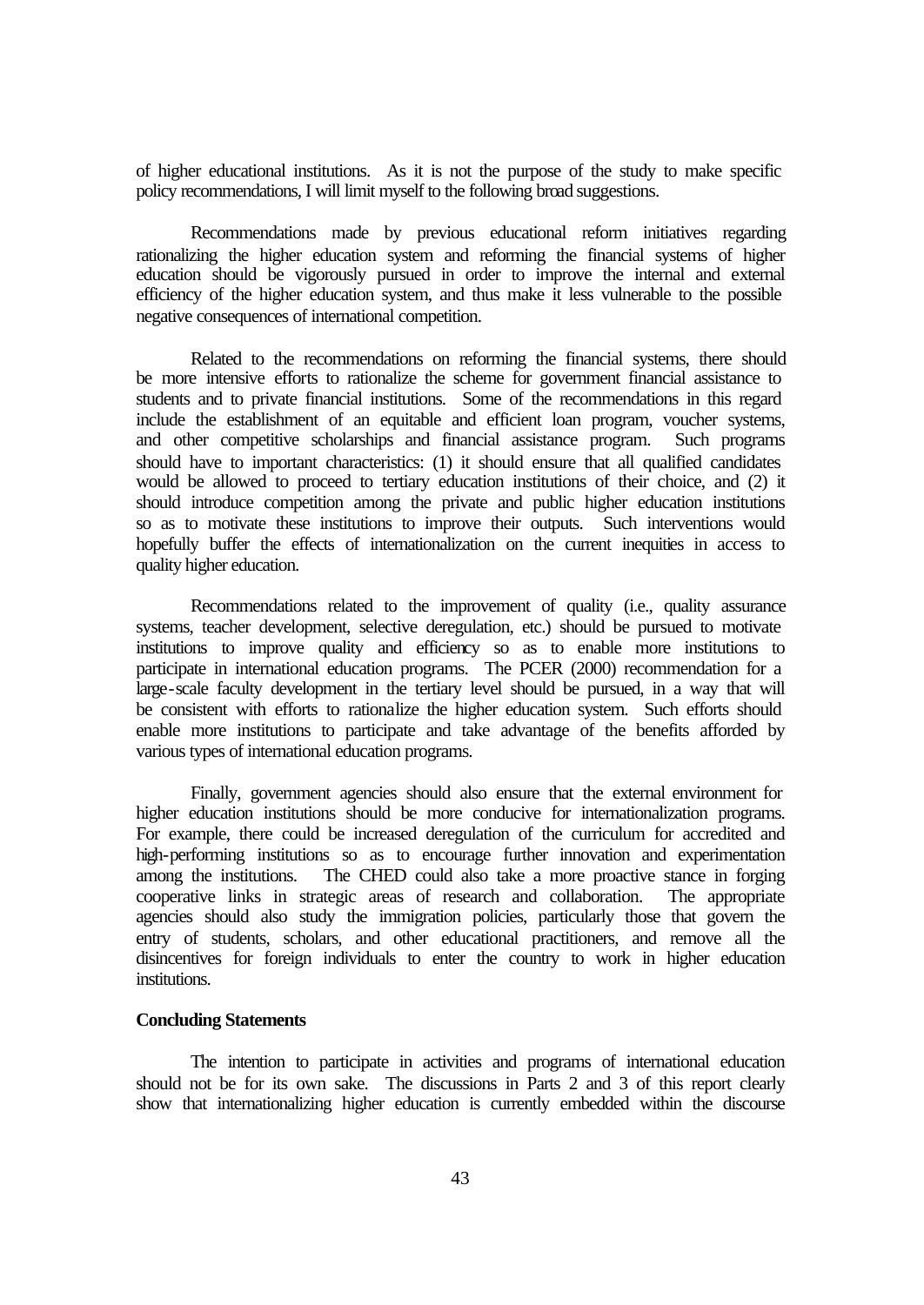of globalization, particularly in the discourses of merging labor and economic markets, and of distributed knowledge production systems. It should be within this broader context that the benefits (and harmful consequences) of international higher education programs should be understood. However, responding to these global movements is not a simple matter, as the features of Philippine colleges and universities are deeply entrenched within the problematic and complex system of higher education in the country that are described in Part 4. Thus, the specific modes of responding to the various modes of international higher education are necessarily constrained by some relevant features of Philippine higher education as discussed in Part 5.

What should be emphasized in all these discussions is the notion that higher education has an important role in the development, validation, and dissemination of knowledge, and in the total development of human potential. Implicit in this role is the responsibility to bridge the inequities that are given in any social context. Indeed, the social returns of higher education relate to these important roles and responsibilities. There are many ways by which Philippine higher education may respond to globalization in higher education. If Philippine higher education seeks to be true to its social responsibilities, it should not respond to these forces in ways that will simply intensify the social inequities that it should be addressing. Instead, it should respond in ways that will move to solve the social inequities in the long term, and that will eventually realize the full potential in all Filipinos.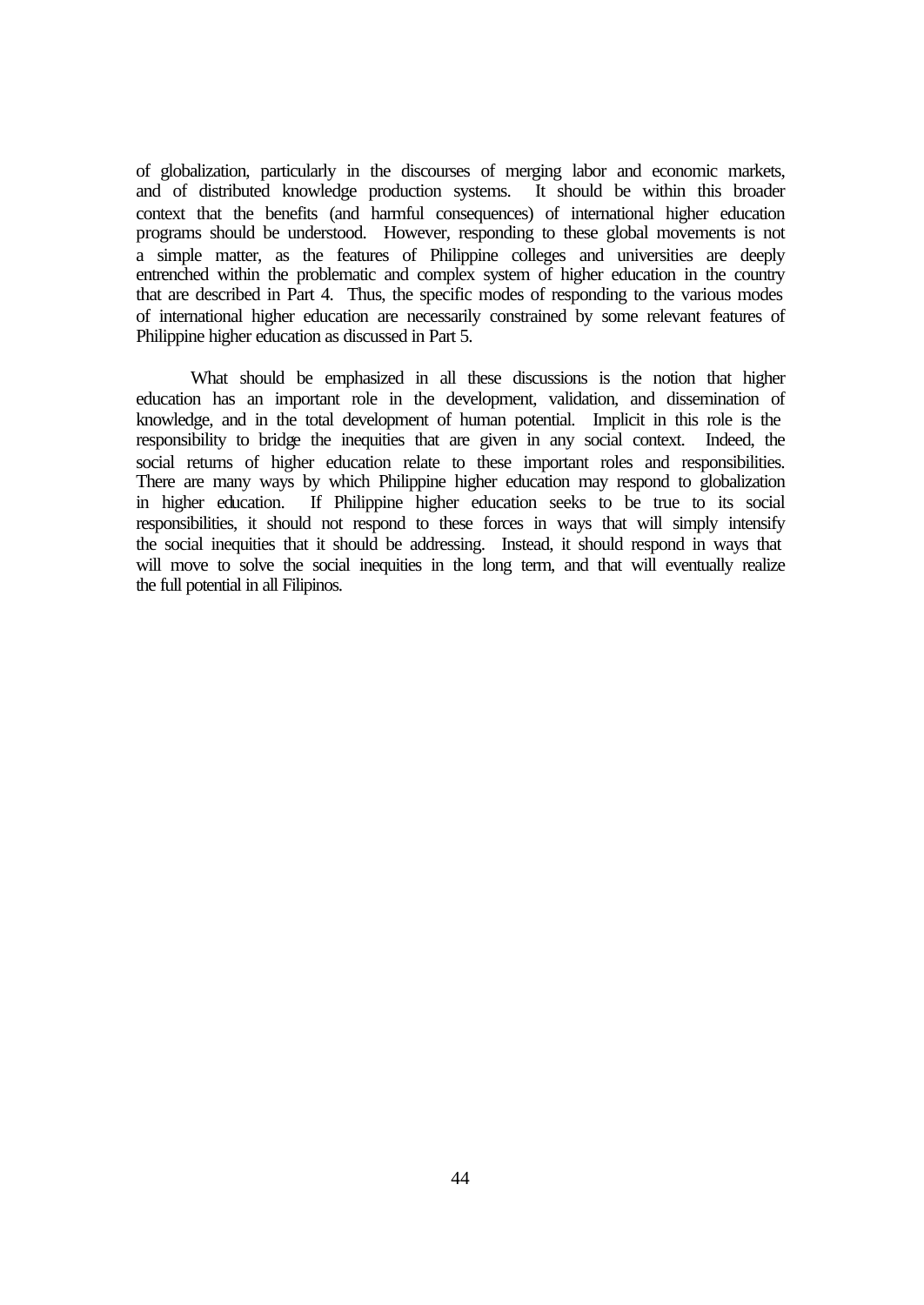### **References**

- Abramson, M., Bird, J., & Stennet, A. (Eds.) (1996). *Further and higher education partnerships*. Buckingham, UK: SRHE & Open University Press.
- *Asia-Pacific conference on the formation of a regional network for higher education and research: policies, strategies and administration* (1997). Tokyo: Waseda University International Center.
- Asian Development Bank & World Bank. (1999). *Philippine education for the 21st century: The 1998 Philippines education sector study***.** Manila: Authors.
- Association of Southeast Asian Institutions of Higher Learning. (2000). The ASAIHL Webpage. [available URL: <http://www.seameo.org/asaihl/>].
- The Australian Vice Chancellors Committee. (1999). *Australian universities offshore programs conducted under formal agreements between higher education institutions in Australia and overseas*. [available <URL:http://www.avcc.edu.au/policies\_activities/international\_relations/internati onalisation\_initiatives/offshor.htm>].
- Bernardo, A. B. I. (1997). Toward the rationalization of research on higher education: A survey of higher education research in the Philippines (1975-1996). *Edukasyon, 3*(1) [whole issue].
- Bernardo, A. B. I. (1998). Towards the functional diversification and specialization of Philippine higher education institutions: A one hundred year proposition for the evolution of Philippine colleges and universities. *Perspectives, 19*(1), 18-32.
- Bernardo, A. B. I. (2000). Contextualizing the effects of technology on higher education learning and teaching: The social and human dimensions of educational change. *Asia-Pacific Social Science Review, 1*(2), 50-73.
- Briggs, A., & Burn, B. B. (1985). *Study abroad: A European and an American perspective*. Paris: European Institute of Education and Social Policy.
- Bruch, T., & Barty, A. (1998). Internationalizing British higher education. In P. Scott (Ed.), *The globalization of higher education* (pp. 18-31). Buckingham, UK: SRHE & Open University Press.
- Burn, B. B. (1988). International exchange and curricular change. *National Forum, 68*(4), 31-34.
- Callan, H. (1998). Internationalization in Europe. In P. Scott (Ed.), *The globalization of higher education* (pp. 44-57). Buckingham, UK: SRHE & Open University Press.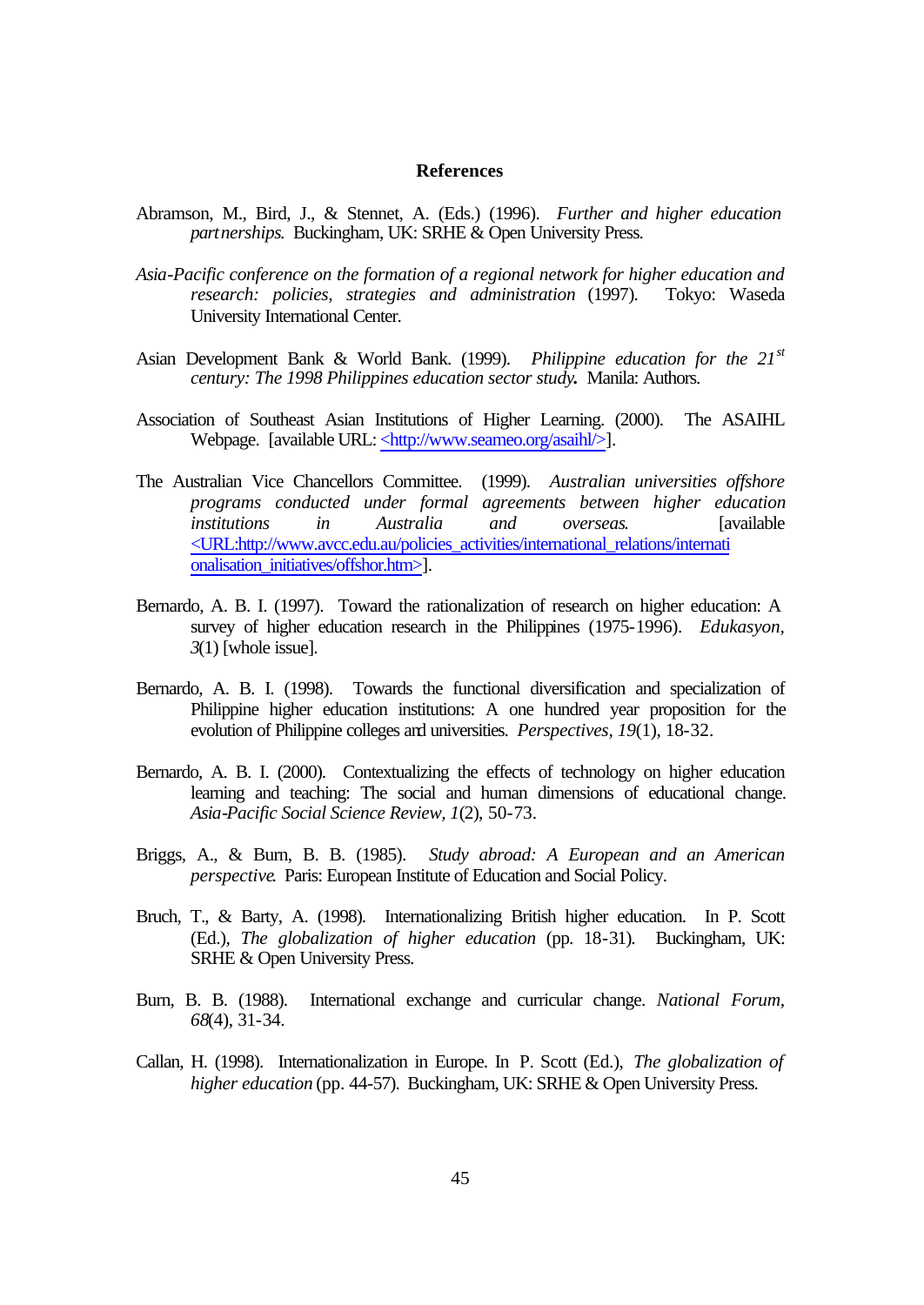- Caoili, O., & Valenzuela, E. A. (2000). International of higher education: Patterns, trends, status and directions. In M. D. Valisno (Ed.), *The reform and development of higher education in the Philippines* (pp. 153-186). Manila: UNESCO Philippines.
- Clark, B. R. (2000). Collegial entrepreneuralism in proactive universities. Lessons from Europe. *Change* (Jan/Feb)*,* 10-19.
- Christensen, G. C. International curriculum for the professions. *National Forum, 68*(4), 27-30.
- Commission on Higher Education. (1995). *Philipine higher education in the 21st century: Strategies for excellence and equity.* Pasig City: Author.
- Commission on Higher Education. (1997). *Statistical bulletin*. Pasig City: Author.
- Commission on Higher Education. (1998). *Graduate tracer study* (draft). Pasig City: Author.
- Cooper, H. R. Jr. (1988). Foreign language and today's interdependent world. *National Forum, 68*(4), 14-16.
- Cortes, J. R., & Balmores, N. R. (1992). *State of Philippine education: Tension between equity and quality*. Quezon City: UP-CIDS & UP Press.
- Dale, J. P. (1988). The international education of liberal arts students. A good idea whose time may be coming again. *National Forum, 68*(4), 17-20.
- Department of State Fullbright Program. (2001). *The Fullbright program: An overview*. [available URL: <http://www.iie.org/fulbright/>].
- Diagne, M. (2000). The African Virtual University: Bridging the knowledge gap for development. *TechKnowlogia, 1,* [available URL: http://www.techKnowLogia.org].
- DiBiaggio, J. A. (1988). A case for internationalizing the curriculum. *National Forum, 68*(4), 2-4.
- Elliot, D. (1998). Internationalizing British higher education: Policy perspectives. In P. Scott (Ed.), *The globalization of higher education* (pp. 32-43). Buckingham, UK: SRHE & Open University Press.
- Gibbons, M. (1998a). A Commonwealth perspective on the globalization of higher education. In P. Scott (Ed.), *The globalization of higher education* (pp. 70-87). Buckingham, UK: SRHE & Open University Press.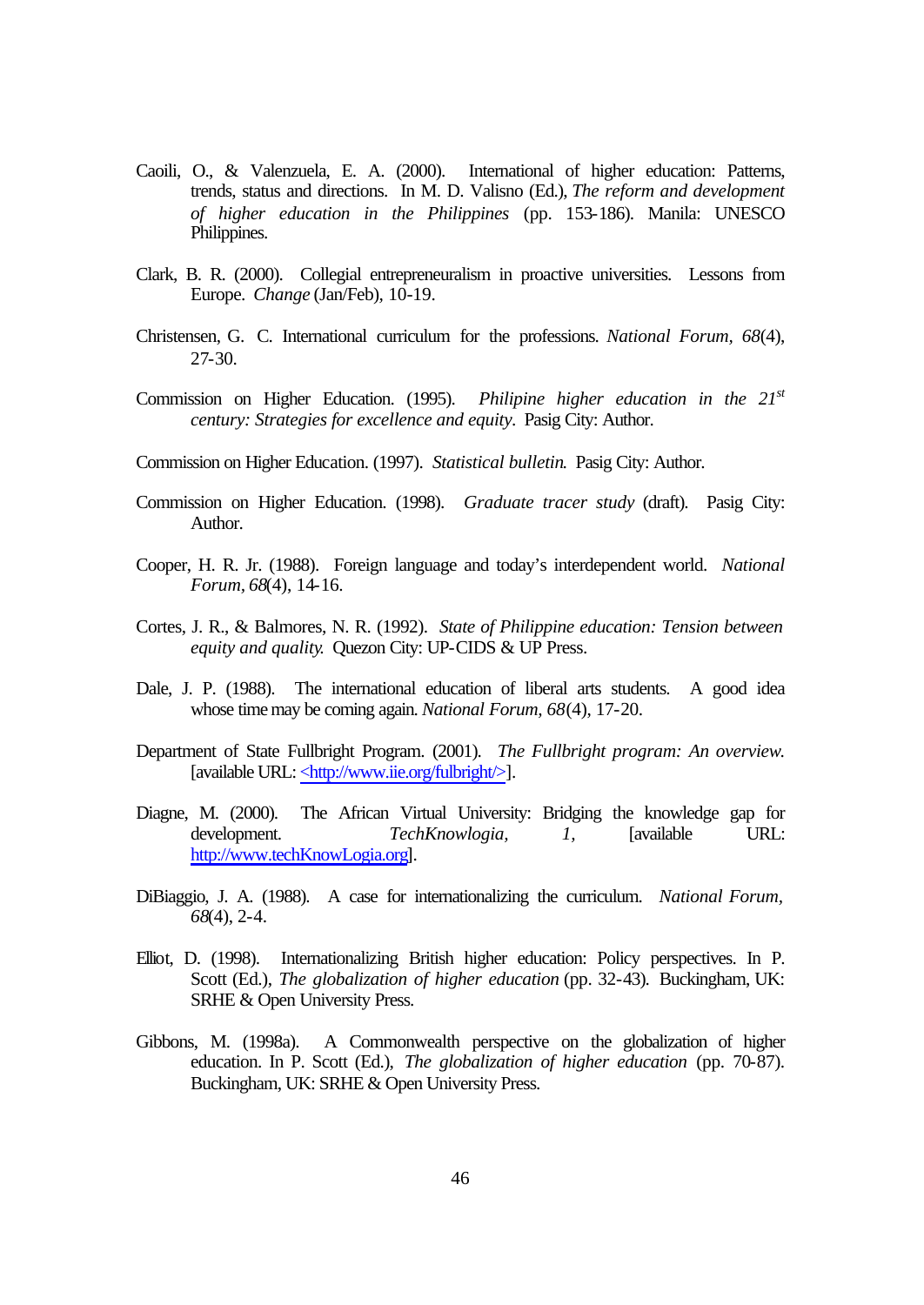- Gibbons, M. (1998b). *Higher education relevance in the 21st Century*. Paper presented in the UNESCO World Conference on Higher Education, Paris.
- Goodman, A. E. (1996). College courses must take a new approach to foreign affairs. *The Chronicle of Higher Education,* Nov. 8.
- Hilborne, J. (1996). Ensuring quality in further and higher education partnerships. In M. Abramson, J. Bird, & A. Stennett (Eds.), *Further and higher education partnerships. The future for collaboration* (pp. 58-71)*.* Buckingham, UK: SRHE & Open University Press.
- Ibe, M., Perez, R. P., Quebengco, C. I. (2000). Meeting the challenges on access and equity. In M. D. Valisno (Ed.), *The reform and development of higher education in the Philippines* (pp. 107-124). Manila: UNESCO Philippines.
- International Association for the Evaluation of Educational Achievement. (2001). *The IEA mission statement*. [available URL: http://www.iea.nl/Home/IEA/Mission\_Statement/mission\_statement.html].
- International Network for Quality Assurance Agencies in Higher Education. (1999). *The INQAAHE Webpage*. [available URL: <http://www.inqaahe.nl/>].
- Jackson, G. B. (2000). University of Pheonix: A new model for tertiary education in developing countries. *TechKnowlogia, 1,* [available URL: http://www.techKnowLogia.org].
- James, E. (1991). Private higher education: The Philippines as a prototype. *Higher Education, 21,* 189-206.
- Johanson, R. K. (1998). *Philippine education for the 21st century: The 1998 Philippines education sector study. Technical background paper no. 3: Higher education in the Philippines***.** Manila: Asian Development Bank & World Bank.
- Jurich, S. (2000). Quality assurance in distance learning. *TechKnowlogia, 1,* [available URL: http://www.techKnowLogia.org].
- Knight, J. (1997). Internationalization of higher education: A conceptual framework. In J. Knight & H. de Wit (Eds.), *Internationalization of higher education in Asia Pacific countries*. Amsterdam: European Association for International Education.
- Koo, B.-R. (1997). Current policies, strategies and administration in Korea. In *Asia-Pacific conference on the formation of a regional network for higher education and research: policies, strategies and administration* (pp. 81-92). Tokyo: Waseda University International Center.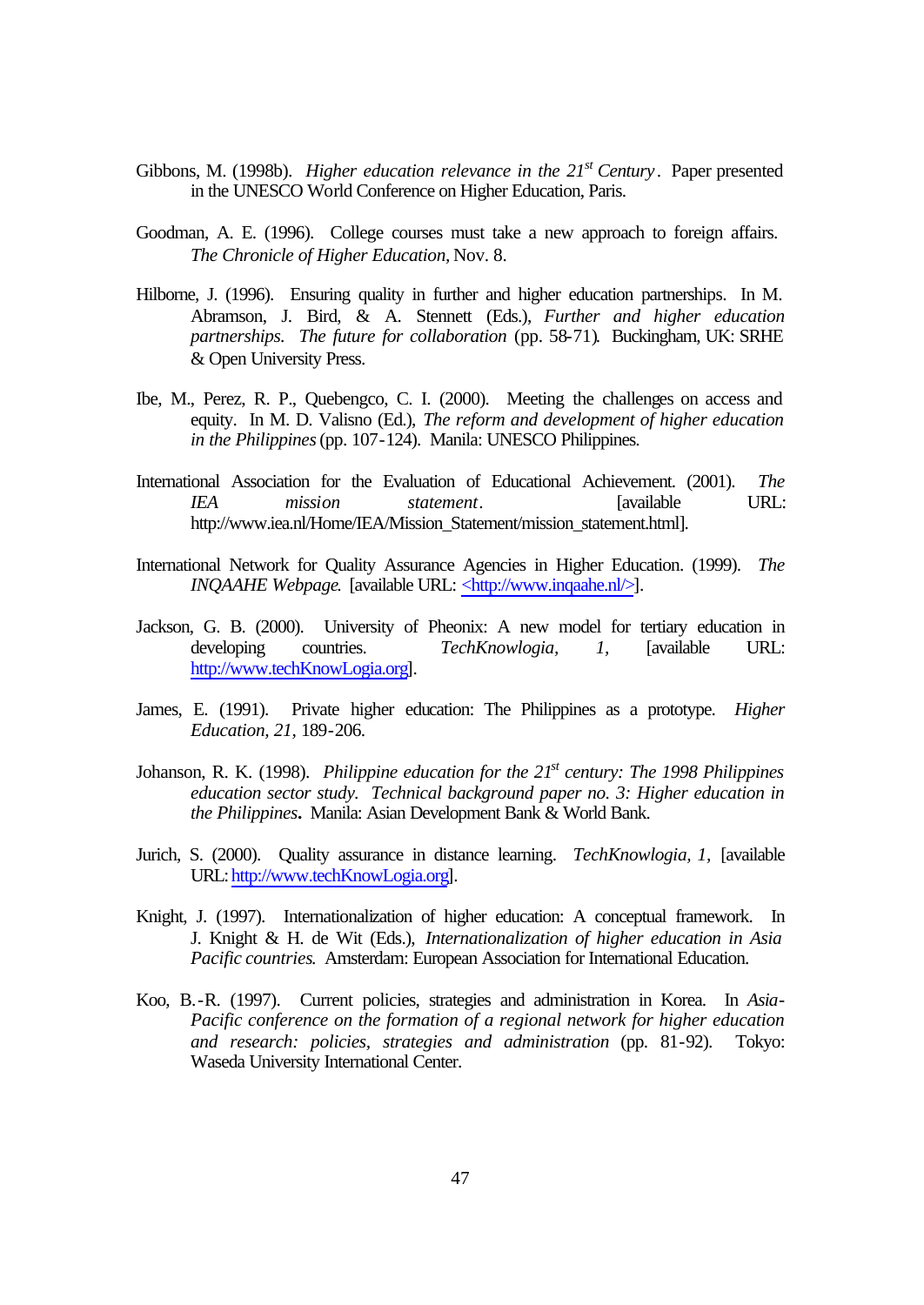- McBurnie, G., & Pollock, A. (1998). Transnational education: An Australian example. *International Higher Education, 10*(Winter), [available URL: <http://www.bc.edu/bc\_org/avp/soe/cihe/newsletter/News10/text7.html>].
- Merisotis, J. P., & Olsen, J. K. (2000). The 'effectiveness' debate: What we know about the quality of distance learning in the U.S. *TechKnowlogia, 1,* [available URL: http://www.techKnowLogia.org].
- Miyoshi, M. (1991). *Off center, power and culture relations between Japan and the United States.* Cambridge, MA: Harvard University Press.
- Mooney, M. (1997). Toward the formation of an Asia-Pacific regional network. In *Asia-Pacific conference on the formation of a regional network for higher education and research: policies, strategies and administration* (pp. 509-521). Tokyo: Waseda University International Center.
- Nishikawa, J. (1997). Mutual issues: Research. In *Asia-Pacific conference on the formation of a regional network for higher education and research: policies, strategies and administration* (pp. 523-541). Tokyo: Waseda University International Center.
- Olsen, J. (2000). Is virtual education for real? Issues of quality and accreditation. *TechKnowlogia, 1,* [available URL: http://www.techKnowLogia.org].
- Ordoñez, V. M. (1997). Internationalization and regional cooperation in higher education in Asia. In *Asia-Pacific conference on the formation of a regional network for higher education and research: policies, strategies and administration* (pp. 9-17). Tokyo: Waseda University International Center.
- Perkin, H. (1996). *The third revolution*. London: Routledge.
- Presidential Commission on Educational Reform. (2000). *Philippine agenda for educational reform: The PCER Report*. Pasig City: Author.
- Professional Regulation Commission. (1998). *Schools with zero-passing rate in various licensure examinations (1993-1997)*. Manila: Author.
- Reardon, M. F. (1997). Beyond international relations and area studies: A new model for international education. In *Asia-Pacific conference on the formation of a regional network for higher education and research: policies, strategies and administration* (pp. 421-440). Tokyo: Waseda University International Center.
- RMIT University. (2000). *Approval of higher education and VET award programs for offshore delivery - 7.28.2.6*. [available URL: <http://www.rmit.edu.au/departments/aa/a7280206.htm>].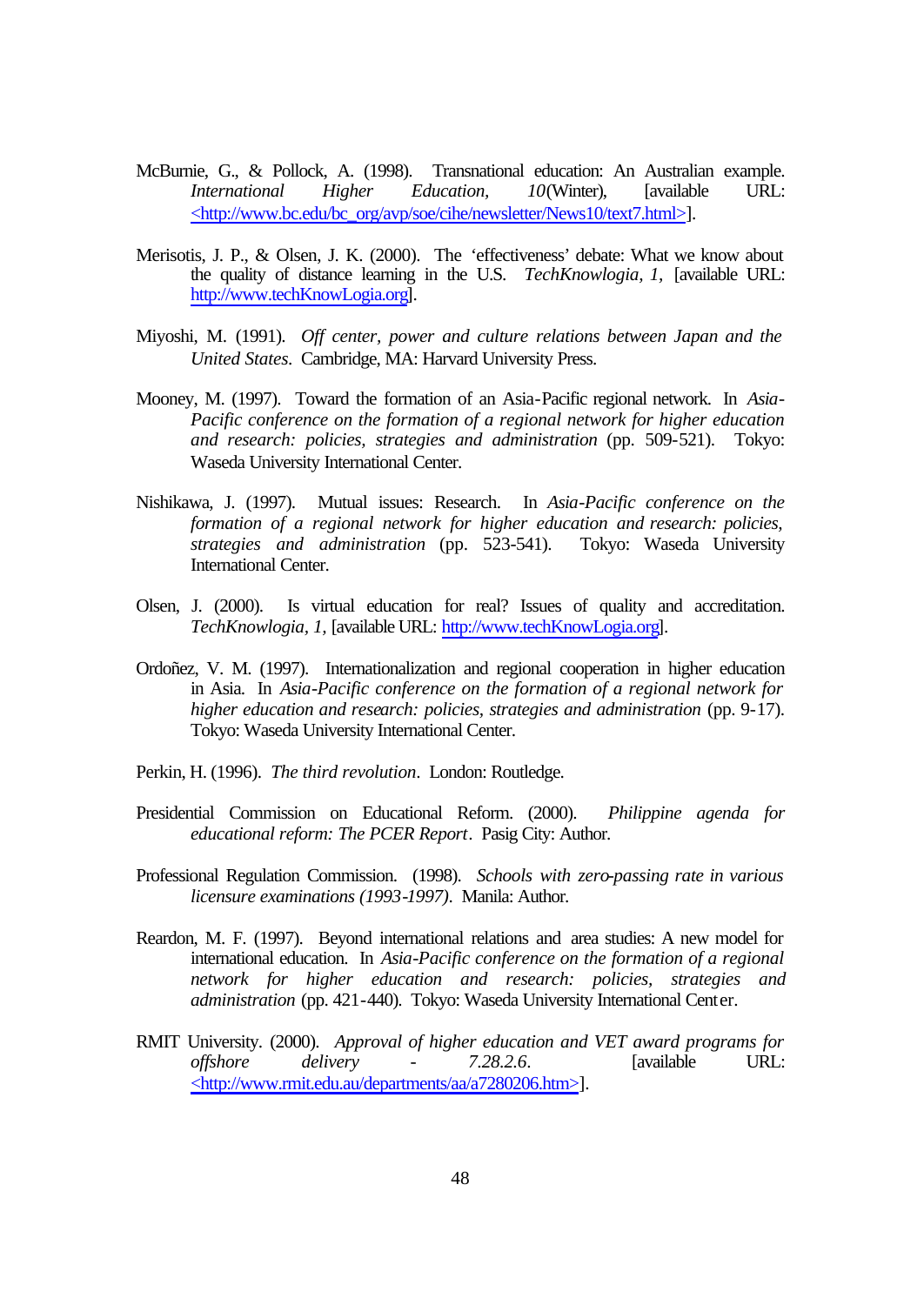- Sadlak, J. (1998). Globalization and concurrent challenges for higher education. In P. Scott (Ed.), *The globalization of higher education* (pp. 100-107). Buckingham, UK: SRHE & Open University Press.
- Said, E. (1993). *Culture and imperialism*. NY: Random House.
- Salmi, J. (2000). Higher education: Facing the challenges of the  $21<sup>st</sup>$  Century. *TechKnowlogia, 1* [available URL: http://www.techKnowLogia.org].
- Scott, P. (1998). Massification, internationalization, and globalization. In P. Scott (Ed.), *The globalization of higher education* (pp. 108-129). Buckingham, UK: SRHE & Open University Press.
- Scott, P. (1999). *Globalisation and the university*. Keynote speech, CRE 52<sup>nd</sup> Bi-Annual Conference, Valencia, Spain.
- Smuckler, R., & Sommers, L. (1988). Internationalizing the curriculum: Higher education institutions in the United States. *National Forum, 68*(4), 5-10.
- Tadjudin, M. K. (1997). Regional networking in higher education and research in Asia and the Pacific: An Indonesian viewpoint. In *Asia-Pacific conference on the formation of a regional network for higher education and research: policies, strategies and administration* (pp. 53-59). Tokyo: Waseda University International Center.
- Tan, E. (1995). The efficiency of the Philippine higher education system (Technical Paper No. 1). In *Philipine higher education in the 21st century: Strategies for excellence and equity* (pp. 117-177)*.* Pasig City: CHED.
- Tan, E., Borromeo, R., & Castel, C. (2000). Efficiency and effectiveness. In M. D. Valisno (Ed.), *The reform and development of higher education in the Philippines* (pp. 73-103). Manila: UNESCO Philippines.
- Teichler, U. (1997). Regional and global cooperation in higher education: Limitations and opportunities. In *Asia-Pacific conference on the formation of a regional network for higher education and research: policies, strategies and administration* (pp. 19-28). Tokyo: Waseda University International Center.
- Teichler, U. (1998). The role of the European Union in the internationalization of higher education. In P. Scott (Ed.), *The globalization of higher education* (pp. 88-99). Buckingham, UK: SRHE & Open University Press.
- Teichler, U. (1999). Higher education policy and the world of work: Changing conditions and challenges. *Higher Education Policy, 12*, 285-312.